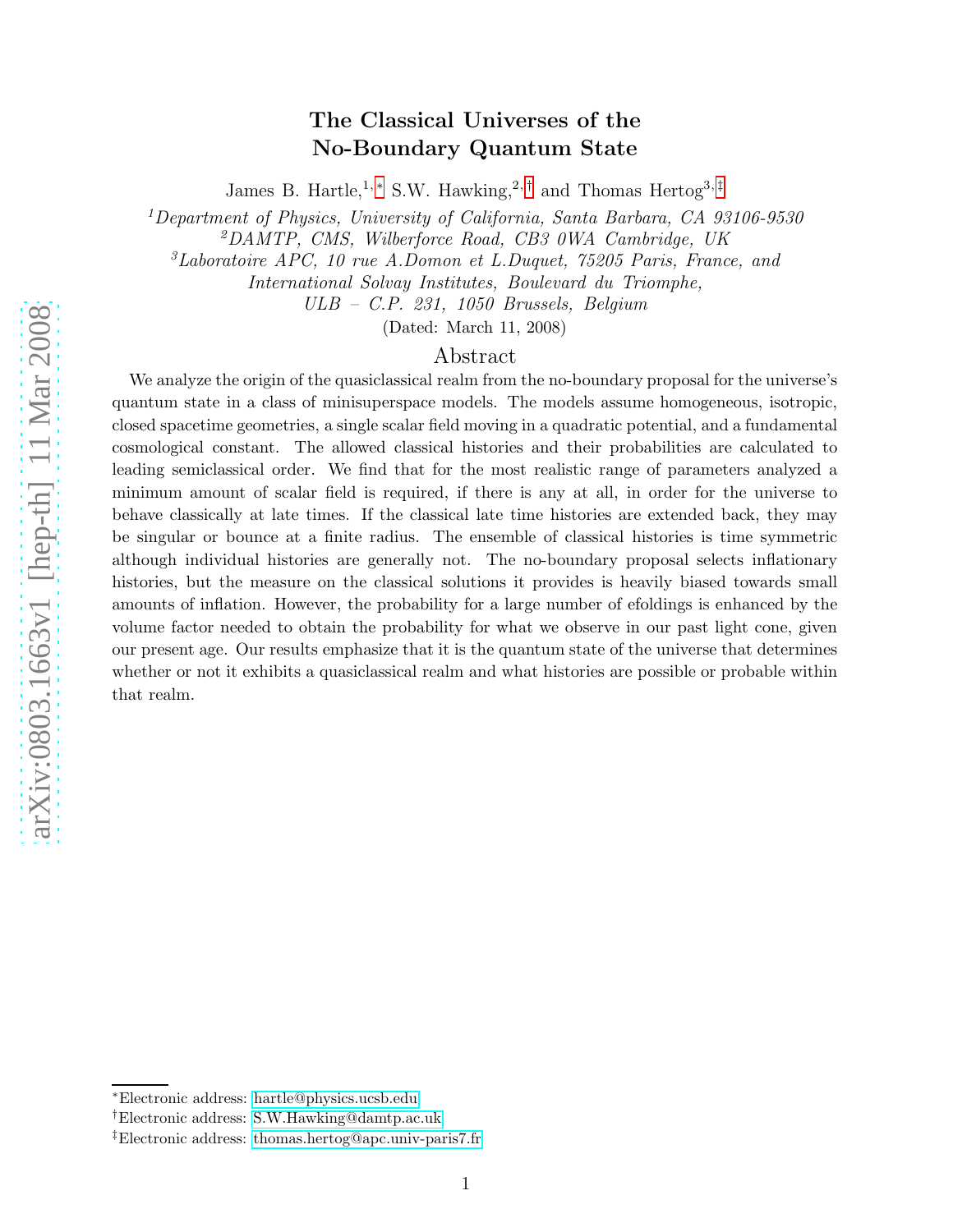## Contents

| I. Introduction                                                                                                                                                                                                                                                                     | 3                                     |
|-------------------------------------------------------------------------------------------------------------------------------------------------------------------------------------------------------------------------------------------------------------------------------------|---------------------------------------|
| II. Classical Prediction in Quantum Cosmology                                                                                                                                                                                                                                       | 5                                     |
| III. The No-Boundary Wave Function and its Semiclassical Approximations 7<br>A. Steepest descents approximation<br>B. Classicality<br>C. Extrema of the Euclidean Action and Fuzzy Instantons<br>D. Time Symmetry of the Classical Ensemble<br>E. Measures on Classical Phase Space | 8<br>$9\phantom{.}$<br>11<br>12<br>12 |
| IV. Homogeneous Isotropic Mini-Superspace Models<br>A. Euclidean Action and Equations for its Extrema<br>B. Complex Contours for the Action<br>C. Lorentzian Equations<br>D. The Classical Ensemble of a Complex Extremum                                                           | 13<br>13<br>14<br>15<br>16            |
| V. Complex Solutions                                                                                                                                                                                                                                                                | 17                                    |
| <b>VI. Classical Histories</b><br>A. Inflation<br>B. Bounces and Initial Singularities<br>C. Eternal Expansion and Final Singularities<br>D. Time Asymmetry<br>E. Cosmological Models                                                                                               | 23<br>24<br>26<br>29<br>29<br>30      |
| VII. Volume Weighting                                                                                                                                                                                                                                                               | 30                                    |
| VIII. Arrows of Time                                                                                                                                                                                                                                                                | 33                                    |
| IX. Conclusions                                                                                                                                                                                                                                                                     | 34                                    |
| Acknowledgments                                                                                                                                                                                                                                                                     | 36                                    |
| A. Perturbation Theory<br>1. No-Boundary Semiclassical Solutions<br>2. The Classical Ensemble<br>3. Perturbative Action<br>4. Perturbative Classicality and Perturbative Probabilities                                                                                              | 36<br>37<br>39<br>41<br>42            |
| References                                                                                                                                                                                                                                                                          | 44                                    |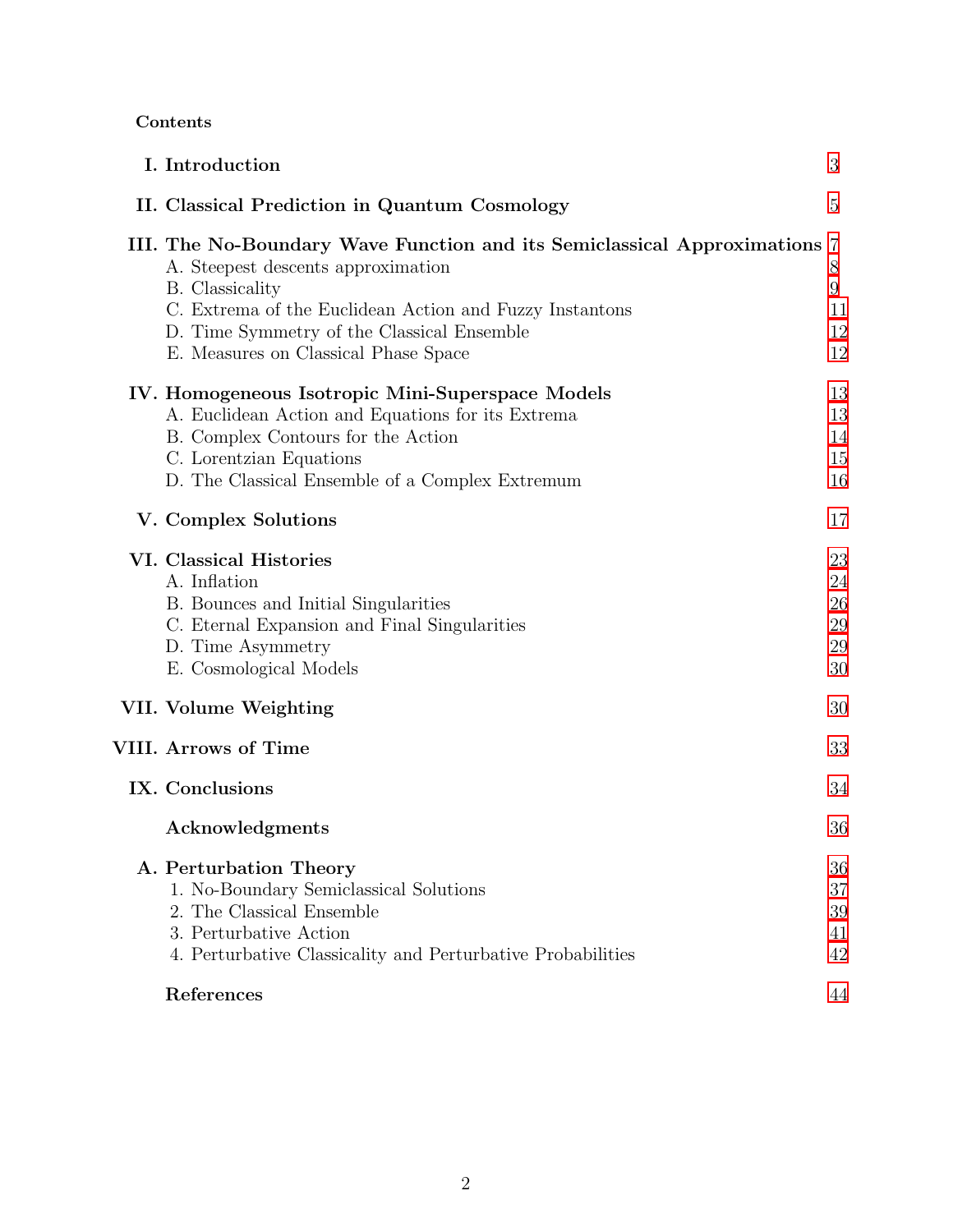#### <span id="page-2-0"></span>I. INTRODUCTION

The inference is inescapable from the physics of the last eighty years that we live in a quantum mechanical universe. If so, the universe has a quantum state. A theory of that state is as important a challenge for fundamental physics as a theory of the dynamics. Providing that theory, and testing its observational predictions, are the goals of quantum cosmology.

A central prediction of the universe's quantum state is the classical spacetime that is a manifest fact of the present universe. Predicting classical spacetime is a constraint on the theory of the state because we can no more expect to find classical predictions following from a general state in quantum gravity than we can in the non-relativistic quantum mechanics of a particle. Histories exhibit classical correlations in time only when they are suitably *coarse-grained* and then only for *particular* kinds of states (e.g [\[1\]](#page-43-1)).

The probabilities for the alternative classical histories of a quantum universe answer questions such as the following: Is approximate homogeneity and isotropy likely? Is the probability high for sufficient inflation to explain the present spatial flatness? Is a homogeneous thermodynamic arrow of time likely? What is the probability that the universe bounced at a minimum radius above the Planck scale in the past?

This paper is concerned with the classical histories predicted by the no-boundary wave function of the universe (NBWF) [\[2\]](#page-43-2) in homogeneous, isotropic minisuperspace models with a fundamental cosmological constant and a single scalar field moving in a quadratic potential. Many of our results and conclusions together with speculations concerning their extensions to other models have been summarized in [\[3](#page-43-3)]. This paper presents the detailed derivations of these and deals exclusively with quadratic potentials for the scalar field.

By way of introduction we now briefly sketch the standard procedure for classical prediction in quantum cosmology. More details will be found in Section II, and derivations in the context of generalized quantum theory in [\[4](#page-43-4)].

States in quantum cosmology are represented by wave functions on the superspace of three-geometries and spatial matter field configurations. For the homogeneous, isotropic, spatially closed, minisuperspace models with one scalar field that are the subject of this paper, wave functions depend on the scale factor b determining the size of the spatial geometry and the value  $\chi$  of the homogeneous scalar field. Thus,  $\Psi = \Psi(b, \chi)$ .

A class of states of particular interest are those whose wave functions can be approximated to leading order in  $\hbar$  in some region of superspace by the semiclassical form (or superpositions of such forms)

<span id="page-2-2"></span>
$$
\Psi(b,\chi) \approx \exp\{[-I_R(b,\chi) + iS(b,\chi)]/\hbar\}
$$
\n(1.1)

with both  $I_R$  and S real. When S varies rapidly and  $I_R$  varies slowly such wave functions predict an ensemble of suitably coarse-grained Lorentzian histories with high probabilities for correlations in time governed by classical deterministic laws for spacetime geometry and the matter field. This requirement on the gradients of  $I_R$  and  $S$  is called the *classicality condition*. When it is satisfied the action S determines the ensemble as in familiar Hamilton-Jacobi theory. Classical histories not contained in the ensemble have zero probability in this approximation. The classical histories that are members of the ensemble have probabilities proportional to  $\exp[-2I_R(b,\chi)]/\hbar$ . In this way particular states can predict classical spacetime.

The no-boundary wave function for these models is defined by the sum-over-histories

<span id="page-2-1"></span>
$$
\Psi(b,\chi) = \int_{\mathcal{C}} \delta a \delta \phi \exp(-I[a(\tau), \phi(\tau)]/\hbar). \tag{1.2}
$$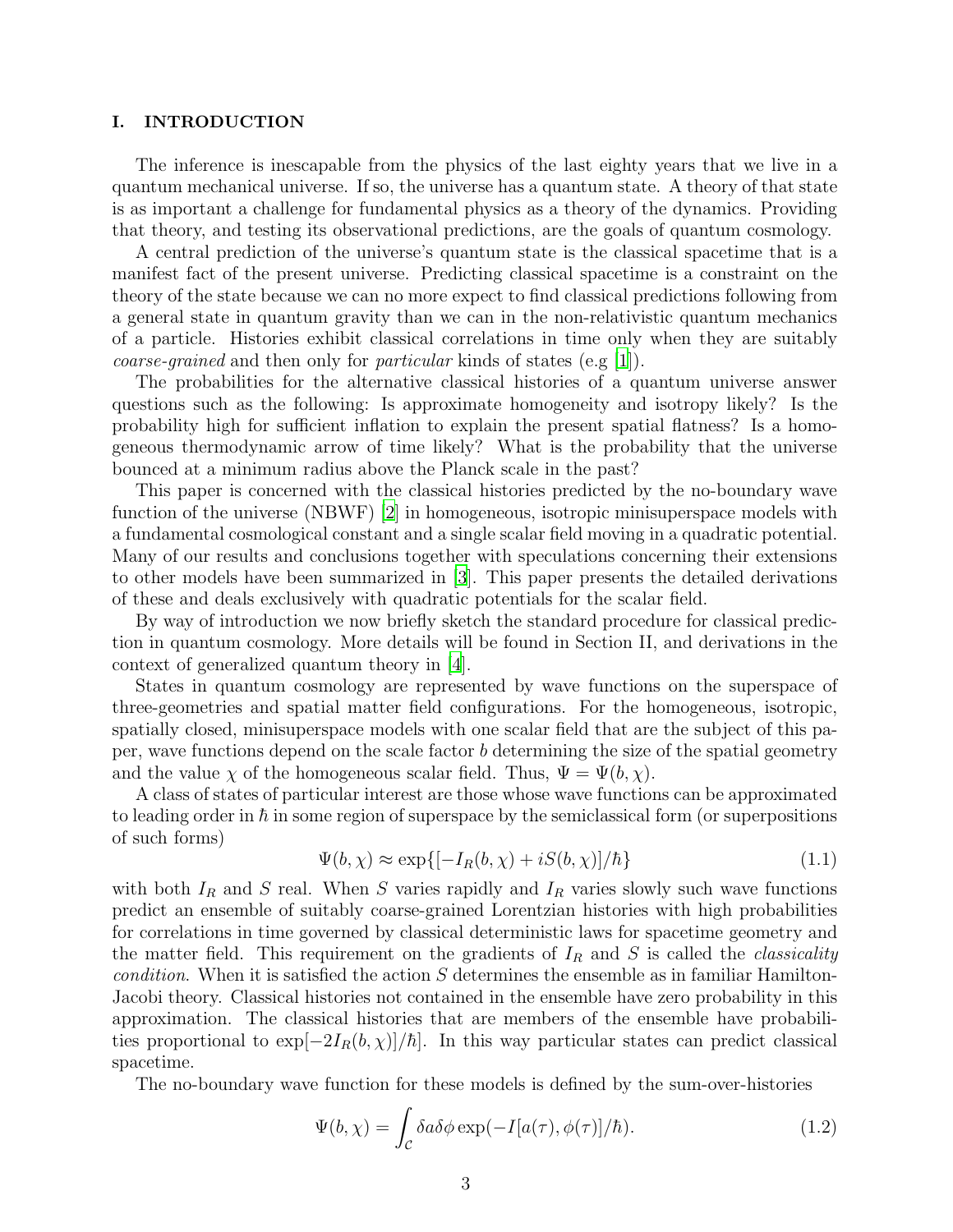Here,  $a(\tau)$  and  $\phi(\tau)$  are the histories of the scale factor and matter field and  $I[a(\tau), \phi(\tau)]$  is their Euclidean action. The sum is over cosmological geometries that are regular on a disk with only one boundary at which  $a(\tau)$  and  $\phi(\tau)$  take the values b and  $\chi$ . The integration is carried out along a suitable complex contour  $\mathcal C$  which ensures the convergence of  $(1.2)$  and the reality of the result [\[5\]](#page-43-5).

For some ranges of b and  $\chi$  it may happen that the integral in [\(1.2\)](#page-2-1) can be approximated by the method of steepest descents. Then the wave function will be well approximated by a sum of terms of the form  $(1.1)$  — one for each extremizing history  $(a(\tau), \phi(\tau))$  matching  $(b, \chi)$  on the boundary of the manifold and regular elsewhere. In general these solutions will be complex — "fuzzy instantons". For each contribution  $I_R(b,\chi)$  is the real part of the action  $I[a(\tau), \phi(\tau)]$  evaluated at the extremizing history and  $-S(b, \chi)$  is the imaginary part. When the classicality condition is satisfied the no-boundary wave function predicts an ensemble of classical histories as described above.

Two key points should be noted about this prescription for classical prediction: (1) The NBWF provides probabilities for entire classical *histories*. It therefore supplies a classical history measure, i.e. a measure on classical phase space that is conserved along the classical trajectories. (2) The histories in the classical ensemble are not the same as the extremizing histories that provide the steepest descents approximation to the integral [\(1.2\)](#page-2-1) defining the NBWF.

We apply this prescription for classical prediction to the NBWF in minisuperspace models with a cosmological constant  $\Lambda$  and a quadratic potential of the form  $V(\Phi) = (1/2)m^2\Phi^2$ . Our main aim is determining the ensemble of classical cosmologies predicted by the noboundary proposal and the probabilities of its members. From these we calculate the probabilities for whether universe bounces or is singular, for whether it expands forever or recollapses, for the magnitude of any time asymmetries, for different amounts of matter content, and for different amounts of inflation.

Our detailed conclusions are given in Section [IX](#page-33-0) , but were it necessary to single out just two they would be the following: (1) Not all classical behaviors of the universe are allowed by the no-boundary proposal and for some ranges of model parameters no classical behavior is predicted at all. The manifest existence of the quasiclassical realm in this universe is therefore an important, non-trivial, constraint on theories of its initial quantum state. (2) The probability for significant inflation depends sensitively on the limitations of the classical ensemble arising from the classicality condition and also on the limited scale of our observations in a large universe and the values of cosmological parameters such as the present age.

The predictions of the no-boundary quantum state were extensively analyzed in minisuperspace models in the '80s and '90s (see e.g. [\[6](#page-43-6)]). We are unable to give anything like a complete survey of this work, but relevant papers include the following: Classicality conditions were studied in similar models in [\[2](#page-43-2), [7](#page-44-0), [8](#page-44-1)] especially in connection with the amount of inflation predicted by the NWBF. For related work on this question see  $[9, 10]$  $[9, 10]$  $[9, 10]$  and  $[11]$ for the influence of higher order quantum corrections which are neglected here. Complex solutions were studied in detail by [\[12](#page-45-0), [13](#page-45-1), [14](#page-45-2)]; this paper relies heavily on these works.

What is new is the following: (1) A better understanding of the prescription for classical prediction attained by providing a firmer foundation through the probabilities for histories provided by generalized quantum theory  $[4, 15]$  $[4, 15]$  $[4, 15]$ . (2) A more complete analysis of the complex solutions that provide the semiclassical approximation to the no-boundary proposal and their connection to the probabilities for classical cosmologies. (3) The inclusion of a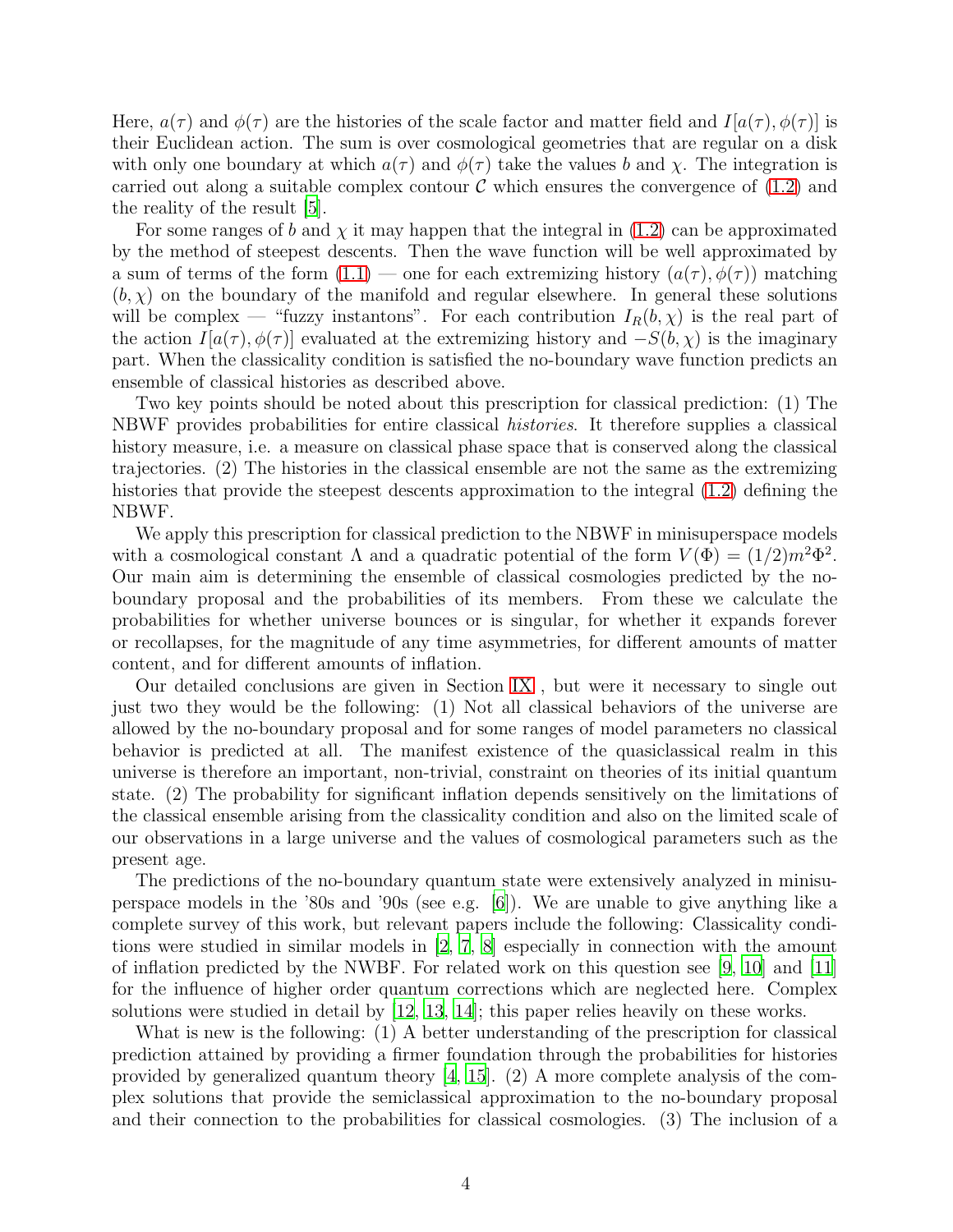fundamental cosmological constant which both generalizes the discussion and simplifies it. (4) A derivation of the probabilities for what we observe within our past light cone from the probabilities for the ensemble of entire classical histories predicted by the NBWF.

This paper is organized as follows: In Section [II](#page-4-0) we review the prescription for extracting the predictions for classical cosmologies from a wave function of the universe. Section [III](#page-6-0) describes the no-boundary wave function and its semiclassical approximation. The homogenenous, isotropic minisuperspace models that are the focus of this paper are laid out in detail in Section [IV.](#page-12-0) Section [V](#page-16-0) analyzes the complex fuzzy instantons that provide the semiclassical approximation to the NBWF. The predicted ensemble of classical ensemble and the probabilities of its members are discussed in Section [VI.](#page-22-0) Section [VII](#page-29-1) discusses conditional (top down) probabilities relevant for the amount of inflation of the universe given our present observations. Section [VIII](#page-32-0) discusses the arrow of time in those histories that bounce at a minimum radius in our past. Section [IX](#page-33-0) contains our conclusions.

## <span id="page-4-0"></span>II. CLASSICAL PREDICTION IN QUANTUM COSMOLOGY

A quantum system behaves classically when the probability is high for histories of its motion that exhibit patterns of classical correlation in time governed by deterministic dynamical laws. The Moon can be said to move on a classical orbit when the quantum mechanical probability is high for histories of coarse grained positions of the Moon's center of mass that obey Newton's laws. The universe behaves classically when the quantum probability is high for histories of coarse grained geometry and matter fields that are correlated in time by the Einstein equation.

In this section we summarize the prescription for classical prediction in quantum cosmology. The context is the minisuperspace models with homogeneous, isotropic geometries and homogeneneous scalar field studied in this paper. These rules can be derived in a quantum framework that predicts probabilities for sets of alternative, coarse-grained histories of cosmological geometries and matter fields whether or not they behave classically [\[15,](#page-45-3) [16](#page-45-4), [17\]](#page-45-5). Alternatively the rules can be motivated as a simple extension of the analogous algorithm derived in non-relativistic quantum mechanics. For brevity here we defer both of these arguments to a separate paper [\[4](#page-43-4)].

A detailed discussion of our minisuperspace models will be given in Section [IV.](#page-12-0) But for the present discussion it is sufficient to note that they lie in the class specified by a classical action  $S$  of the form:

<span id="page-4-1"></span>
$$
S[N(\lambda), q^A(\lambda)] = K \int d\lambda \hat{N} \left[ \frac{1}{2} G_{AB} \left( \frac{1}{\hat{N}} \frac{dq^A}{d\lambda} \right) \left( \frac{1}{\hat{N}} \frac{dq^B}{d\lambda} \right) - \mathcal{V}(q^A) \right].
$$
 (2.1)

Here, the  $q^A$  are a set of coordinates for the minisuperspace of homogeneous, isotropic three-geometries and homogeneous three-dimensional field configurations. For our models the scale factor b and the field value  $\chi$  are the  $q^A$ .  $\hat{N}$  is a multiplier ensuring reprametrization invariance. (The hat is for consistency with later notation.) Histories are curves in minisuperspace specified by giving these coordinates as a function of a parameter  $\lambda$ , viz  $q^A(\lambda)$ . The metric<sup>1</sup> on superspace  $G_{AB}(q^A)$  and the potential  $\mathcal{V}(q^A)$  specify the model. The constant K is fixed by scaling conventions for the variables and the conventions for  $\mathcal{S}$ .

 $1$  Up to factors this is the inverse DeWitt metric.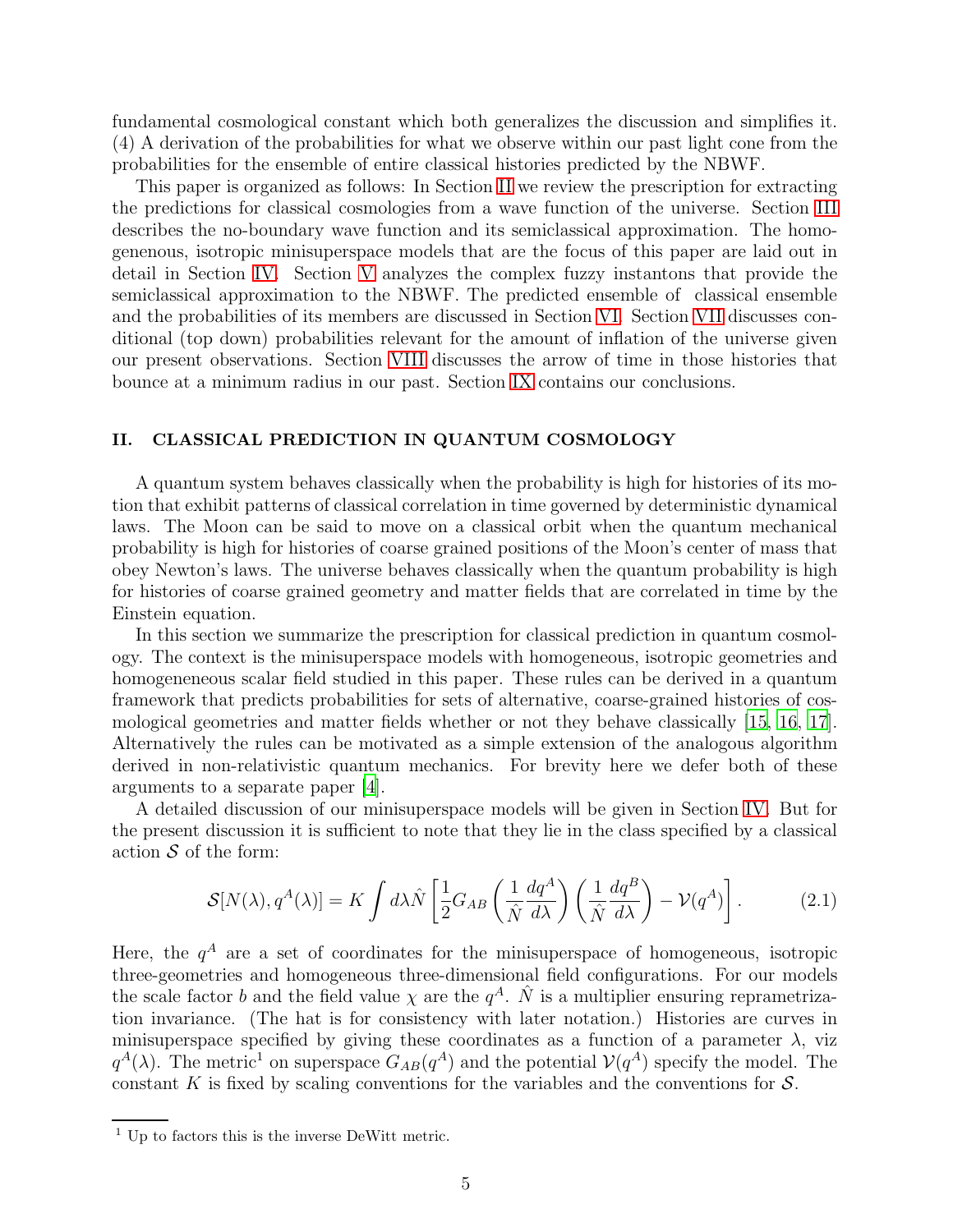The action [\(2.1\)](#page-4-1) is invariant under reparametrizations of the histories  $q^A(\lambda)$ . As a consequence there is a constraint relating the coordinates  $q^A$  and their conjugate momenta  $p_A$ . This can be found by varying [\(2.1\)](#page-4-1) with respect to  $N(\lambda)$  and expressing the result in terms of  $q^A$  and  $p_A$ . The result can be put in the form:

<span id="page-5-0"></span>
$$
H(p_A, q^B) \equiv \frac{1}{2} G^{AB} p_A p_B + \mathcal{V}(q^A) = 0.
$$
 (2.2)

In quantum cosmology the state of the universe is specified by giving a wave function on superspace. For minisuperspace models this is  $\Psi(q^A)$ . In this paper that is the no-boundary wave function [\(1.2\)](#page-2-1). All wave functions satisfy an operator implementation of the classical constraint [\(2.2\)](#page-5-0)

<span id="page-5-1"></span>
$$
H\left(-i\hbar\frac{\partial}{\partial q^A}, q^B\right)\Psi(q^A) = \left(-\frac{\hbar^2}{2}\nabla^2 + \mathcal{V}(q^A)\right)\Psi(q^A) = 0.
$$
 (2.3)

(We retain the factors of  $\hbar$  for later convenience in discussing classicality.) This is the Wheeler-DeWitt equation for these models. There is a conserved current associated with the Wheeler-DeWitt equation ↔

<span id="page-5-3"></span>
$$
J_A \equiv -\frac{i\hbar}{2} \Psi^* \frac{\overleftrightarrow{\partial}}{\partial q^A} \Psi.
$$
\n(2.4)

This will play an important role in defining the probabilities for histories.

Suppose that in some region of superspace the wave function of the universe has the approximate semiclassical form (or is a sum of such forms)

<span id="page-5-2"></span>
$$
\Psi(q^A) \approx A(q^A)e^{\pm iS(q^A)/\hbar} \tag{2.5}
$$

where  $S(q^A)/\hbar$  varies rapidly over the region and  $A(q^A)$  varies slowly. Under these cir-cumstances the Wheeler-DeWitt equation [\(2.3\)](#page-5-1) requires that  $S(q^A)$  satisfies the classical Hamilton-Jacobi equation to a good approximation

$$
H\left(\frac{\partial S}{\partial q^A}, q^B\right) \equiv \frac{1}{2} G^{AB} \frac{\partial S}{\partial q^A} \frac{\partial S}{\partial q^B} + \mathcal{V}(q^A) = 0.
$$
 (2.6)

In a suitable coarse-graining the only histories that have significant probability are the classical histories corresponding to the integral curves of  $S(q^A)/\hbar$  (e.g. [\[4\]](#page-43-4)). These are curves  $q^A(\lambda)$  which satisfy

<span id="page-5-5"></span>
$$
p_A \equiv G_{AB} \frac{1}{N} \frac{dq^B}{d\lambda} = \frac{\partial S}{\partial q^A}.
$$
\n(2.7)

In short, wave functions of the form  $(2.5)$  with rapidly varying  $S(q^a)/\hbar$  and slowly varying  $A(q<sup>A</sup>)$  predict an ensemble of classical Lorentzian cosmological histories.

Consider any surface in minisuperspace that is spacelike with respect to the metric  $G_{AB}$ and has unit normal  $n_A$ . We assume that the *relative* probability density  $\wp$  of classical histories passing through this surface is the component of the conserved current [\(2.4\)](#page-5-3) along the normal if it is positive. In leading order in  $\hbar$  this is

<span id="page-5-4"></span>
$$
\wp(q^A) \equiv J \cdot n = |A(q^A)|^2 \nabla_n S(q^A)
$$
\n(2.8)

in any region in which it is positive. The first order in  $\hbar$  implications of the Wheeler-DeWitt equation [\(2.3\)](#page-5-1) ensure that these probabilities are constant along classical trajectories. Thus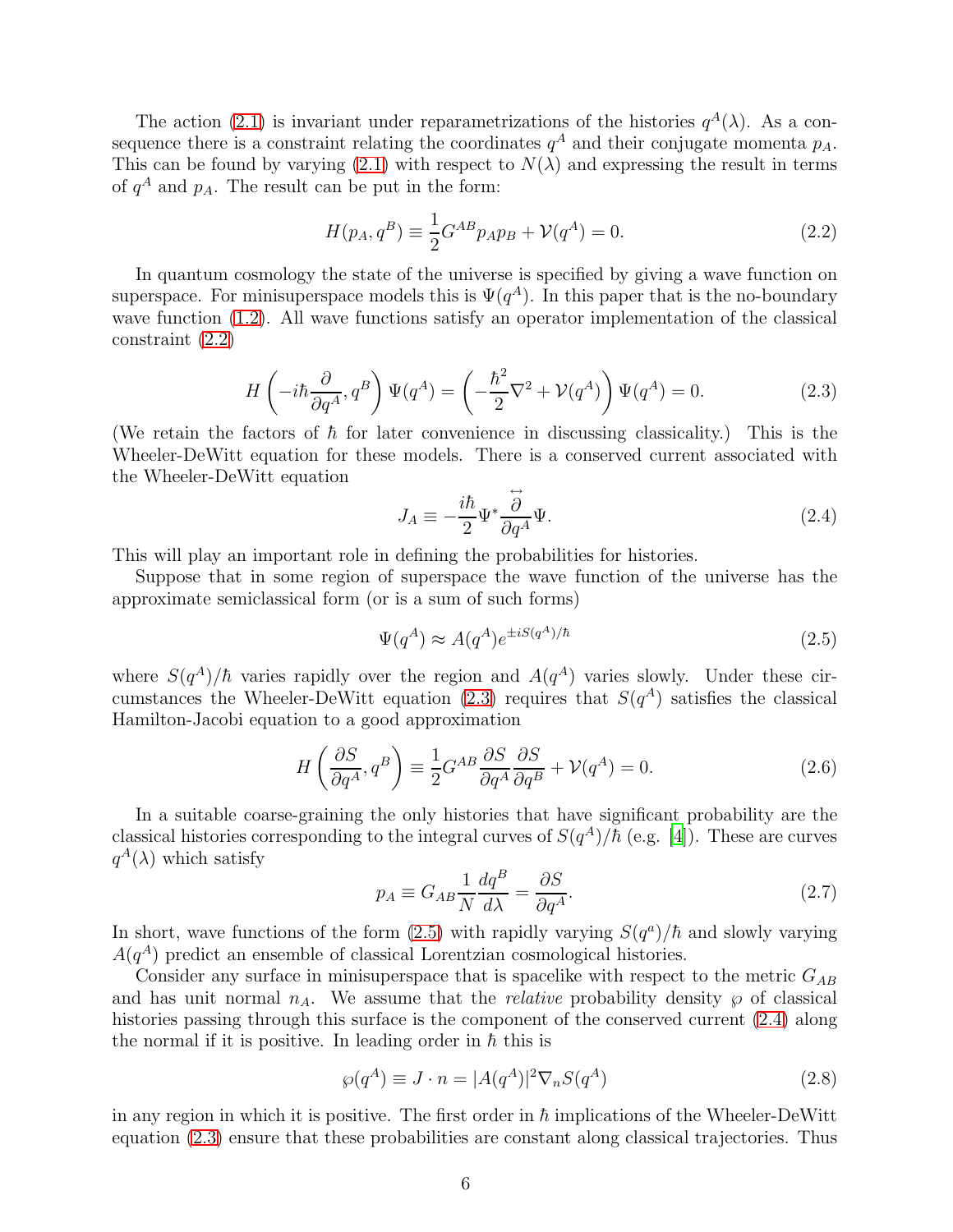the formula [\(2.8\)](#page-5-4) could be evaluated on any spacelike surface with the same result for the probabilities of the classical histories that intersect it. 2

Several key points should be noted about this prescription for classical prediction:

- The no-boundary wave function provides probabilities for entire four-dimensional classical *histories*. When the strong energy condition is not satisfied (as for the present models) these may bounce at a minimum radius. If that radius is large enough we expect a classical extrapolation from present data to be a good approximation over the whole history of the universe — from an infinite volume in the past to an infinite volume in the future. Alternatively when extrapolated from present data some classical histories assigned probabilities may have initial or final singularities or both.
- Singularities in the extrapolation of classical solutions do not signal the break down of quantum mechanics but rather of the approximation. In particular the NBWF predicts probabilities for the classical description of late time observables such as CMB fluctuations whatever happens to an extrapolation of that classical description. That is because the NBWF predicts probabilities for histories not their initial data. In this sense the NBWF *resolves* classical singularities.
- The histories in the classical ensemble are not the same as the extremizing histories that provide the steepest descents approximation to the integral [\(1.2\)](#page-2-1) defining the NBWF. The classical histories are real and Lorentzian. The extrema are generally complex neither Euclidean nor Lorentzian except in very special cases. The classical histories may contract from an infinity in the past and reexpand to another one in the future; the no-boundary extrema can have only one infinity. Indeed, in the no-boundary case the classical histories and extremizing histories are on different manifolds. This clean separation into real classical histories and complex extremizing ones helps to clarify the meaning of both, and resolves issues that arise from their identification such as those dicsussed in [\[8](#page-44-1)].

From this point of view, a wave function of the universe is best thought of, not as an initial condition, but rather in a four dimensional sense as giving probabilistic weight to the possible four-dimensional histories of a quantum universe.

## <span id="page-6-0"></span>III. THE NO-BOUNDARY WAVE FUNCTION AND ITS SEMICLASSICAL AP-PROXIMATIONS

This section considers the steepest descents approximation to the NBWF for homogeneous isotropic minisuperspace models. It describes when this leads to a semiclassical form like [\(2.5\)](#page-5-2) which predicts an ensemble of classical Lorentzian histories with probabilities for each.

<sup>&</sup>lt;sup>2</sup> This expression for probability of classical histories has been advocated by other authors, see e.g. [\[18](#page-45-6), [19\]](#page-45-7).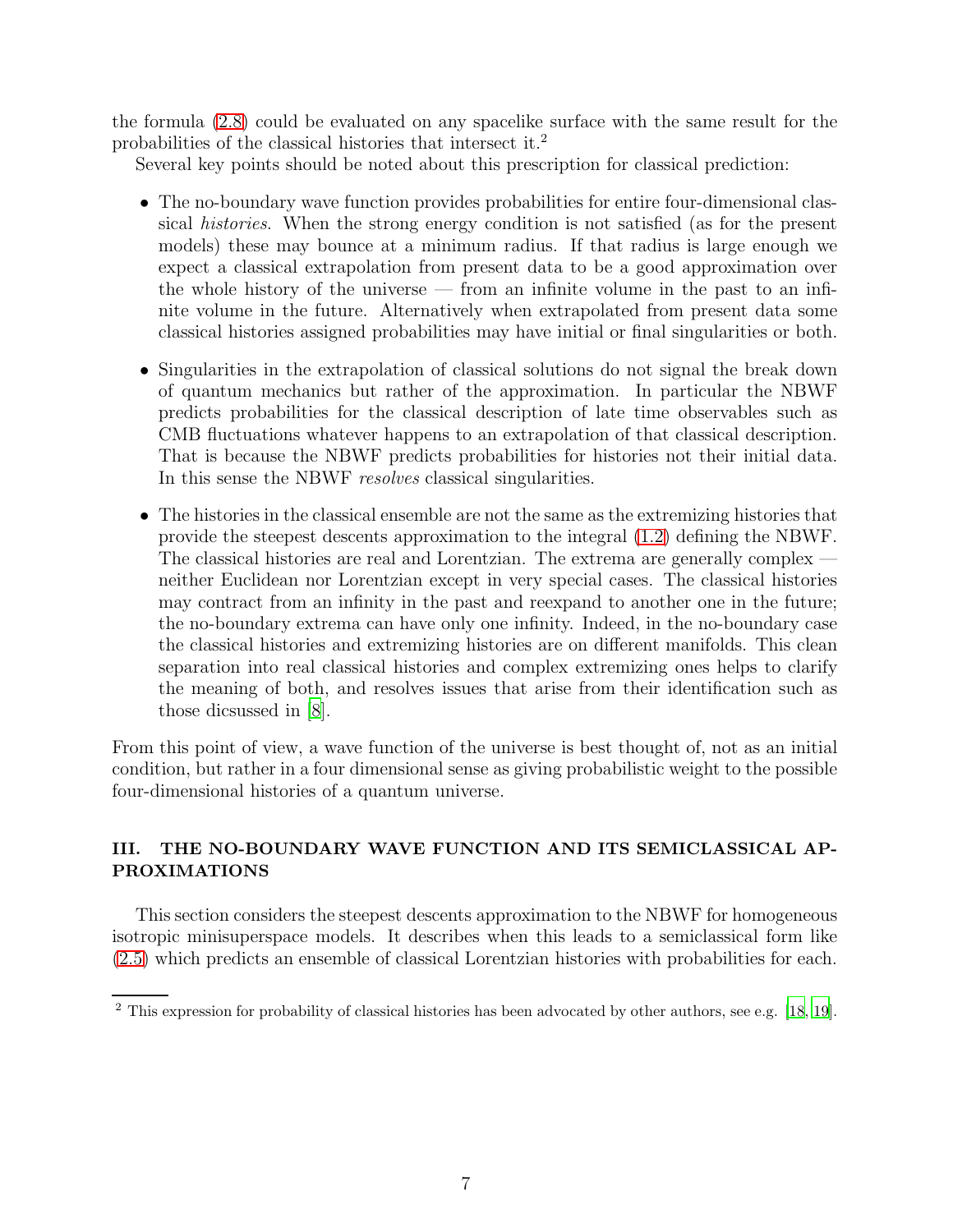#### <span id="page-7-0"></span>A. Steepest descents approximation

The NBWF is defined by a path integral over homogeneous field configurations and homogeneous isotropic metrics of the form

$$
ds^{2} = (3/\Lambda) \left[ N^{2}(\lambda)d\lambda^{2} + a^{2}(\lambda)d\Omega_{3}^{2} \right].
$$
 (3.1)

Here,  $d\Omega_3^2$  is the round metric on the unit three-sphere and the factor in front is a convenient normalization. The defining path integral has the specific form [cf.  $(1.2)$ ]

$$
\Psi(b,\chi) \equiv \Psi(q^A) = \int_{\mathcal{C}} \delta N \delta x \exp(-I[N(\lambda), x^A(\lambda)]/\hbar)
$$
\n(3.2)

where  $x^A(\lambda) = (a(\lambda), \phi(\lambda))$  are histories of the scale factor and scalar field. The integral is over all  $(x^{\mathcal{A}}(\lambda), N(\lambda))$  that define regular geometries on a disk which match the values of  $q^A = (b, \chi)$  on its boundary. The functional I is the Euclidean action which for our class of models is [cf.  $(2.1)$ ]

<span id="page-7-2"></span>
$$
I[N(\lambda), x^{A}(\lambda)] = K \int_{0}^{1} d\lambda N \left[ \frac{1}{2} G_{AB}(q^{A}) \left( \frac{1}{N} \frac{dx^{A}}{d\lambda} \right) \left( \frac{1}{N} \frac{dx^{B}}{d\lambda} \right) + \mathcal{V}(q^{A}) \right].
$$
 (3.3)

where the parameter values labeling the endpoints have been conventionally chosen to be 0 and 1. The integration measure in [\(3.2\)](#page-11-2) contains the usual apparatus of gauge fixing terms and their associated determinants made necessary by reparametrization invariance. We have left all of this unspecified because it will not be important in the leading steepest descents approximation. From now on in this paper  $\Psi(q^A)$  should be understood to be this no-boundary wave function.

The steepest descents approximation to the path integral [\(3.2\)](#page-11-2) defining the NBWF starts with those paths that extremize the action in the class integrated over. Such paths  $(N_{\text{ext}}(\lambda), x_{\text{ext}}^A(\lambda))$  are solutions the equations of motion

<span id="page-7-1"></span>
$$
\frac{\delta I}{\delta x^A(\lambda)} = 0, \quad \frac{\delta I}{\delta N(\lambda)} = 0 \tag{3.4}
$$

that are regular on the disk and match the values  $q<sup>A</sup>$  on its boundary The explicit form of the equations [\(3.4\)](#page-7-1) will be displayed in Section [IV.](#page-12-0)

The steepest descents approximation to the NBWF is then given by

$$
\Psi(q^A) \approx \sum_{\text{ext}} \exp[-\mathcal{A}_{\text{ext}}(q^A)/\hbar]
$$
\n(3.5)

where the sum is over all extrema that contribute to the integral. The exponent has an expansion in powers of  $\hbar$  of the form

$$
\mathcal{A}_{\text{ext}}(q^A) = I_{\text{ext}}(q^A) + \hbar I_{\text{ext}}^{(1)}(q^A) + \cdots
$$
 (3.6)

The leading order in this expansion is the Euclidean action evaluated at the extremum:

$$
I_{\text{ext}}(q^A) \equiv I[N_{\text{ext}}(\lambda), x_{\text{ext}}^A(\lambda)].
$$
\n(3.7)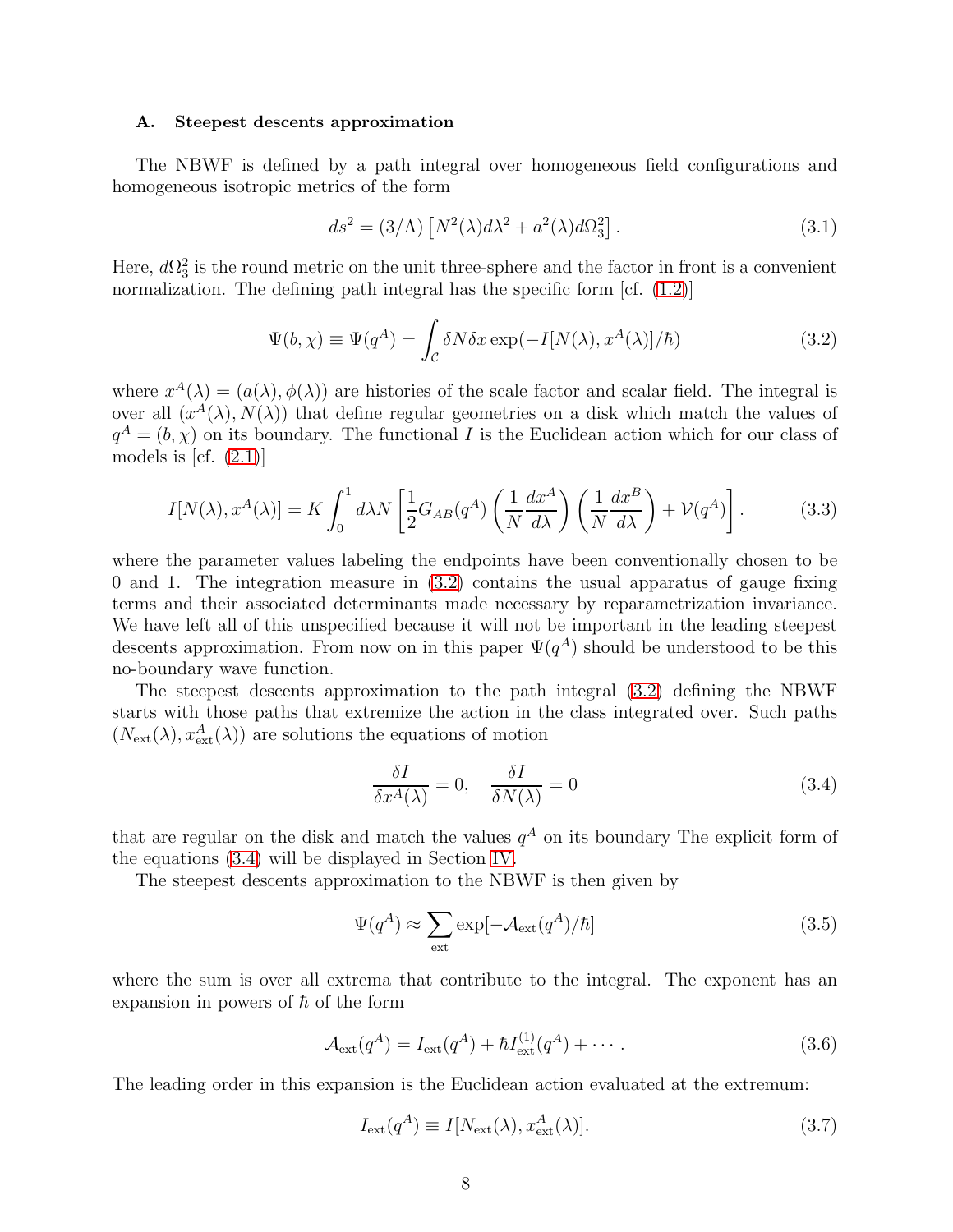Next order corrections in  $\hbar$  include terms like

$$
-(1/2)Tr \log(\delta^2 I) \tag{3.8}
$$

where  $\delta^2 I$  is the operator resulting from the second variation of the action<sup>3</sup>. Factors arising from the measure would also contribute at this order.

The Hamiltonian-Jacobi equation for the Euclidean action is the order  $\hbar^0$  consequence of the Wheeler-DeWitt equation [\(2.3\)](#page-5-1). The order  $\hbar^1$  implication is the conservation of the probabilities [\(2.8\)](#page-5-4). We therefore should retain both orders in the steepest descents approximation to be consistent with these features. Traditonally the order  $\hbar$  contributions are written as a prefactor to the exponential. Thus we have to write for the contribution to the wave function of one extremum

$$
\Psi_{\text{ext}}(q^A) \approx P_{\text{ext}}(q^A) \exp[-I_{\text{ext}}(q^A)/\hbar]. \tag{3.9}
$$

From now on we will consider the extrema one at a time and drop the subscript "ext" that distinguished one from the other.

## <span id="page-8-0"></span>B. Classicality

There is no reason to assume that the leading steepest descents approximation will be given by a real path  $(N(\lambda), x^{\mathcal{A}}(\lambda))$ . The reality of the NBWF only means that the extrema must come in complex conjugate pairs. (See Section [III D](#page-11-0) below for more on the consequences of this.) Indeed, we will show in Section [III C](#page-10-0) how the extremizing paths are necessarily complex. The action at an extremum will therefore have both real and imaginary parts which we write:

<span id="page-8-2"></span>
$$
I(q^A) = I_R(q^A) - iS(q^A).
$$
\n(3.10)

The first two orders in steepest descents approximation to the wave function therefore take the form [\(2.5\)](#page-5-2)

<span id="page-8-1"></span>
$$
\Psi(q^A) = A(q^A)e^{iS(q^A)/\hbar},\tag{3.11}
$$

with  $A$  given by

$$
A(q^A) \equiv P(q^A)e^{-I_R(q^A)/\hbar}.\tag{3.12}
$$

As reviewed in Section [II,](#page-4-0) a wave function with the semiclassical form [\(3.11\)](#page-8-1) in some region of minisuperspace predicts an ensemble of classical trajectories provided that  $S(q^A)/\hbar$ is rapidly varying and  $A(q^A)$  is slowly varying. Assuming that  $P(q^A)$  is slowly varying, a necessary condition for this is that the gradient of  $I_R(q^A)$  be small compared to the gradient of  $S(q<sup>A</sup>)$  in the coordinates  $q<sup>A</sup>$  that enter into the defining path integral and for which we expect to have classical equations of motion e.g  $(b, \chi)$  [\[4\]](#page-43-4). That is,

<span id="page-8-3"></span>
$$
|\nabla_A I_R| \ll |\nabla_A S|.\tag{3.13}
$$

This is the *classicality condition* which plays a central role in our work.

<sup>3</sup> This correction leads to a well known prefactor which can be written as the inverse square root of the determinant of  $\delta^2 I$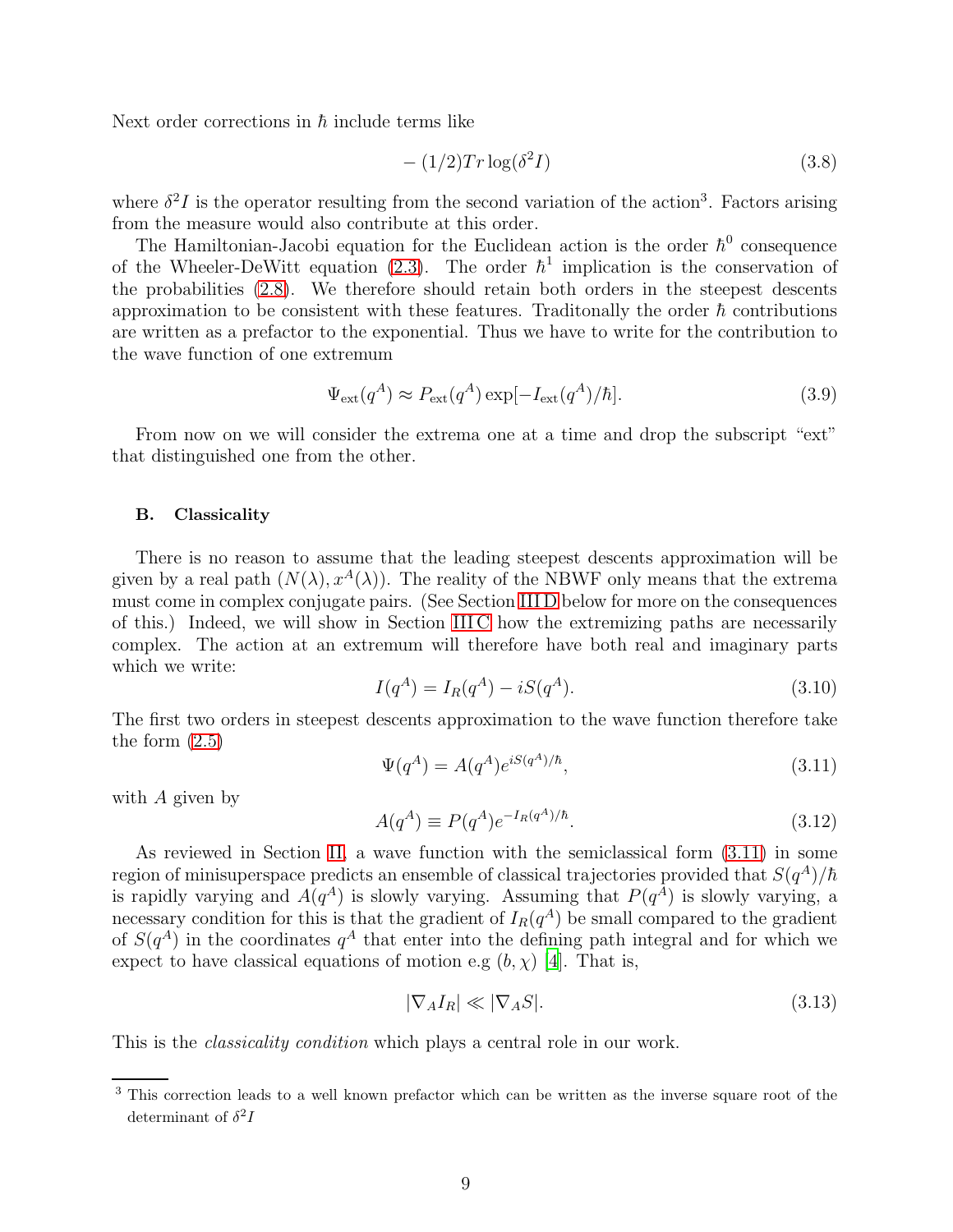<span id="page-9-0"></span>Further, as we saw in Section [II,](#page-4-0) when the action  $S(q<sup>A</sup>)$  satisfies the classical Hamilton-Jacobi equation

$$
\frac{1}{2}(\nabla S)^2 + \mathcal{V}(q^A) = 0,
$$
\n(3.14a)

the Lorentzian histories in the classical ensemble are the integral curves of  $S(q<sup>A</sup>)$ . Specifically, choosing  $N = i$  so the metrics [\(3.1\)](#page-11-3) are Lorentizian, the integral curves obey the equations of motion

$$
p_A(q^A) \equiv G_{AB} \frac{dx^B}{d\lambda} = \nabla_A S(q^A). \tag{3.14b}
$$

Defined in [\(3.10\)](#page-8-2) as (minus) the imaginary part of the Euclidean action evaluated at an extremum, there is no reason to believe that eqs [\(3.14\)](#page-9-0) hold in all regions of minisuperspace, and indeed they do not. Rather the Euclidean action satisfies its own 'Euclidean Hamilton-Jacobi' equation

$$
-\frac{1}{2}(\nabla I)^2 + \mathcal{V}(q^A) = 0,
$$
\n(3.15a)

with its own equation of motion

$$
G_{AB}\frac{1}{N}\frac{dx^B}{d\lambda} = \nabla_A I(q^A). \tag{3.15b}
$$

These follow directly from the definition [\(3.3\)](#page-7-2).

Using [\(3.10\)](#page-8-2) the real and imaginary parts of the Euclidean Hamilton-Jacobi relation [\(3.15a\)](#page-11-3) can be written as

$$
-\frac{1}{2}(\nabla I_R)^2 + \frac{1}{2}(\nabla S)^2 + \mathcal{V}(q^A) = 0,
$$
\n(3.16a)

$$
\nabla I_R \cdot \nabla S = 0. \tag{3.16b}
$$

Eq [\(3.16a\)](#page-11-3) shows that the Hamilton-Jacobi equation [\(3.14a\)](#page-11-3) for  $S(q^A)$  follows from the Euclidean Hamiltonian-Jacobi equation when the classicality condition [\(3.13\)](#page-8-3) holds because this implies

<span id="page-9-1"></span>
$$
|(\nabla I_R)^2| \ll |(\nabla S)^2|.
$$
\n(3.17)

But [\(3.17\)](#page-9-1) is not enough to guarantee classicality. It is sufficient for the Lorentizian Hamilton-Jacobi equation [\(3.14a\)](#page-11-3). But it is not necessarily enough to ensure that the Euclidean equations of motion [\(3.15b\)](#page-11-2) reduce to their Lorentzian forms [\(3.14b\)](#page-11-2). For that the stronger condition [\(3.13\)](#page-8-3) is necessary.

The other consequence of the Euclidean Hamilton-Jacobi equation is [\(3.16b\)](#page-11-2). This implies that  $I_R(q^A)$  is constant along the integral curves of  $S(q^A)$ . That is, each classical Lorentzian history is associated with a value of  $I_R$ . Indeed, in a two-dimensional minisuperspace like that of this paper,  $(3.16b)$  implies that curves of constant  $I_R$  *are* integral curves of S.

In principle the probability for any history can be calculated from the wave function  $\Psi(q^A)$  without a semiclassical approximation. The semiclassical form is only a *sufficient* criterion for classicality. *We will assume that once classical histories have been identified in a region of minisuperspace where the classicality condition holds they may be extended to regions where it does not hold using the classical equations of motion unless they become classically singular.* It is plausible, for instance, that a bouncing universe whose radius never falls below the Planck length will remain classical throughout its history even if it can only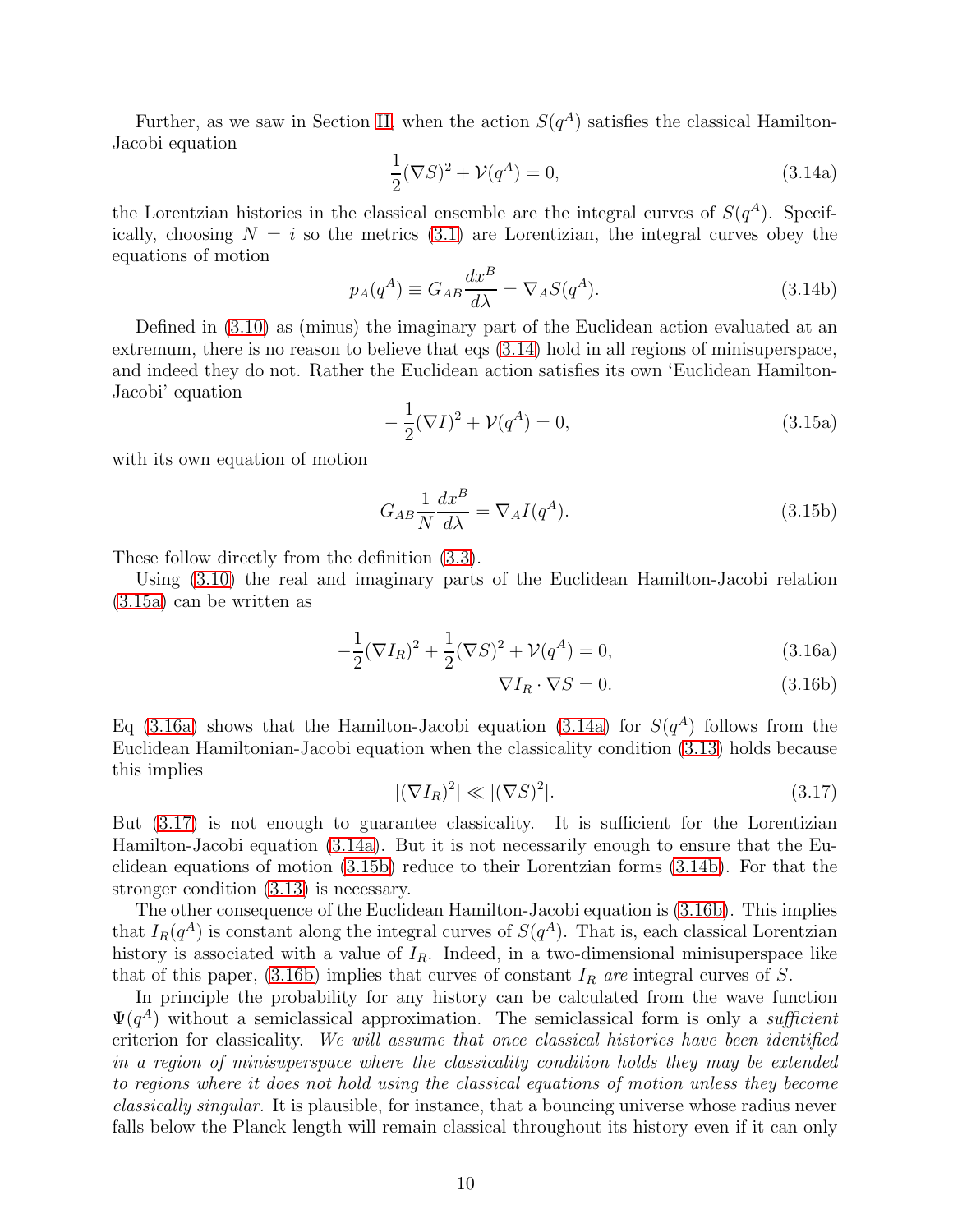be identified by a steepest descents approximation in some regions of minisuperspace. That is an assumption which can in principle be checked in the full quantum mechanical theory.

We next turn to the probabilities predicted by the NBWF for the individual histories in the classical ensemble. According to  $(2.8)$ , the relative probability density  $\wp$  for classical histories passing through a spacelike surface in minisuperspace with unit normal  $n_A$  is given by

<span id="page-10-1"></span>
$$
\wp(q^A) = |P(q^A)|^2 e^{-2I_R(q^A)} \nabla_n S \tag{3.18}
$$

where this expression is positive. For this to be a probability for histories it must be constant along the integral curves of S. As discussed in Section [II,](#page-4-0) the order  $\hbar^0$  approximation to the Wheeler-DeWitt equation [\(2.3\)](#page-5-1) ensures this. But since  $I_R$  is already constant along classical trajectories the rest of the measure [\(3.18\)](#page-10-1) must be separately constant.

*In this paper we will consider only the lowest order semiclassical approximation to the probabilities and ignore the prefactor* P *which arises in the next order.* That is we discuss only the  $\exp(-2I_R)$  contribution to the probabilities which is possible because it is conserved along classical histories. This 'approximation' is forced on us by our limited ability to compute the corrections to the leading term at this time. Higher order corrections can be crucial for some questions (e.g [\[11\]](#page-44-4)) but for the diagnosis of classicality we expect that the this lowest approximation is enough.

## <span id="page-10-0"></span>C. Extrema of the Euclidean Action and Fuzzy Instantons

We now return to a more detailed examination of the conditions determining the complex paths that extremize the action and the differential equations [\(3.4\)](#page-7-1) which are necessary conditions for an extremum. The set of equations [\(3.4\)](#page-7-1) consists of two second order differential equations for  $a(\lambda)$  and  $\phi(\lambda)$  together with a constraint involving only their first derivatives. There are thus four real second order differential equations and two real constraint conditions.

We first show that there are no free parameters in the boundary conditions that determine the solutions to these equations. The domain on which the equations are to be solved ranges from the center of symmetry of the geometry on the 3-disk at  $\lambda = 0$  (called the 'South Pole' (SP)) to the boundary where b and  $\chi$  are specified at  $\lambda = 1$ . The conditions for the geometry and field to be regular at the SP are

<span id="page-10-2"></span>
$$
a(0) = 0, \quad \phi'(0) = 0 \tag{3.19a}
$$

where a prime denotes a derivative with respect to  $\lambda$ . The conditions at the boundary are

$$
a(1) = b, \quad \phi(1) = \chi \tag{3.19b}
$$

where b and  $\chi$  are real. Eqs [\(3.19\)](#page-10-2) constitute eight real conditions for the four real second order equations for  $a(\lambda)$  and  $\phi(\lambda)$ .

With a suitable choice of parametrization the multiplier  $N(\lambda)$  can be taken to be a complex constant  $N$ . For each  $N$  solve the second order differential equations with the boundary conditions [\(3.19\)](#page-10-2) for  $a(\lambda)$  and  $\phi(\lambda)$ . Then find the real and imaginary parts of N so that the two real constraint conditions are satisfied. Were the equations linear the solutions would be determined. There may be more than one solution to this non-linear set of equations with the boundary conditions [\(3.19\)](#page-10-2) but there are no free parameters to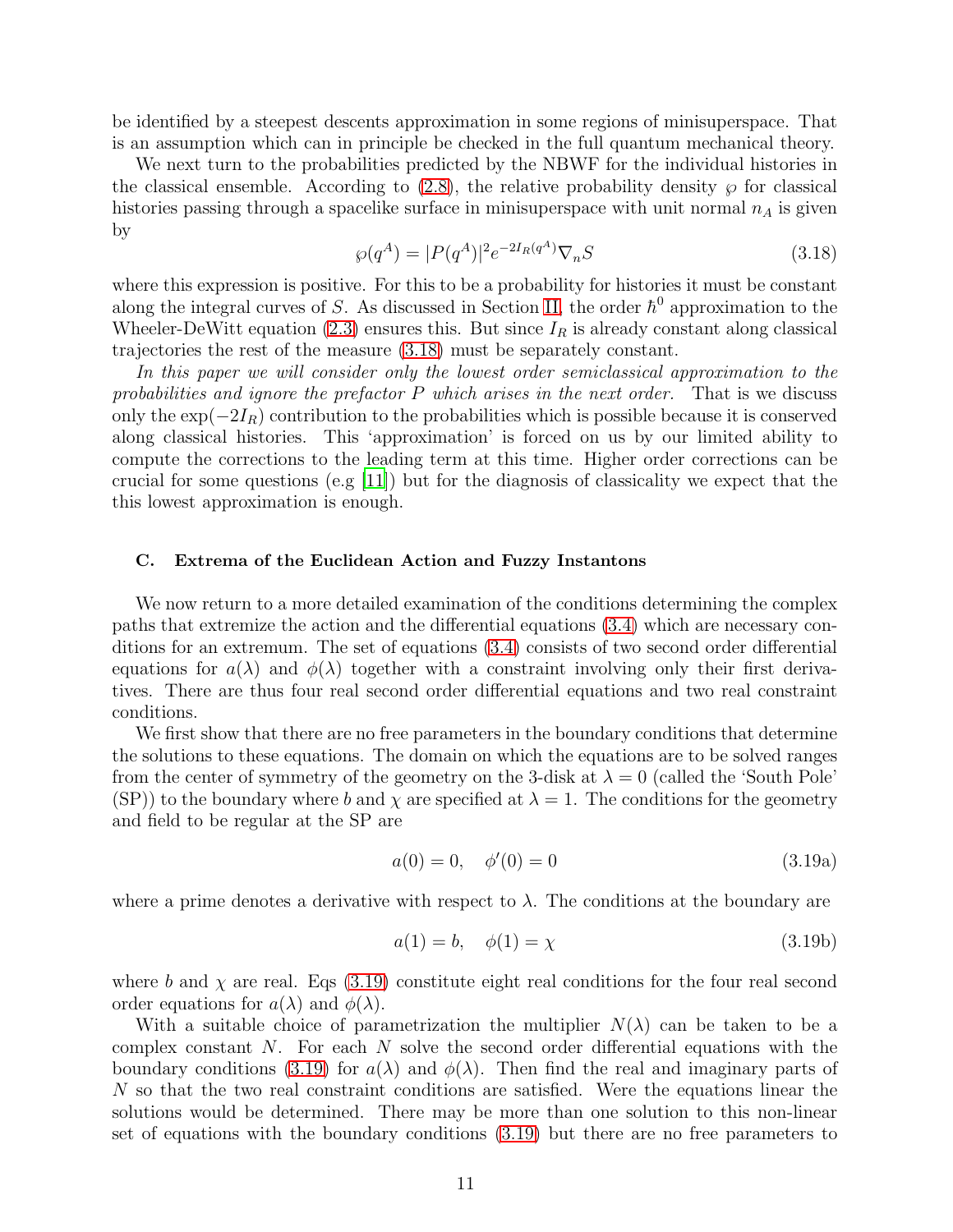specify. Hence whether the solutions are real or complex is not up to us; it is determined by the equations and the boundary conditions.

In the case of a cosmological constant and no scalar field there is a real solution consisting of a real Euclidean instanton with the geometry of half a round 4-sphere joined smoothly onto de Sitter space through a sphere of minimum radius [\[20\]](#page-45-8). But as shown by a number of authors (see e.g. [\[8](#page-44-1)]), and, as will be verified here, there are no real extrema when the scalar field is non-zero except for special "false-vacuum" potentials. In general the extrema are necessarily complex. There is thus generally no meaningful notion of a Euclidean instanton nucleating the universe. But, as we will see in Section [V,](#page-16-0) for a wide range of parameters the imaginary parts of extremizing solutions that satisfy the classicality condition [\(3.13\)](#page-8-3) are small. In this regime we can therefore think of these extremizing geometries as "fuzzy instantons" in which there is a transition from a real Euclidean geometry at the South Pole to an asymptotically real Lorentzian geometry at large volume. The transition is not sharp as in the zero scalar field case, but rather spread out over a region. We will give explicit examples in Section [V.](#page-16-0)

We stress again, however, that the complex fuzzy instantons that provide the semiclassical approximation to the NBWF are distinct from the Lorentzian histories in the classical ensemble for which they provide probabilities through the real part of their complex action.

## <span id="page-11-0"></span>D. Time Symmetry of the Classical Ensemble

The metric  $G_{AB}(q^A)$  and the potential  $V(q^A)$  that define the Euclidean action [\(3.3\)](#page-7-2) are real analytic functions of their arguments for the models we will consider. So, therefore, are the coefficients in the equations [\(3.4\)](#page-7-1) which are the necessary conditions for an extremum of the action. The boundary conditions for their solutions [\(3.19\)](#page-10-2) are real.

Therefore, for every extremum  $(N(\lambda), a(\lambda), \phi(\lambda))$ , there is also a complex conjugate extremum  $(N^*(\lambda), a^*(\lambda), \phi^*(\lambda))$ . If

<span id="page-11-4"></span><span id="page-11-3"></span>
$$
I(b, \chi) = I_R(b, \chi) - iS(b, \chi)
$$
\n(3.20a)

is the action for the first solution then the action for the second will be

<span id="page-11-2"></span>
$$
I(b, \chi) = I_R(b, \chi) + iS(b, \chi).
$$
 (3.20b)

The real part of both actions is the same. Both extrema therefore count equally in their contribution to the steepest descents approximation to the NBWF. This shows explicitly that the NBWF is real in the semiclassical approximation.

But the opposite signs for  $S$  in  $(3.20)$  means that the momenta of a classical history passing through  $q^A$  will be opposite in the two cases [cf.  $(2.7)$ ]. The classical ensembles of each extremum consist of histories that are time reversals of one another. Both will have the same probability because  $I_R(b, \chi)$  is the same for both. The individual histories need not be time symmetric [\[13\]](#page-45-1) and indeed we will find that they are not [cf. Figure [14\]](#page-30-0). But the ensemble of predicted classical histories is time symmetric in the sense that for any history in it, its time reversed is also a member with the same probability.

### <span id="page-11-1"></span>E. Measures on Classical Phase Space

A classical history measure is any function on phase space that is conserved along classical trajectories because of the classical equations of motion. Classical history measures on the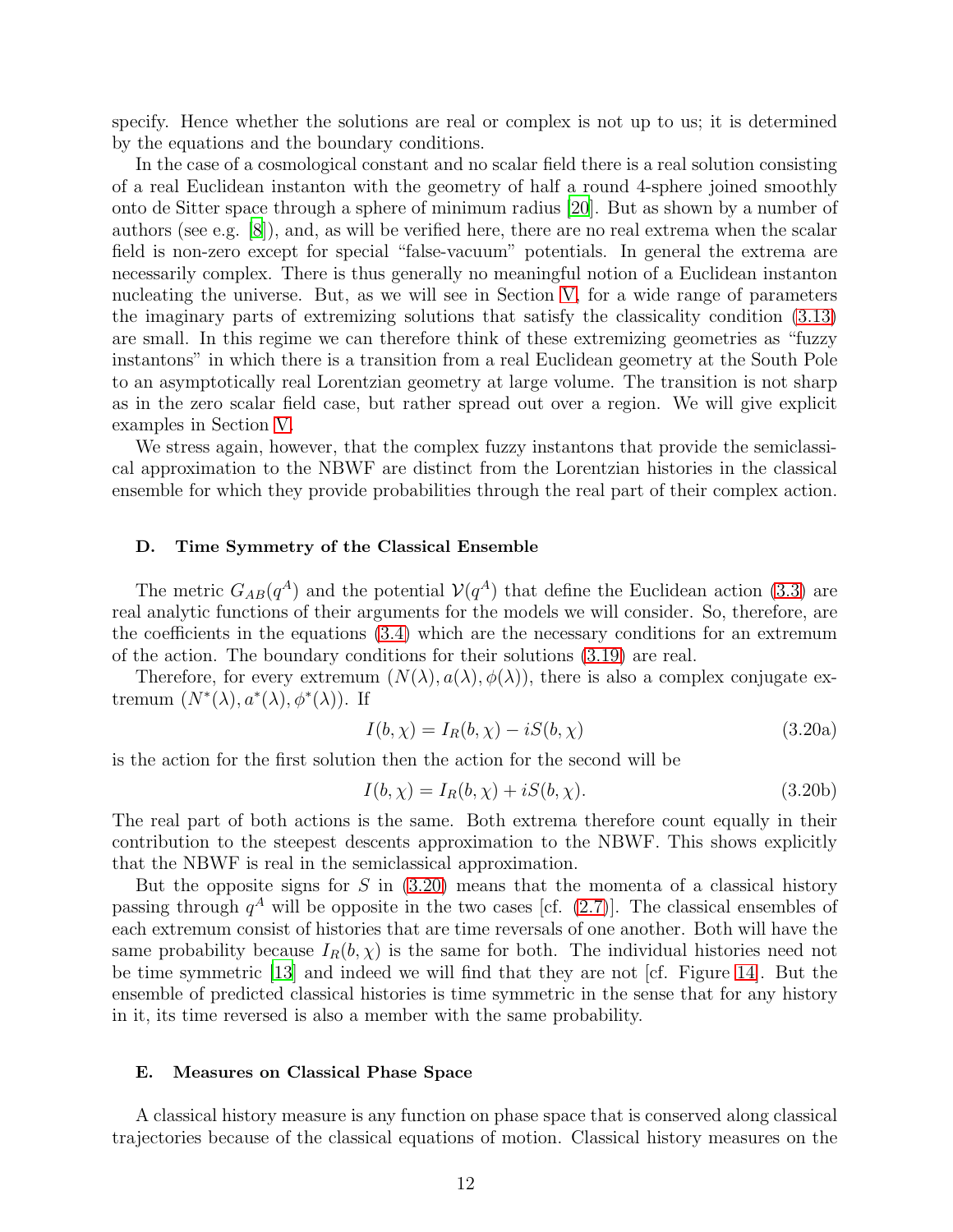phase space of classical minisuperspace models have been adroitly employed by Gibbons and Turok [\[10](#page-44-3)] to analyze the probability of inflation in the absence of a theory of the universe's state.

The predictions of the NBWF for an ensemble of classical histories provides a history measure on the classical phase space of minisuperspace models. The condition [\(3.14b\)](#page-11-2) between the coordinates  $q^A$  and the momenta  $p_A$  shows the the NBWF measure is concentrated on a surface in classical phase space of half its dimension. One could think of the NBWF measure as a  $\delta$ -function on this slice through phase space that assigns zero probability to those points not on it.

As we will see in Section [V,](#page-16-0) the NBWF surface does not slice through the whole of classical phase space. Quantum mechanics assigns probabilities generally to decoherent sets of alternative histories of the universe. But only in special circumstances are the probabilities high for the correlations in time that define classical histories. A classical history therefore cannot be expected to pass through every point  $q^A$ . The classicality condition [\(3.13\)](#page-8-3) generally specifies a *boundary* to the surface in phase space on which points corresponding to classical histories lie.

This restriction of the ensemble of possible classical histories to a surface with boundary in phase space is already a powerful prediction of the NBWF whatever relative probabilities are predicted for histories in it. Eq. [\(3.18\)](#page-10-1) gives the predictions of the NBWF for the probabilities of the histories within the surface in phase space defining the classical ensemble. These probabilities define a classical history measure because they are conserved along the classical trajectories (recall [\(3.16b\)](#page-11-2).)

## <span id="page-12-0"></span>IV. HOMOGENEOUS ISOTROPIC MINI-SUPERSPACE MODELS

#### <span id="page-12-1"></span>A. Euclidean Action and Equations for its Extrema

From now on, we use Planck units where  $\hbar = c = G = 1$ . The Euclidean action  $I[q, \Phi]$  is a sum of a curvature part  $I_C$  and a part  $I_{\Phi}$  for the scalar field  $\Phi$ . The general form for the curvature action is:

$$
I_C[g] = -\frac{1}{16\pi} \int_M d^4x (g)^{1/2} (R - 2\Lambda) + \text{(surface terms)}.
$$
 (4.1)

The general form for the matter action for a scalar field moving in a quadratic potential is:

$$
I_{\Phi}[g,\Phi] = \frac{1}{2} \int_{M} d^{4}x(g)^{1/2} [(\nabla \Phi)^{2} + m^{2} \Phi^{2}]. \tag{4.2}
$$

The integrals in these expressions are over the manifold  $M$  with one boundary defining the NBWF (cf. eq [\(1.2\)](#page-2-1)). With a convenient overall scale, the homogeneous, isotropic metrics are defined as in [\(3.1\)](#page-11-3). With that normalizing factor the scale factor  $a(\lambda)$ , nor the lapse  $N(\lambda)$ , nor any of the coordinates carry dimensions<sup>4</sup>.

It proves convenient to introduce dimensionless measures H,  $\phi$ , and  $\mu$  of  $\Lambda$ ,  $\Phi$ , and m respectively as follows:

$$
H^2 \equiv \Lambda/3,\tag{4.3a}
$$

<sup>&</sup>lt;sup>4</sup> The scaling of the metric used here is different from that employed in [\[12\]](#page-45-0), as are others in this paper, but they prove convenient for simplifying the numerical work.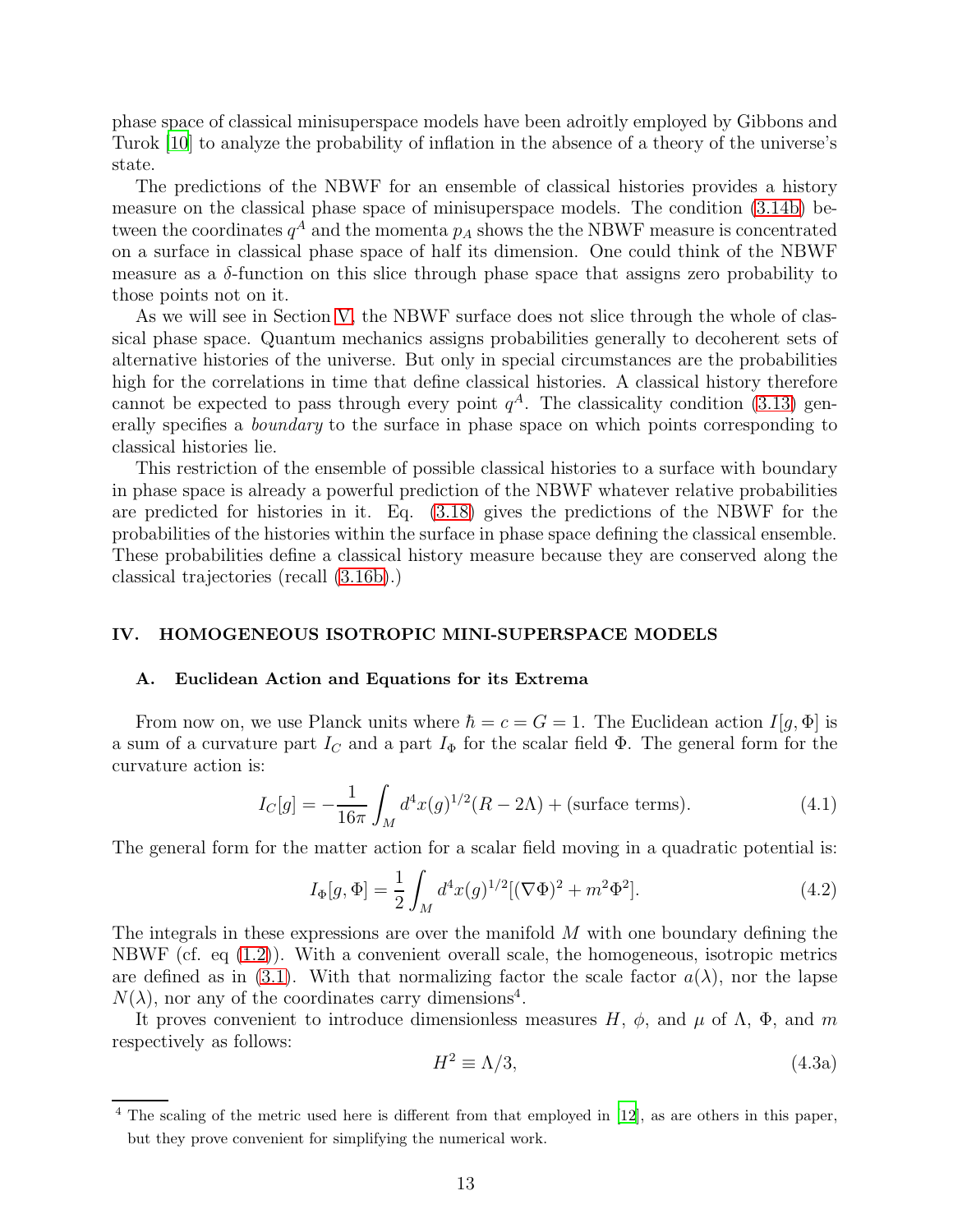$$
\phi \equiv (4\pi/3)^{1/2}\Phi,\tag{4.3b}
$$

$$
\mu \equiv (3/\Lambda)^{1/2} m. \tag{4.3c}
$$

The scaling for H was chosen so that the scale factor of a classical inflating universe is proportional to  $\exp(Ht)$  — the usual definition of H. The other scalings were chosen to make the action simple. In these variables the Euclidean action takes the following simple form:

<span id="page-13-1"></span>
$$
I[a(\lambda), \phi(\lambda)] = \frac{3\pi}{4H^2} \int_0^1 d\lambda N \left\{ -a\left(\frac{a'}{N}\right)^2 - a + a^3 + a^3 \left[ \left(\frac{\phi'}{N}\right)^2 + \mu^2 \phi^2 \right] \right\} \tag{4.4}
$$

where ' denotes  $d/d\lambda$  and the surface terms in [\(4.1\)](#page-15-1) have been chosen to eliminate second derivatives. The center of symmetry SP and the boundary of the manifold M have arbitrarily been labeled by coordinates  $\lambda = 0$  and  $\lambda = 1$  respectively.

Three equations follow from extremizing the action with respect to  $N$ ,  $\phi$ , and a. They imply the following equivalent relations:

$$
\left(\frac{a'}{N}\right)^2 - 1 + a^2 + a^2 \left[ -\left(\frac{\phi'}{N}\right)^2 + \mu^2 \phi^2 \right] = 0,
$$
\n(4.5a)

<span id="page-13-3"></span>
$$
\frac{1}{a^3 N} \left( a^3 \frac{\phi'}{N} \right)' - \mu^2 \phi = 0, \qquad (4.5b)
$$

$$
\frac{1}{N} \left( \frac{a'}{N} \right)' + 2a \left( \frac{\phi'}{N} \right)^2 + a(1 + \mu^2 \phi^2) = 0 \tag{4.5c}
$$

These three equations are not independent. The first of them is the Hamiltonian constraint. From it, and any of the other two, the third follows.

From [\(4.4\)](#page-13-1) we can read off the explicit forms of the factors in the general form of the actions [\(2.1\)](#page-4-1) and [\(3.3\)](#page-7-2). We have  $K = 3\pi/2H^2$  and

$$
G_{AB} = \text{diag}(-a, a^3), \quad \mathcal{V} = (1/2)(-a + \mu^2 \phi^2). \tag{4.6}
$$

### <span id="page-13-0"></span>B. Complex Contours for the Action

The extremizing solutions  $a(\lambda)$ ,  $\phi(\lambda)$ , and  $N(\lambda)$  will generally be complex. Assuming they are analytic functions, the integral [\(4.4\)](#page-13-1) can be thought of as taken over a real contour in the complex  $\lambda$  plane between 0 and 1. Following Lyons [\[12\]](#page-45-0) it is then useful to introduce a new complex variable  $\tau$  defined by

<span id="page-13-2"></span>
$$
\tau(\lambda) \equiv \int_0^{\lambda} d\lambda' N(\lambda'). \tag{4.7}
$$

The function  $\tau(\lambda)$  defines a contour in the complex  $\tau$ -plane for each lapse function  $N(\lambda)$ . Conversely for each contour starting at  $\tau = 0$ , [\(4.7\)](#page-13-2) defines a multiplier  $N(\lambda) \equiv d\tau(\lambda)/d\lambda$ . The action [\(4.4\)](#page-13-1) can be rewritten as an integral over the countour  $C(0, v)$  in the complex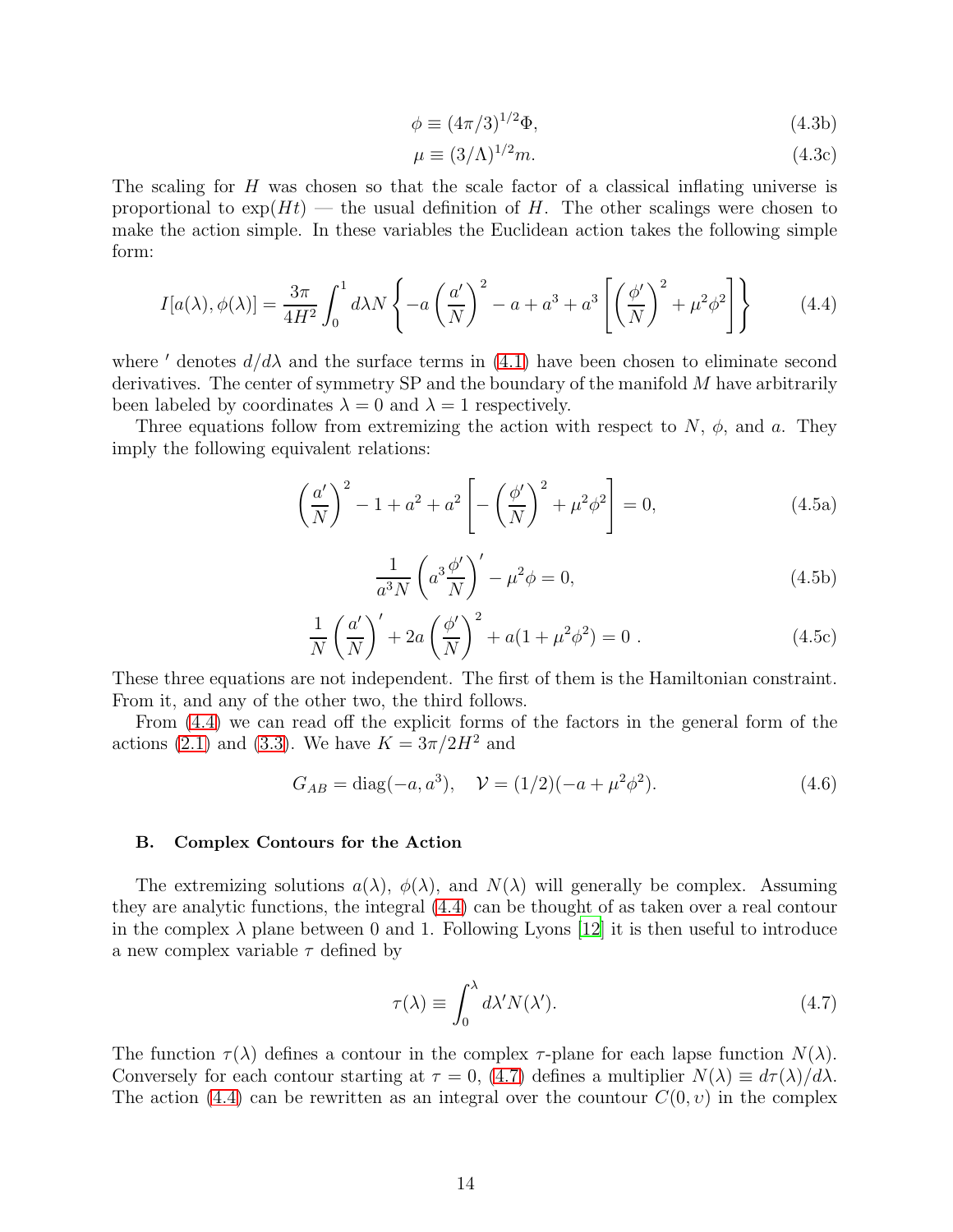$\tau$ -plane corresponding to the  $N(\lambda)$  in [\(4.4\)](#page-13-1) and connecting  $\tau = 0$  with an endpoint we denote by  $v$ . Specifically,

<span id="page-14-1"></span>
$$
I[a(\tau), \phi(\tau)] = \frac{3\pi}{4H^2} \int_{C(0,\nu)} d\tau \left[ -a\dot{a}^2 - a + a^3 + a^3 \left( \dot{\phi}^2 + \mu^2 \phi^2 \right) \right]
$$
(4.8)

and f denotes  $df/d\tau$ .

The equations [\(4.5\)](#page-13-3) also simplify in the new variable, viz:

$$
\dot{a}^2 - 1 + a^2 + a^2 \left( -\dot{\phi}^2 + \mu^2 \phi^2 \right) = 0,
$$
\n(4.9a)

<span id="page-14-2"></span>
$$
\ddot{\phi} + 3(\dot{a}/a)\dot{\phi} - \mu^2 \phi = 0, \qquad (4.9b)
$$

$$
\ddot{a} + 2a\dot{\phi}^2 + a(1 + \mu^2 \phi^2) = 0.
$$
 (4.9c)

These are the equations we will use to calculate the complex extremizing geometries and matter field configurations.

Using these equations the value of the action [\(4.8\)](#page-14-1) on a solution can be rexpressed as

<span id="page-14-3"></span>
$$
I[a(\tau), \phi(\tau)] = \frac{3\pi}{2H^2} \int_{C(0,\nu)} d\tau a \left[ a^2 \left( 1 + \mu^2 \phi^2 \right) - 1 \right],
$$
\n(4.10)

Two contours that connect the same endpoints in the  $\tau$ -plane give the same value for the action provided they can smoothly be distorted into one another. They are different representations of the same extremum as far as the semiclassical approximation to the NBWF is concerned and we count their contributions only once. Another way of saying this is that [\(4.7\)](#page-13-2) defines a complex transformation of the coordinates in the formula for the action under which it is invariant if the contours can be smoothly distorted into one another. It should not, however, be thought of as a transformation of the coordinates on the manifold which remain real throughout.

This suggests that a *solution* to equations [\(4.9\)](#page-14-2) should be considered as a pair of complex analytic *functions*  $a(\tau)$  and  $\phi(\tau)$ . We can evaluate the action with these functions by picking any convenient contour in  $\tau$  connecting the center of symmetry to the boundary. We will exploit this in what follows.

#### <span id="page-14-0"></span>C. Lorentzian Equations

For the semiclassical approximation to the NBWF we will be interested in complex solutions to equations [\(4.9\)](#page-14-2). But the ensemble of histories to which these solutions supply probabilities will be real, Lorentzian metrics of the form

$$
d\hat{s}^2 = (3/\Lambda) \left[ -\hat{N}^2(\lambda)d\lambda^2 + \hat{a}^2(\lambda)d\Omega_3^2 \right].
$$
 (4.11)

We will use hats to distinguish Lorentzian quantities that are always real from the complex metrics that extremize the Euclidean action.

Both the Lorentizian action  $S$  and the equations locating its extrema can be obtained from the complex relations by substituting  $N = \pm i\hat{N}$ ,  $a = \hat{a}$  and  $\phi = \hat{\phi}$  into [\(4.4\)](#page-13-1). Adhering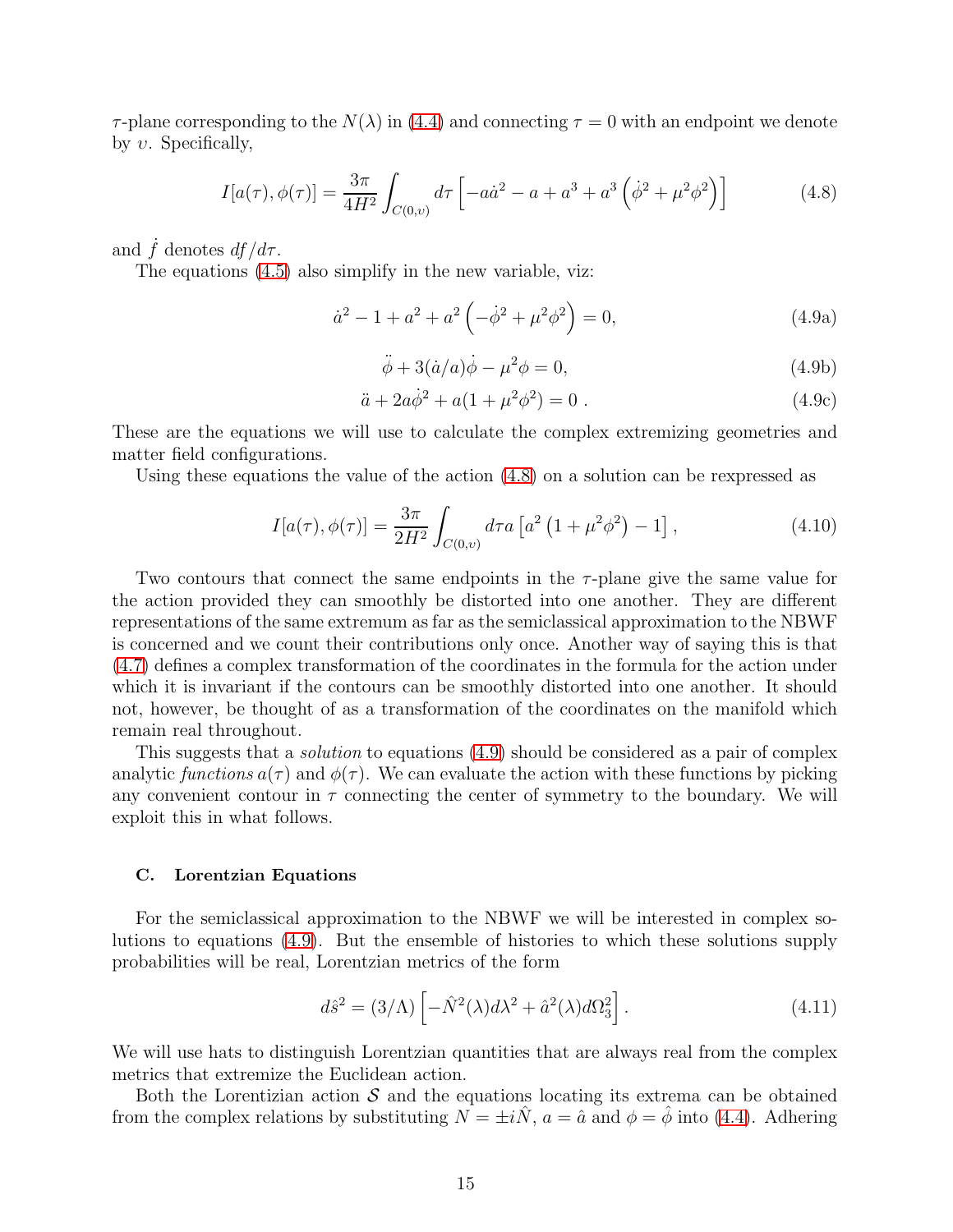to the usual convention that the kinetic energy term of the matter be positive, the Lorentzian action is

<span id="page-15-2"></span>
$$
\mathcal{S}[\hat{a}(\lambda), \hat{\phi}(\lambda)] = \frac{3\pi}{4H^2} \int d\lambda \hat{N} \left\{ -\hat{a} \left( \frac{\hat{a}'}{\hat{N}} \right)^2 + \hat{a} - \hat{a}^3 + \hat{a}^3 \left[ \left( \frac{\hat{\phi}'}{\hat{N}} \right)^2 - \mu^2 \hat{\phi}^2 \right] \right\}.
$$
 (4.12)

We quote the consequent Lorentzian equations in terms of  $dt = \hat{N} d\lambda$ ,

$$
\left(\frac{d\hat{a}}{dt}\right)^2 + 1 - \hat{a}^2 - \hat{a}^2 \left[ \left(\frac{d\hat{\phi}}{dt}\right)^2 + \mu^2 \hat{\phi}^2 \right] = 0,
$$
\n(4.13a)

<span id="page-15-3"></span>
$$
\frac{1}{a^3} \frac{d}{dt} \left( a^3 \frac{d\hat{\phi}}{dt} \right) + \mu^2 \hat{\phi} = 0,
$$
\n(4.13b)

$$
\frac{d^2\hat{a}}{dt^2} + 2\hat{a}\left(\frac{d\hat{\phi}}{dt}\right)^2 - a(1 + \mu^2\hat{\phi}^2) = 0.
$$
 (4.13c)

The energy density in the scalar field  $\rho_{\Phi}$  is a useful quantity for analyzing Lorentzian solutions. For example, if its exceeds the Planck density we can consider the solution classically singular. An expresson for it can be derived from the action [\(4.12\)](#page-15-2) or from the form of the constraint equation [\(4.13a\)](#page-15-1). The result is

<span id="page-15-5"></span>
$$
\rho_{\Phi} = \left(\frac{3H^2}{8\pi}\right) \left[ \left(\frac{d\hat{\phi}}{dt}\right)^2 + \mu^2 \hat{\phi}^2 \right] \,. \tag{4.14}
$$

### <span id="page-15-0"></span>D. The Classical Ensemble of a Complex Extremum

As discussed in Section [III B,](#page-8-0) the semiclassical approximation to the NBWF given by a solution to [\(4.9\)](#page-14-2) corresponds to a solution to the Lorentzian equations [\(4.13\)](#page-15-3) when the classicality condition [\(3.13\)](#page-8-3) are satisfied. The Lorentzian solutions obtained this way are the integral curves of

<span id="page-15-4"></span>
$$
S(b, \chi) = -\text{Im}[I(b, \chi)].
$$
\n(4.15)

To calculate this ensemble explicitly for these models we proceed as follows: Choose a *matching surface* of constant  $b = b_*$  in a region of minisuperspace where the classicality condition is satisfied — typically for large values of  $b_*$ . The integral curves of S can be labeled by the value of  $\chi = \chi_*$  where they intersect this matching surface. The Lorentzian and Euclidean momenta there are given by gradients of S and I respectively [cf.  $(3.14b)$ ]. Their explicit forms in terms of scale factor and field can be found from the actions [\(4.4\)](#page-13-1), and [\(4.12\)](#page-15-2). From [\(4.15\)](#page-15-4) we have on the matching surface:

<span id="page-15-7"></span><span id="page-15-6"></span><span id="page-15-1"></span>
$$
\hat{b} = b_*, \quad \hat{p}_b = -\text{Im}(p_b)|_{b_*},\tag{4.16a}
$$

$$
\hat{\chi} = \chi_*, \quad \hat{p}_\chi = -\text{Im}(p_\chi)|_{b_*}.\tag{4.16b}
$$

These relations show how a complex extremum specifies Cauchy data for solving the equations [\(4.13\)](#page-15-3) to find the complete Lorentzian history labeled by  $\chi_*$ . The value of  $\exp[-2I_R(b_*,\chi_*)]$  gives its relative probability. The classical ensemble is generated as  $\chi_*$ varies across the matching surface.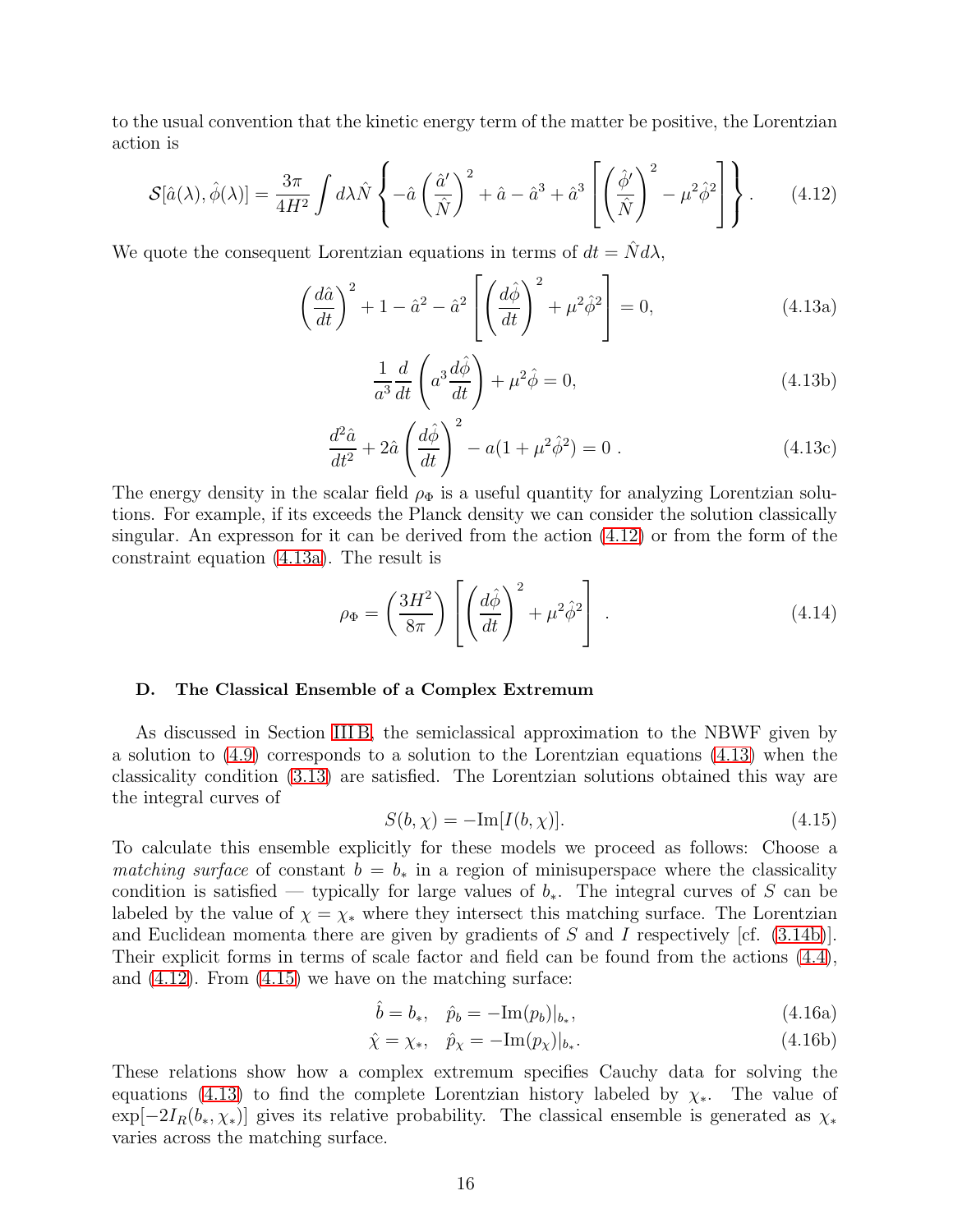## <span id="page-16-0"></span>V. COMPLEX SOLUTIONS

As the first step in determining the probabilities of the ensemble of classical cosmologies predicted by the NBWF we begin by evaluating it semiclassically in this section. The classical ensemble implied by this approximation will be determined in the following section.

We find the semiclassical approximation to the NBWF by numerically solving eqs [\(4.9\)](#page-14-2) for  $a(\tau)$  and  $\phi(\tau)$  along a suitable contour in the complex  $\tau$ -plane connecting the South Pole  $\tau = 0$  with an endpoint  $v = X + iY$  where a and  $\phi$  take real values b and  $\chi$ . The (no) boundary conditions [\(3.19a\)](#page-11-3) of regularity at the SP mean that the complex value of  $\phi$  at the origin is the only free parameter there. To reach the prescribed values  $(b, \chi)$  at the boundary, we will adjust both this and the endpoint of integration  $v$ . This gives four real adjustable parameters to meet four real conditions at v. Hence for each b and  $\chi$  there is a unique solution. These solutions can be found analytically in the limits when  $\phi(0)$  is very large and very small. We discuss these limiting cases first as they will motivate our numerical search procedure.

When the scalar field is large (but well below the Planck density) the classical dynamics should be governed only by the scalar field and its backreaction on the geometry. The background cosmological constant should be largely irrelevant. In this regime therefore we expect to recover the approximate complex solutions found by Lyons [\[12](#page-45-0)] for a scalar field model with a quadratic potential and  $\Lambda = 0$ . Indeed, following Lyons one can show that for  $|\phi(0)| \gg 1$  the complex Einstein equations [\(4.9\)](#page-14-2) admit the approximate 'slow roll' solution

$$
\phi_{+}(\tau) \approx \phi(0) + i\frac{\mu\tau}{3}, \qquad a_{+}(\tau) \approx \frac{i}{2\mu\phi(0)} e^{-i\mu\phi(0)\tau + \mu^{2}\tau^{2}/6}.
$$
 (5.1)

There is a similar approximate solution  $(\phi_-(\tau), a_-(\tau))$  found by changing i to  $-i$  in [\(5.1\)](#page-17-0).

These solutions are the complex analogs of the standard 'slow roll' inflationary solutions. They can be found up to a constant multiplicative normalization of the scale factor by neglecting the cosmological constant, spatial curvature, and  $\phi$  terms in equations [\(4.9\)](#page-14-2) and solving the resulting simple set of equations. The results are not good approximations everywhere in the complex  $\tau = x + iy$  plane. They hold when when y is not so large that the slow role assumption breaks down, and only in regions where  $|a(\tau)| >> 1$  so that the spatial curvature is exponentially negligble as was assumed in deriving them. The existence and location of such a region depends on the value of  $\text{Re}[\phi(0)]$ . When  $\text{Re}[\phi(0)] > 0$  the solution  $(a_{+}(\tau), \phi_{+}(\tau))$  is valid in a region in the  $y > 0$  half-plane, and  $(a_{-}(\tau), \phi_{-}(\tau))$  holds in a region in the lower half-plane.

When  $|\phi(0)|$  is very large and  $\tau$  is sufficiently small that any change in  $\phi$  is negligible these solutions must match the 'no-roll' solution

$$
\phi(\tau) \approx \phi(0), \qquad a(\tau) \approx \frac{\sin[\mu \phi(0)\tau]}{\mu \phi(0)}.
$$
\n(5.2)

This is regular at the origin and valid in regions in both half-planes. Matching with this solution determines the multiplicative normalization factor in [\(5.1\)](#page-17-0).

Following Lyons we now make the further approximation that  $\text{Re}|\phi(0)| \gg \text{Im}|\phi(0)|$ . Then in the solution [\(5.1\)](#page-17-0) the scalar field is approximately real along a vertical line  $\tau =$  $-3\phi_I(0)/\mu + iy$  where  $\phi_I(0) \equiv \text{Im}[\phi(0)]$ . Eliminating  $\tau$  from the solution [\(5.1\)](#page-17-0) for a gives

$$
a \approx \frac{i}{2\mu\phi_R(0)} e^{3[\phi(0))^2 - \phi(\tau)^2]/2}
$$
\n(5.3)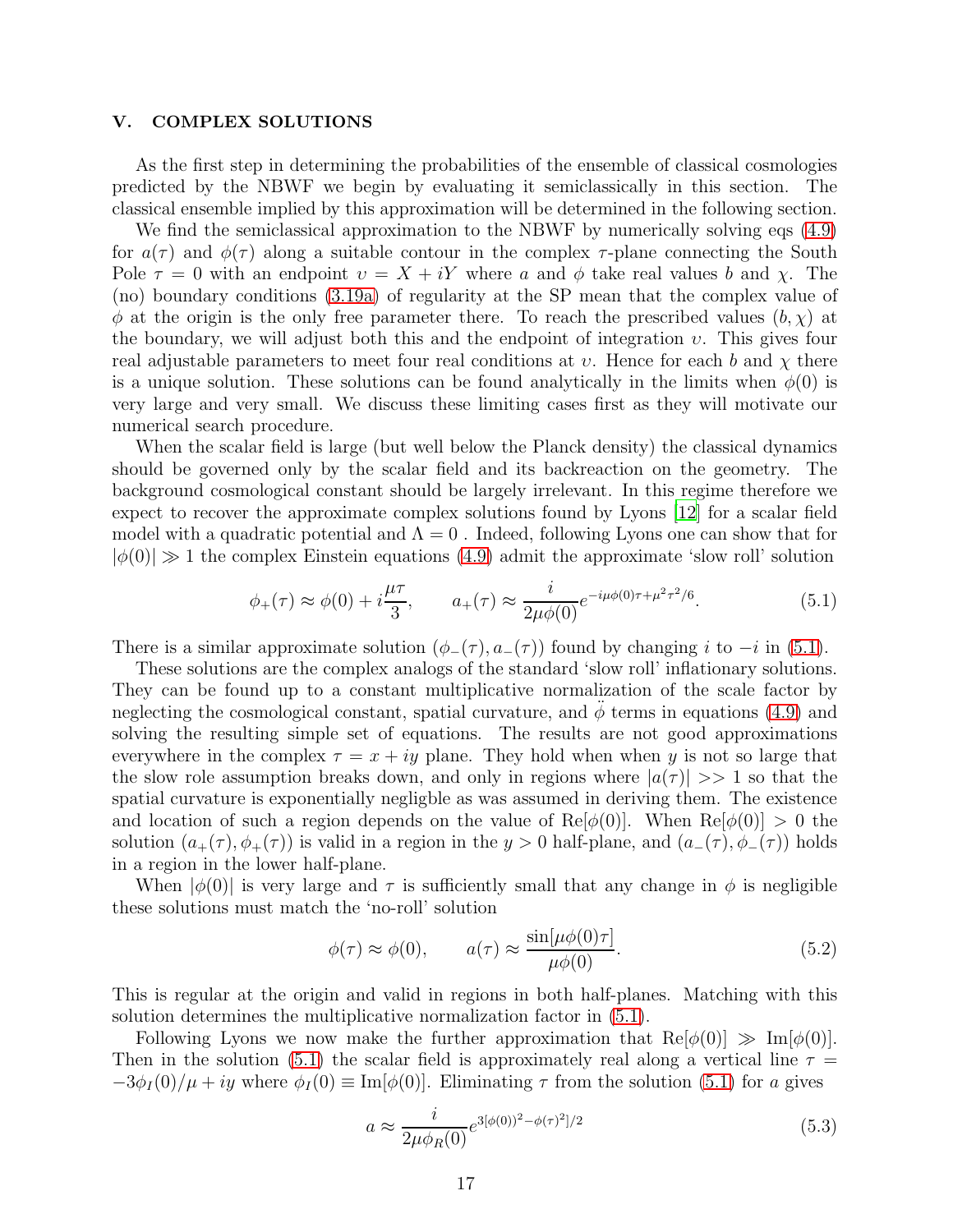where  $\phi_R(0) \equiv \text{Re}[\phi(0)]$ . Therefore, if one takes

<span id="page-17-1"></span>
$$
\phi_I(0) = -\frac{\pi}{6\phi_R(0)},\tag{5.4}
$$

one obtains vertical lines given by

<span id="page-17-5"></span>
$$
\tau = \frac{\pi}{2\mu\phi_R(0)} + iy \tag{5.5}
$$

along which both a and  $\phi$  are approximately real. It is clear that progressively finer tuning of  $\phi_I(0)$  will yield approximately vertical curves of exactly real  $a(y)$  and  $\phi(y)$ . Notice also that the condition [\(5.4\)](#page-17-1) at the SP that fixes a and  $\phi$  to be approximately real does not depend on the time parameter along the vertical line.

The complex action of a solution to the equations of motion can be obtained from [\(4.10\)](#page-14-3). For the solutions [\(5.1\)](#page-17-0) the main contribution to the real part  $I_R$  comes from the integral over real  $\tau$  from the SP to  $X = \pi/(2\mu\phi_R(0))$ . In this regime the solutions are approximately given by the no-roll solution [\(5.2\)](#page-17-2) with  $\phi(0) \approx \phi_R(0)$ . When  $\phi$  is large this yields

<span id="page-17-3"></span>
$$
I_R \approx -\frac{\pi}{2(H\mu\phi_R(0))^2} \approx -\frac{\pi}{2(H\mu\chi)^2} \tag{5.6}
$$

where we are assuming that at the boundary  $\chi \sim \phi_R(0)$ . This is the action of Euclidean de Sitter space with effective cosmological constant  $3m^2(\phi_R(0))^2$ . The main contribution to S comes from the integration over the vertical line to an endpoint  $v$ . It is given by [\[12\]](#page-45-0)

<span id="page-17-4"></span>
$$
S \approx \frac{i\mu\chi b^3}{3}.\tag{5.7}
$$

This can be used to verify whether the solutions satisfy the classicality condition [\(3.13\)](#page-8-3) at large scale factor. One has

<span id="page-17-0"></span>
$$
(\nabla I_R)^2 \equiv -\frac{1}{b} \left(\frac{\partial I_R}{\partial b}\right)^2 + \frac{1}{b^3} \left(\frac{\partial I_R}{\partial \chi}\right)^2 \approx \frac{1}{b^3} \left(\frac{\partial I_R}{\partial \chi}\right)^2 \approx \frac{1}{\mu^4 b^3 \chi^6}
$$
(5.8a)

and

<span id="page-17-2"></span>
$$
(\nabla S)^2 \approx -\mu^2 \chi^2 b^3 - \mu^2 b^3. \tag{5.8b}
$$

This means  $|(\nabla_b I_R)^2|/|(\nabla_b S)^2| \approx 0$ . More particularly from [\(5.6\)](#page-17-3) and [\(5.7\)](#page-17-4) we have  $|(\nabla_{\chi}I_R)^2|/|(\nabla_{\chi}S)^2| \approx 1/(\mu\chi b)^6$  and  $|(\nabla I_R)^2|/|(\nabla S)^2| \approx 1/(\mu b)^6 \chi^8$ . Hence  $|(\nabla_A I_R)^2| \ll$  $|(\nabla_A S)^2|$ , provided  $\chi$ , and hence  $\phi_R(0)$ , is sufficiently large (which we assumed from the outset). The complex solutions [\(5.1\)](#page-17-0) therefore tend to solutions of the Lorentzian Hamilton-Jacobi equation along the vertical lines where both a and  $\phi$  are real, and they do so in the "inflationary" slow roll regime where  $\chi$  is still large. The classicality condition is satisfied.

Small values of the scalar field are another regime for which analytic approximations are possible. These can be calculated by perturbation theory which is the subject of the Appendix. There we find that in the leading approximation of vanishing scalar field the contours where  $a(\tau)$  is real are exactly vertical in the complex  $\tau$ -plane. In the linear approximation the tuning of  $\gamma$  to give a real value of  $\phi(\tau)$  along this contour can be carried out explicitly with the result given in Figure [18.](#page-39-0)

These analytic approximations for large and small scalar field do not, of course, give us the complete ensemble of classical histories in these models. To find the complete ensemble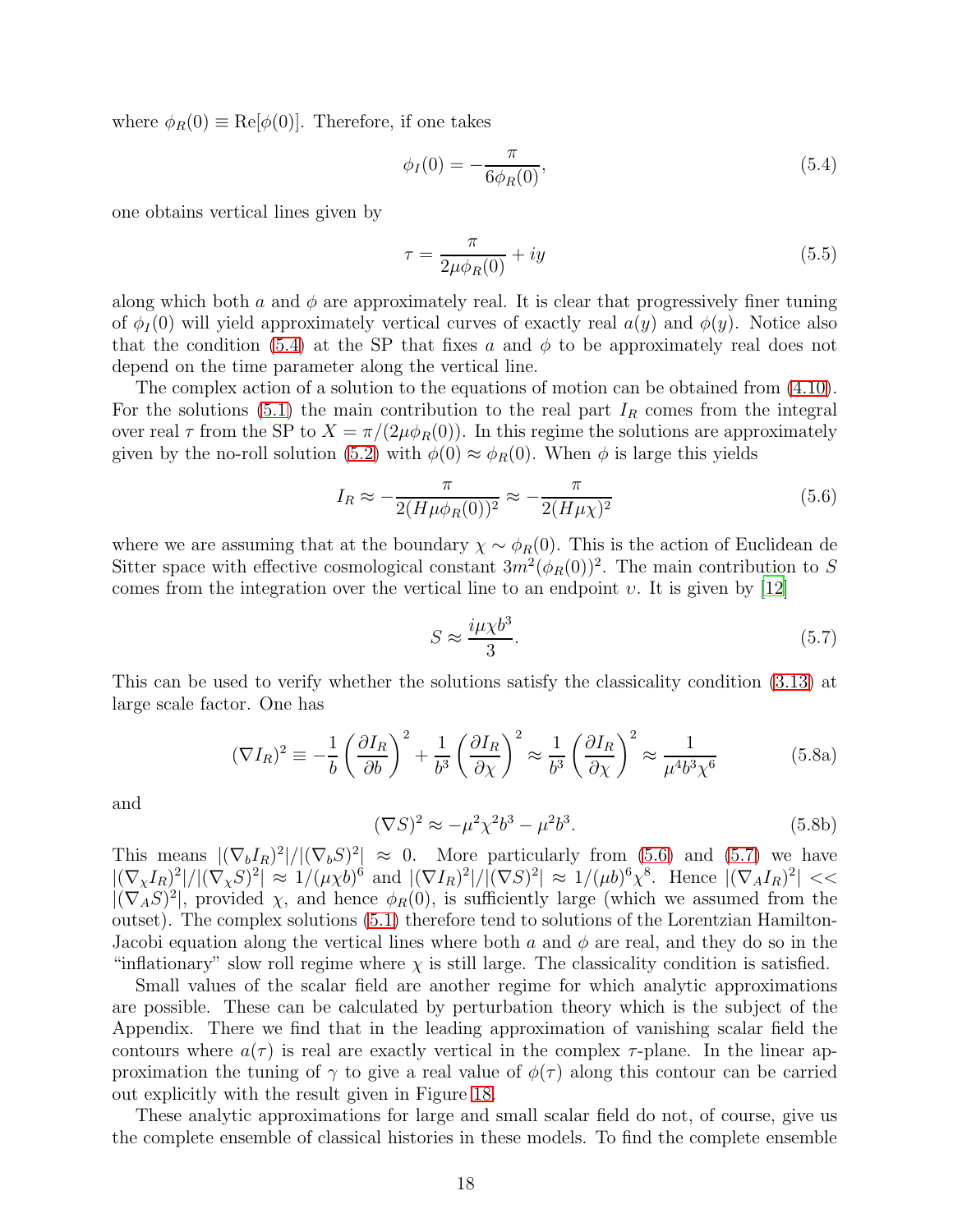

<span id="page-18-0"></span>FIG. 1: The complex solutions that provide the steepest descents approximation to the NBWF are found by integrating the field equations along a broken contour  $C_B(X)$  in the complex  $\tau$ -plane. In order for the solutions to behave classically at late times one ought to tune the tangent  $\gamma$  of the phase of  $\phi$  at the South Pole and the turning point X of the contour. We show the tangent  $\gamma$  (left) and the turning point X (right) here as a function of the absolute value  $\phi_0$  of  $\phi$  at the South Pole. There is a qualitative difference between  $\mu < 3/2$  models on the one hand where  $\gamma$  remains finite for all  $\phi_0$  (dotted curve), and  $\mu > 3/2$  models on the other hand where  $\gamma$  diverges at a critical value  $\phi_0^c$  (remaining curves). In the latter case there is no combination  $(X, \gamma)$  for which the classicality conditions at large scale factor hold when  $\phi_0 < \phi_0^c$ : the ensemble of possible classical histories is restricted to a bounded surface in phase space. The right panel shows the critical value  $\phi_0^c$  increases slightly with  $\mu$ , for fixed m, and tends to 1.27 as  $\Lambda \to 0$ , independently of the value of  $m^2$ . From top to bottom, the different curves show  $\gamma$  and X for  $\mu = 3/4$ , 33/20, 9/4, 3 and (in the left panel) for a scalar field model with  $m^2 = .05$  and  $\Lambda = 0$ .

we now solve eqs [\(4.9\)](#page-14-2) numerically in a systematic manner. Guided by the analytic solutions [\(5.1\)](#page-17-0) we begin by taking the scalar field at the origin to be large and approximately real. Define  $\phi_0$  and  $\theta$  by

$$
\phi(0) = |\phi(0)|e^{i\theta} \equiv \phi_0 e^{i\theta}.
$$
\n(5.9)

Then with  $\phi_0 \gg 1$  and  $\theta$  small, we integrate [\(4.9\)](#page-14-2) along a broken contour  $C_B(X)$  that runs along the real axis to a point  $X$ , and then up the imaginary y-axis. We are able to adjust both the turning point X and the phase angle  $\theta$  so that a and  $\phi$  tend to real functions  $b(y)$ and  $\chi(y)$  along the vertical line given by  $\tau = X + iy$  in the complex  $\tau$ -plane.

We find that for all  $\mu$  and for each large  $\phi_0$  there exists a *unique* combination X and  $\theta$  for which the fields become real at large y. Furthermore for these pairs  $(X, \theta)$ , the ratio of the gradients of the real to the imaginary part of the action in different directions all tend to zero at large y. Hence the classicality conditions [\(3.13\)](#page-8-3) hold for this set of solutions, which therefore specifies a one-parameter set of classical histories as described in Section [III.](#page-6-0) It will prove convenient to label the members of this set by  $\phi_0$ .

However, when we decrease  $\phi_0$  to  $\phi_0 \sim \mathcal{O}(1)$  there is an important qualitative difference between  $\mu < 3/2$  models and models with  $\mu > 3/2$ . We illustrate this in Figure [1](#page-18-0) where we plot the values for the turning point X of the contour  $C_B(X)$  and for the tangent  $\gamma \equiv \tan \theta$ of  $\phi$  at the SP, both as a function of  $\phi_0$ . The values given there have been fine-tuned so that the complex solutions behave classically at large scale factor. One sees  $\gamma$  remains finite for all  $\phi_0$  when  $\mu < 3/2$ . By contrast in all  $\mu > 3/2$  models — and for quadratic scalar field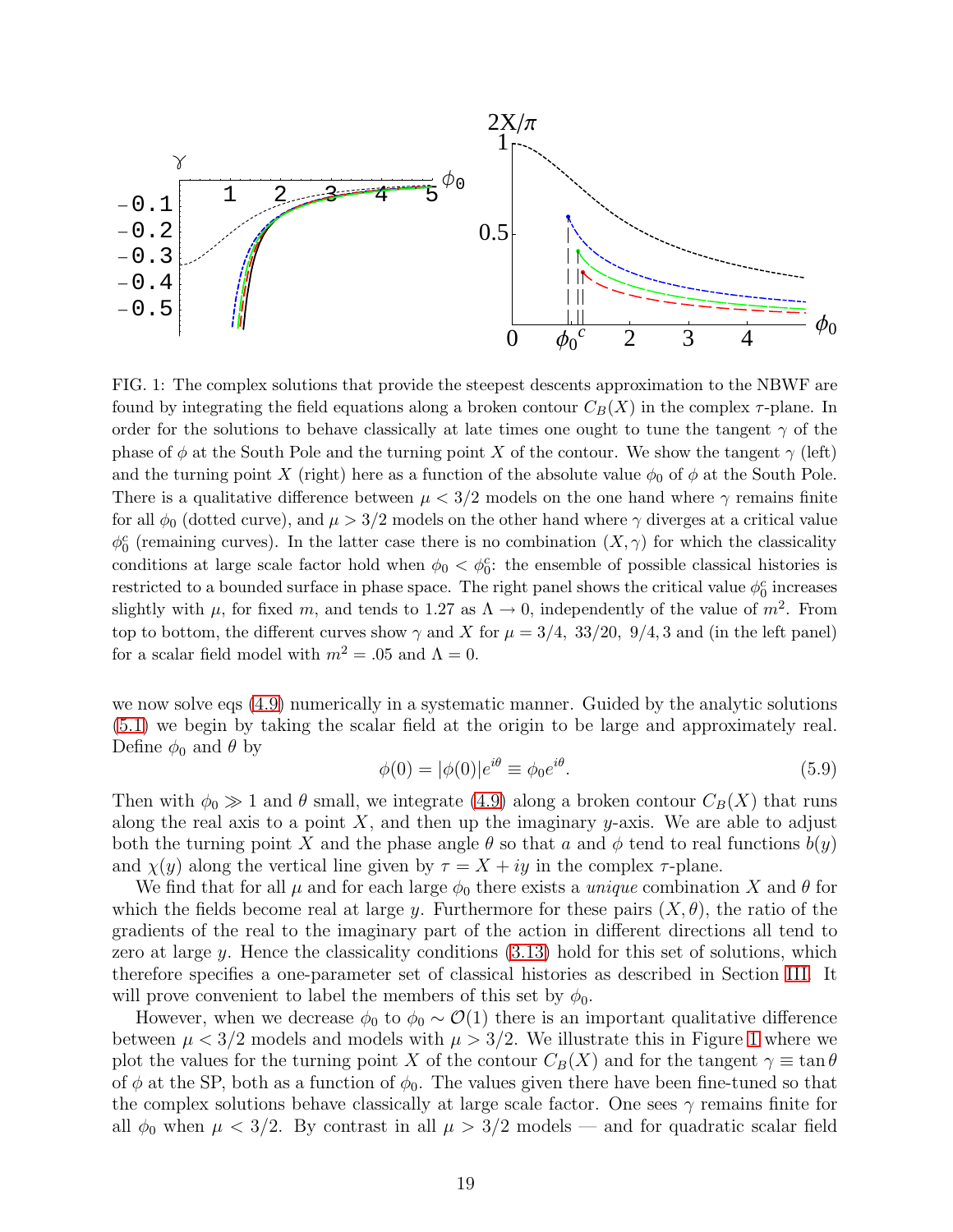

<span id="page-19-0"></span>FIG. 2: The real and imaginary part of the scalar field  $\phi$  for a typical complex solution that provides the semiclassical approximation to the NBWF. This solution has  $\mu = 3/4$  and  $\phi_0 = 2$ . It is shown along a broken contour  $C_B(X)$  in the complex  $\tau = (x, y)$  plane that runs first along the x-axis from the South Pole at  $x = 0$  to a value  $x = X$ , and then vertically in the y-direction. The turning point  $X$  is the largest value of  $x$  plotted in the left hand two figures. It and the imaginary part of  $\phi$  at the SP are determined by the requirement that the imaginary part of the action becomes constant with increasing  $y$  (cf. Figure [1\)](#page-18-0). This is necessary for classicality at late times and it implies that the imaginary part of  $\phi$  decays rapidly to zero with increasing y.

potentials with  $\Lambda = 0$  — we find  $\gamma$  diverges as  $\phi_0$  decreases to a critical value  $\phi_0^c \sim \mathcal{O}(1)$ .

The classicality conditions [\(3.13\)](#page-8-3) do not impose a constraint on  $\phi_0$  when  $\mu < 3/2$ . For  $\mu = 3/4$ , as  $\phi_0 \to 0$ , it is clear from Figure [1](#page-18-0) that  $\gamma \to -0.32$  and  $X \to \pi/2$ . These limiting values agree with the predictions of the perturbation theory for small values of  $\phi$  around empty de Sitter space, as discussed in Appendix A, Fig [18.](#page-39-0)

The behavior of the scalar field  $\phi(\tau)$  and the scale factor  $a(\tau)$  along  $C_B(X)$  are shown in Figures [2](#page-19-0) and [3](#page-20-0) for a typical complex solution that provides the semiclassical approximation to the NBWF. The turning point  $X$  is determined by the requirement that the imaginary part of the action becomes constant with increasing  $y$  (cf Figure [1\)](#page-18-0). This is necessary for classicality at late times and it implies that the imaginary part of  $\phi$  and a decay rapidly to zero with increasing y. This decay can be exhibited analytically in perturbation theory, see Figure [16.](#page-37-0)

The critical value  $\phi_0^c$  that is present in all  $\mu > 3/2$  models increases slightly with  $\mu$ , for fixed m, and tends to approximately 1.27 when  $\Lambda \to 0$ . This limiting value is the critical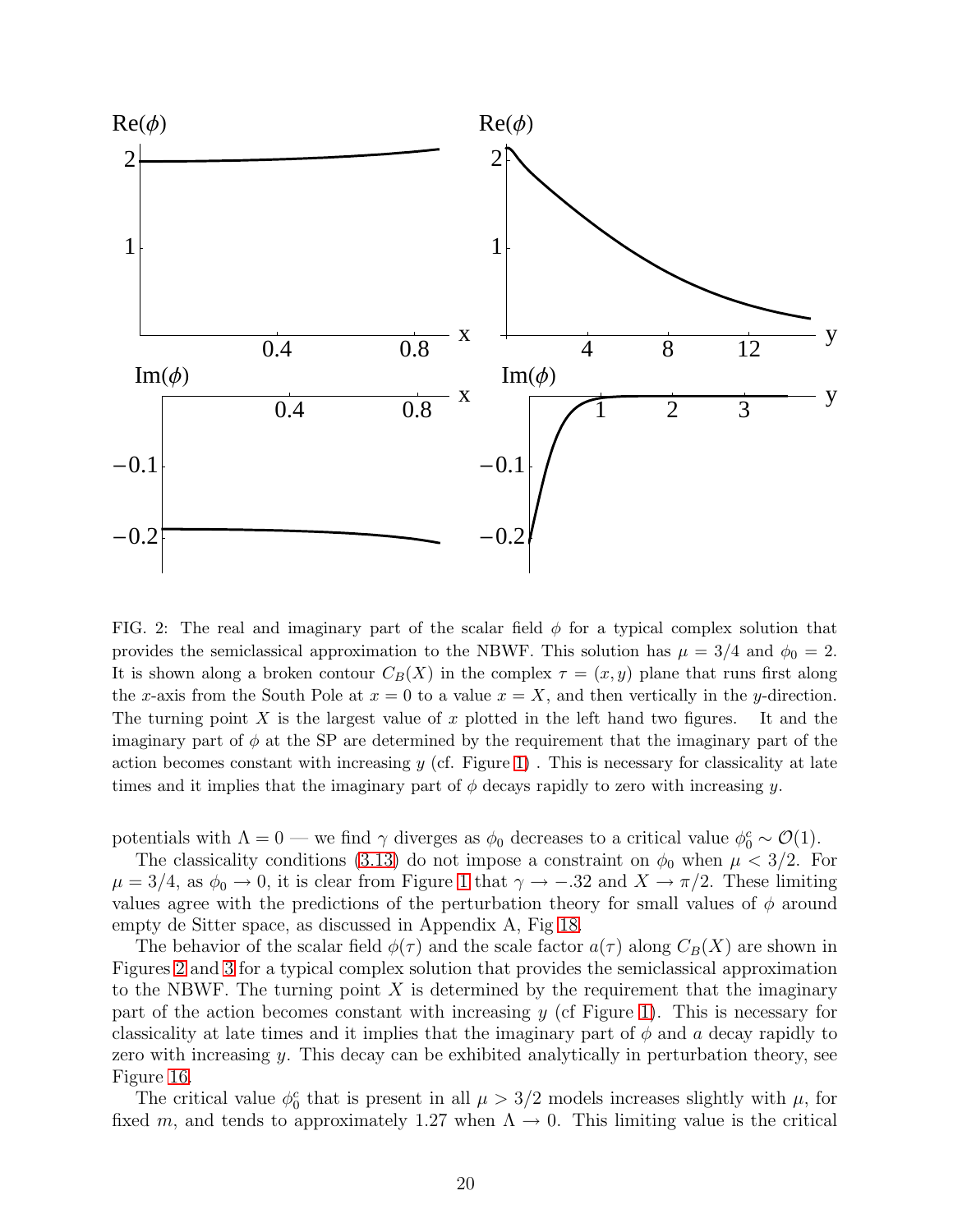

<span id="page-20-0"></span>FIG. 3: The real and imaginary part of the scale factor for the same complex solution as in Figure [2,](#page-19-0) along the same broken contour  $C_B(X)$  in the complex  $\tau$ -plane. The imaginary part of  $a(\tau)$ rapidly decays to zero along the y-axis as a consequence of the classicality conditions, whereas the real part grows exponentially for some time.

value in standard scalar field models with quadratic potentials and vanishing cosmological constant (see also [\[7\]](#page-44-0)). We illustrate this in Fig [1](#page-18-0) (left) where the solid (black) curve shows  $\gamma$  in a  $\Lambda = 0$  model with  $m^2 = .05$ . One has  $\phi_0^c = 1.27$  in this model, and this is independent of the mass of the scalar field.

It also follows from the convergence of the curves in Fig [1](#page-18-0) that at large  $\phi_0$ ,  $X \sim 1/\phi_R(0)$ and  $\gamma \sim -1/(\phi_R(0))^2$  independently of  $\mu$ . This is in agreement with the behavior [\(5.4\)](#page-17-1) and [\(5.5\)](#page-17-5) for the analytic solutions [\(5.1\)](#page-17-0). Hence, in this regime, only a small complex part at the SP is required to reach real b and  $\chi$  at late times. The metric representation of the complex geometries along the broken contours thus resemble 'fuzzy instantons', with an approximately Euclidean section smoothly joined onto an approximately Lorentzian section.

Most importantly, we find numerically that in the leading semiclassical approximation there are no solutions that obey the classicality conditions [\(3.13\)](#page-8-3) at large scale factor, other than those shown in Fig [1.](#page-18-0) The one-parameter set of solutions given there completely determines the ensemble of classical homogeneous and isotropic cosmologies predicted by the NBWF. Histories other than these have zero probability in this approximaton. *This means that whereas the NBWF slices through the whole of phase space for*  $\mu < 3/2$ , in µ > 3/2 *models the ensemble of possible classical histories is restricted to a surface in phase*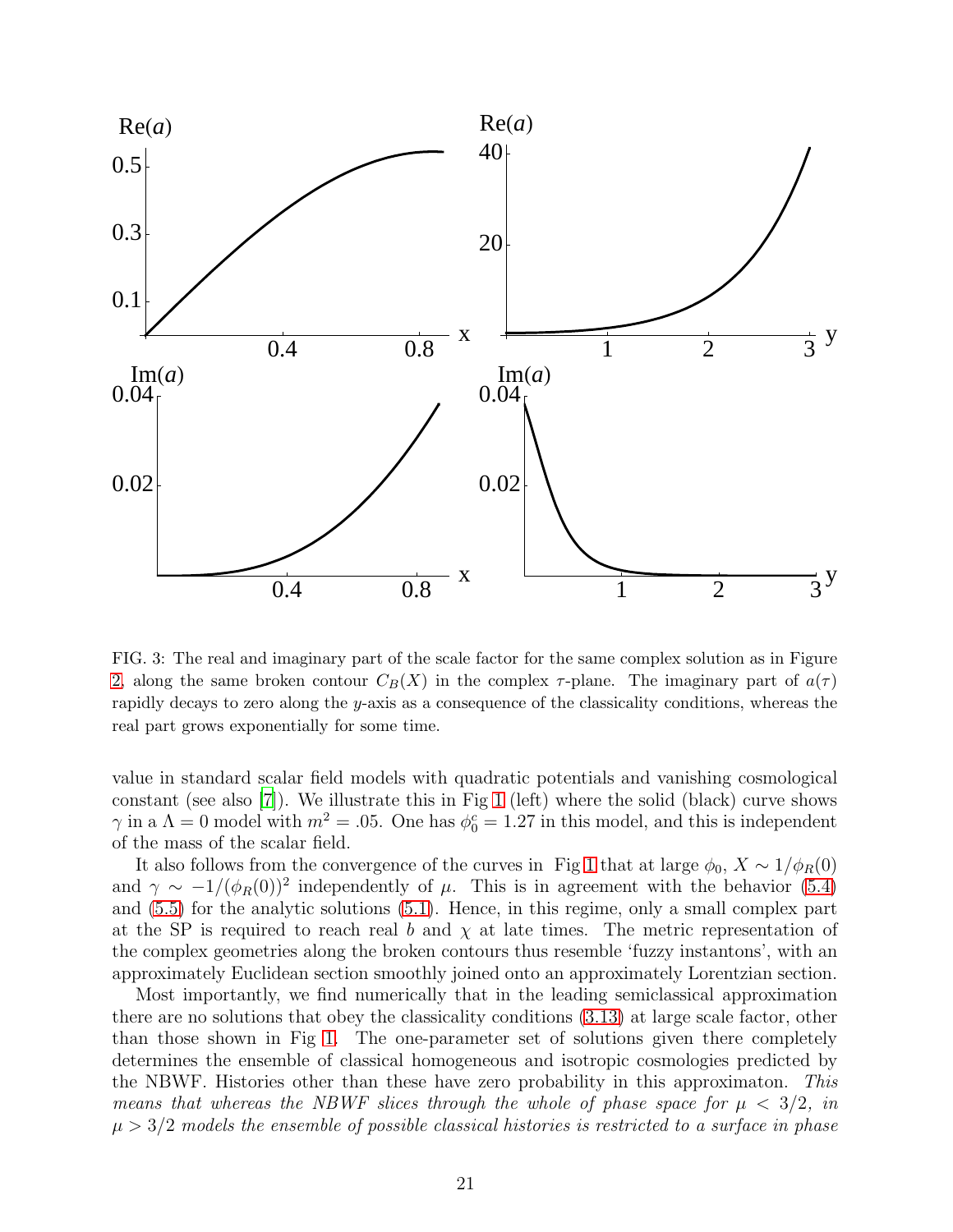

<span id="page-21-0"></span>FIG. 4: *Left panel:* The ratio of the gradient squared of the real to the imaginary part of the action plotted along the y-axis, for the complex solution that behaves classically at large scale factor, with  $\mu = 3/4$  and  $\phi_0 = 2$ . For  $y < 2$  the ratio still significantly deviates from zero, not because  $I_R$ varies in the y-direction (as can be seen in the right panel) but because the gradient of  $I_R$  in the X-direction is not small. *Right panel:* The real part of the action of this complex solution rapidly stabilizes along the y-axis.

## *space with boundary*.

To demonstrate that the solutions given in Fig [1](#page-18-0) satisfy the classicality conditions [\(3.13\)](#page-8-3) we show in Figure [4](#page-21-0) (left) the ratio  $|\nabla I_R|^2/|\nabla S|^2$  for a typical solution for  $\mu = 3/4$ , along the vertical line  $\tau = X + iy$  where a and  $\phi$  tend to real functions  $b(y)$  and  $\chi(y)$ . As discussed in Section [III B](#page-8-0) it is necessary for classicality that this ratio tend to zero. We have also verified at a selection of points that the ratios of the projections of the gradients, both in the X and Y directions, similarly tend to zero at large y. We conclude therefore that this set of solutions behaves classically at large scale factor.

The real part  $I_R$  of the action rapidly tends to a constant along the vertical lines where the classicality condition holds. This is illustrated in Figure [4](#page-21-0) (right) for a typical solution with  $\mu = 3/4$ . This means that along these lines the complex solutions become integral curves of S. They are the classical Lorentzian histories. The value of the real part of the action provides the relative probability of the different classical histories predicted by the NBWF.

The asymptotic value of  $I_R$  is shown in Figure [5](#page-22-1) as a function of  $\phi_0$  and for  $\mu = 3/4$ . The small  $\phi_0$  solutions can be interpreted as classical perturbations of de Sitter space, and can be understood analytically in perturbation theory. The upper curve in Figure [5](#page-22-1) shows the values for  $I_R$  predicted by the perturbation theory for small  $\phi$  around empty de Sitter space, discussed in Appendix A. One sees that this provides a good approximation for  $\phi_0 < 3/4$ .

As mentioned earlier, when  $\mu > 3/2$  there is a critical  $\phi_0^c \sim \mathcal{O}(1)$  at which  $\gamma$  diverges. Furthermore there are no solutions that obey the classicality condition [\(3.13\)](#page-8-3) at large scale factor for  $\phi_0 < \phi_0^c$ . In particular, although it is still possible to tune the angle  $\theta$  such that a and  $\phi$  are simultaneously real at some endpoint  $v = X + iY$  in the complex  $\tau$ -plane, we find the ratio of the projection in the  $X$ -direction of the gradients of the real to the imaginary parts of the action is always at least of  $\mathcal{O}(1)$ .

An analytic analysis of the complex solutions in perturbation theory for small values of  $\phi$  around the empty de Sitter solution supports this conclusion: In Appendix A it is shown that for  $\mu > 3/2$  the real part of the action of regular complex solutions of the scalar field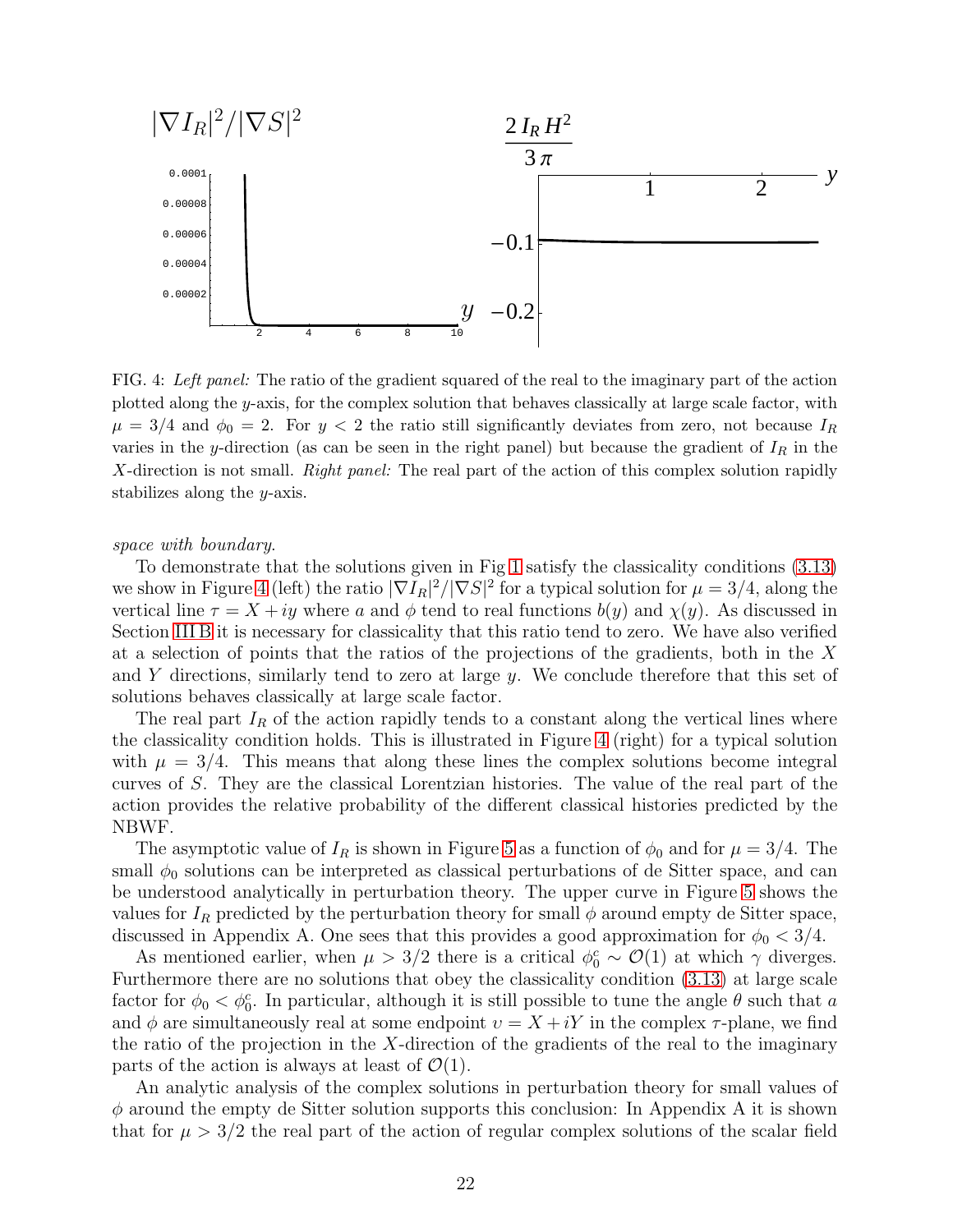

<span id="page-22-1"></span>FIG. 5: The asymptotic value of the real part of the action of the complex solutions that behave classically at large scale factor plotted as a function of  $\phi_0$  and for  $\mu = 3/4$ . This determines the relative probabilities predicted by the NBWF for the corresponding classical Lorentzian histories. The upper curve shows the prediction of the perturbation theory for small  $\phi$  around the empty de Sitter space with cosmological constant  $\Lambda$ .

perturbation equation does not approach a constant along the vertical integral curves of the putative classical Lorentzian solutions. Instead it oscillates along these curves, as shown in Fig [23.](#page-44-5) The curves along which  $I_R$  is constant oscillate around some mean value X at large y and are shown in Figure [21.](#page-42-0) Along these curves however the ratio of the gradients projected in the  $\chi$  direction does *not* become small at large Y, as shown in Figure [22.](#page-43-7) Hence, at least in the semiclassical approximation, all classical histories for small scalar fields in all  $\mu > 3/2$ models have zero probability in the NBWF. Even in perturbation theory the classicality condition is non-trivial.

For large values of the scalar field the background cosmological constant is largely irrelevant in the early universe. In this regime the complex extremizing solutions are qualitatively similar in all models we have considered. The asymptotic value of the real part of the action of the complex solutions that imply classical behavior at late times is shown in Figure [6](#page-23-1) as a function of  $\phi_0$  in three  $\mu > 3/2$  models (left) and in a  $\Lambda = 0$  model with a quadratic potential (right). The action tends to a finite value at the lower bound  $\phi_0^c$  that arises from the classicality condition. At large  $\phi_0$  it goes to zero as  $\sim 1/\phi_R^2(0)$ , in agreement with the behavior [\(5.6\)](#page-17-3) that follows from the slow roll approximation. One sees that without further constraints the NBWF universally favors histories with  $\phi_0$  near the lower bound  $\phi_0^c$ .

## <span id="page-22-0"></span>VI. CLASSICAL HISTORIES

The complex 'fuzzy instantons' that extremize the Euclidean path integral defining the NBWF were discussed in the previous section. They provide the probabilities for the ensemble of real Lorentzian classical histories which are the subject of this section.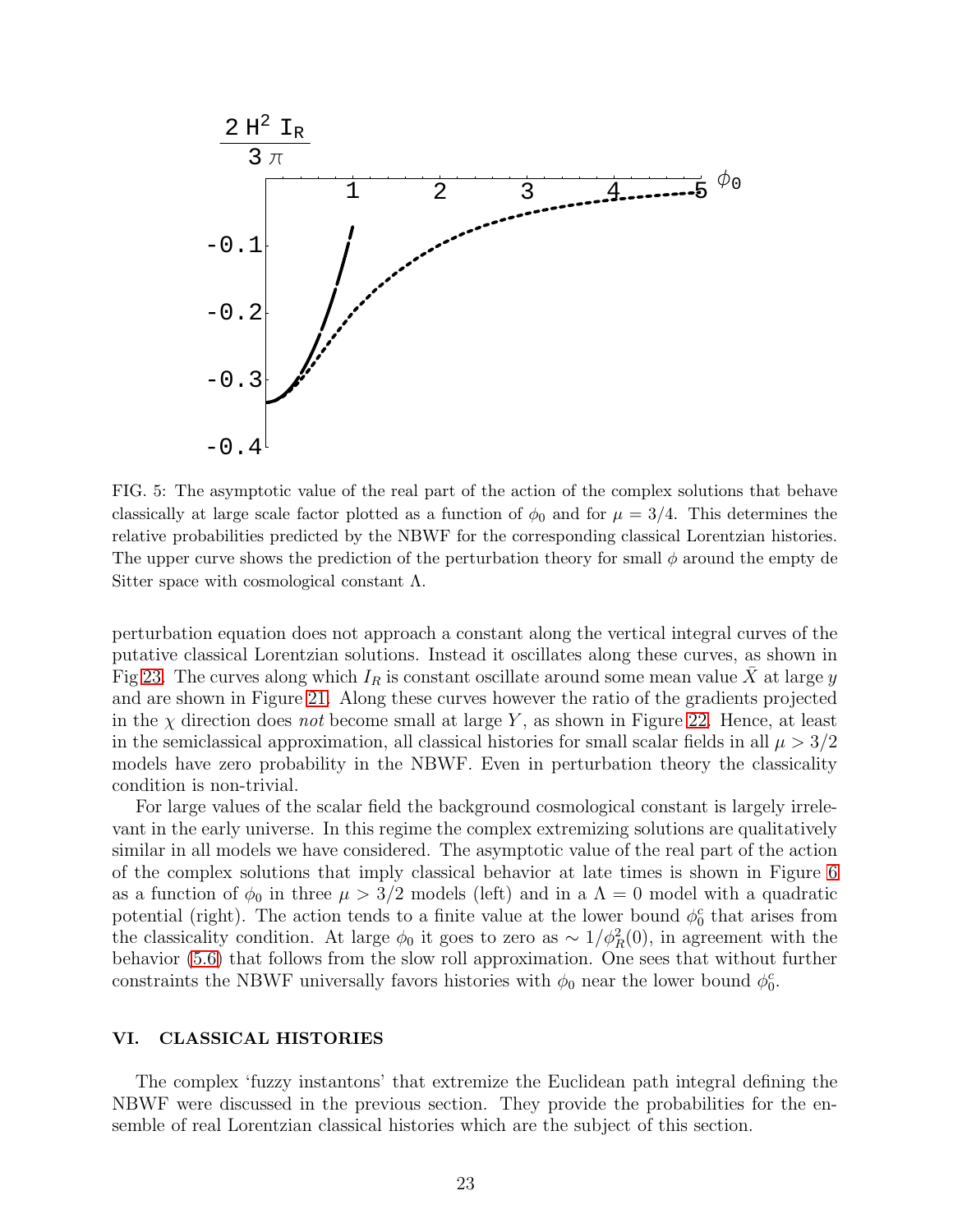

<span id="page-23-1"></span>FIG. 6: The asymptotic value of the real part of the action of the complex solutions that behave classically at late times plotted as a function of  $\phi_0$ , in three  $\mu > 3/2$  models (left) and in a scalar field model with quadratic potential and  $\Lambda = 0$  (right). The values of  $\mu$  and  $m^2$  are as in Figure [1.](#page-18-0) The action tends to a finite value at the lower bound  $\phi_0^c$  that arises from the classicality condition, and it goes to zero as  $\sim 1/\phi_R^2(0)$  at large  $\phi_0$ .

Complex extremizng solutions that predict classical behavior obey the no-boundary condition at the SP and the classicality condition [\(3.13\)](#page-8-3) at the boundary at large scale factor. The values of a and  $\phi$  together with their derivatives at the boundary provide Cauchy data for the ensemble of classical Lorentzian histories predicted by the NBWF as discussed in Section [IV D.](#page-15-0) In this section we study various properties of the members of this ensemble by evolving these Cauchy data backwards and forwards in time using the Lorentzian field equations [\(4.13\)](#page-15-3). Combined with the results for the relative probabilities provided by the action of the complex solutions (e.g. Figs [5](#page-22-1) and [6\)](#page-23-1) this allows one to predict probabilities for several features of our specific universe if it is in the no-boundary state. These include the amount of inflation, whether it had an initial bounce or singularity, its future behavior, its time asymmetry if bouncing, and its consistency with the standard cosmological model . We will continue to label the individual classical histories in the ensemble by  $\phi_0$ , the absolute value of the scalar field at the SP of the corresponding complex solution.

## <span id="page-23-0"></span>A. Inflation

For large  $\phi_0$  the complex solutions are well approximated by the analytic form [\(5.1\)](#page-17-0). Moving upwards along the vertical contours where a and  $\phi$  are real and  $\phi_0 \geq 1$  one has (with  $y(t) = t$ )

$$
\hat{\phi}(t) = \phi(y(t)) \approx \phi_R(0) - \frac{\mu t}{3}, \qquad \hat{a}(t) = a(y(t)) \sim e^{\mu \phi(t)t}, \tag{6.1}
$$

until the scalar field becomes less than  $\sim 1/2$ . This is just like the behavior of Lorentzian slow roll inflationary solutions, and it shows the classicality condition implies inflation at large  $\phi_0$ .

This connection is general. Figure [7](#page-24-0) shows the trajectories of several numerically calculated histories in  $(h, \phi)$  variables, where  $h(t)$  is the instanteous Hubble constant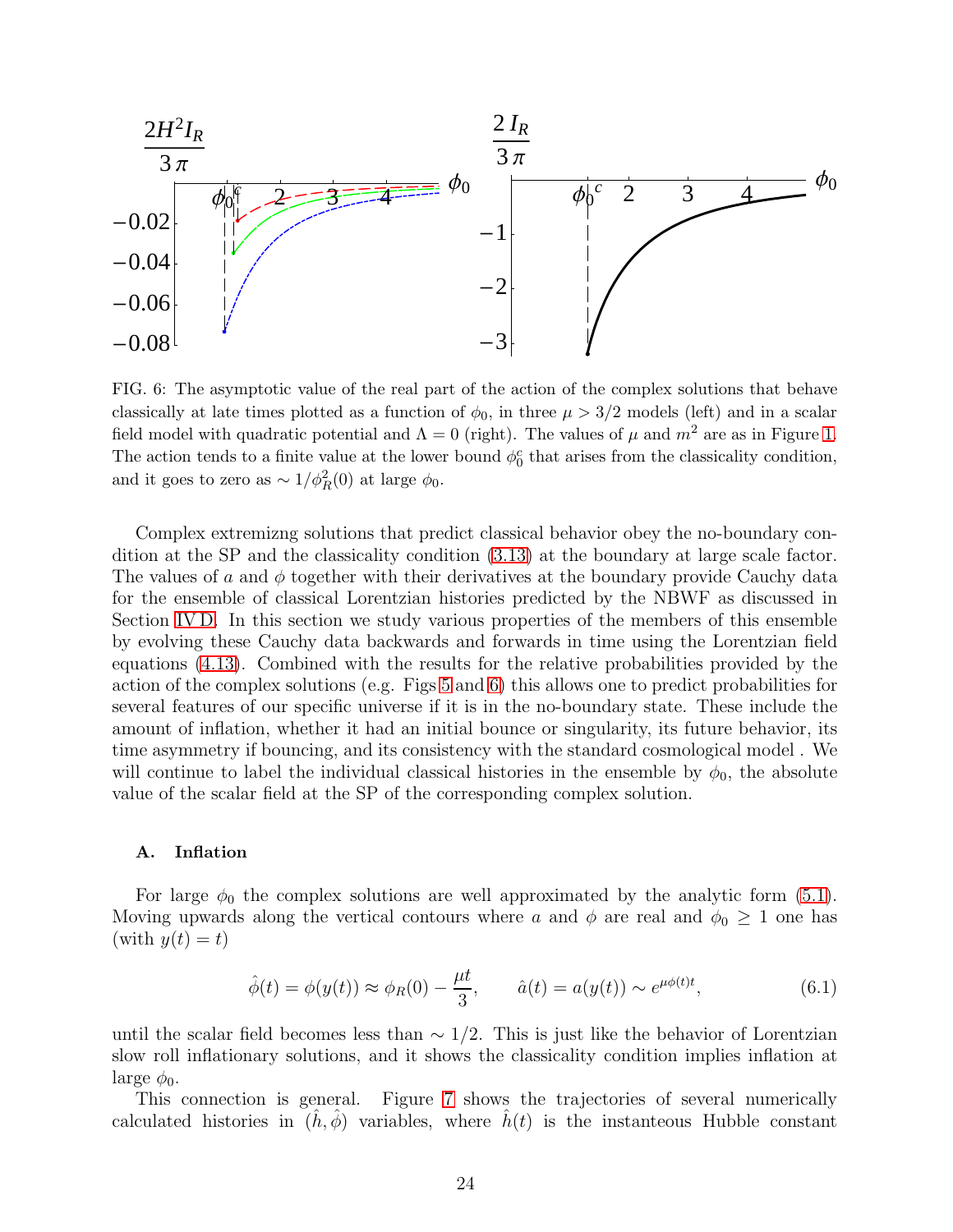

<span id="page-24-0"></span>FIG. 7: The no-boundary wave function predicts that all histories that behave classically at late times undergo a period of inflation at early times as shown here by the linear growth of the instantaneous Hubble constant  $\hat{h} = \hat{a}_{,t}/\hat{a}$  in five representative classical histories for  $\mu = 3$  and for  $\phi_0$  between 1.3 and 4.

 $\hat{h} = (d\hat{a}/dt)/\hat{a} \equiv \hat{a}_{,t}/\hat{a}$ . Five representative members of the ensemble of classical histories for  $\mu = 3$  and for  $\phi_0$  between 1.3 and 4 are shown. When we follow the histories back in time to higher values of h and  $\phi$ , they all lie within a very narrow band around  $h = \mu \phi$ . This is characteristic of Lorentzian slow roll inflationary solutions. Furthermore, since the numerical analysis shows that there are no solutions other than those given in Fig [1,](#page-18-0) and represented in Fig [7,](#page-24-0) we conclude that the NBWF predicts that a classical homogeneous and isotropic universe *must have* an early inflationary state. *The NBWF and classicality at late times imply inflation at early times.* This conclusion holds for all values of  $\mu$ .

Although the classicality condition implies inflation for all values of  $\mu$  the drivers of inflation are different for different values. For  $\mu < 3/2$  and small  $\phi_0$  inflation is always driven by the background cosmological constant. In all other models however, and for small  $\mu$  at large  $\phi_0$ , inflation in the early universe is driven by the scalar field potential energy. By this we mean specifically that  $\hat{a}_{tt} > 0$  when  $\hat{\phi} > .5$ , which we find is the minimum value of  $\hat{\phi}$  required for inflation to occur in  $\Lambda = 0$  models with quadratic potentials and small  $m^2$ .

To get a quantitative measure of the amount of inflation predicted we calculated the number of efoldings  $N \equiv \int \hat{h} dt$  of scalar field driven inflation over the range of time where  $\hat{a}_{tt} > 0$  and  $\hat{\phi} \geq 0.5$  for the members of the ensemble of Lorentzian histories predicted by the complex solutions found in Section 5. The results are summarized in Figure [8.](#page-25-1) For  $\mu > 3/2$ the lower bound on  $\phi_0$  arising from the classicality condition implies the number of efoldings is always greater than one<sup>5</sup> . It follows from Figure [8,](#page-25-1) combined with the information on the relative probability of the histories given in Fig [5](#page-22-1) and Fig [6,](#page-23-1) that by itself the no-boundary

<sup>5</sup> For initially singular solutions inflation generally does not begin immediately at the singularity, see e.g. Figure [14.](#page-30-0)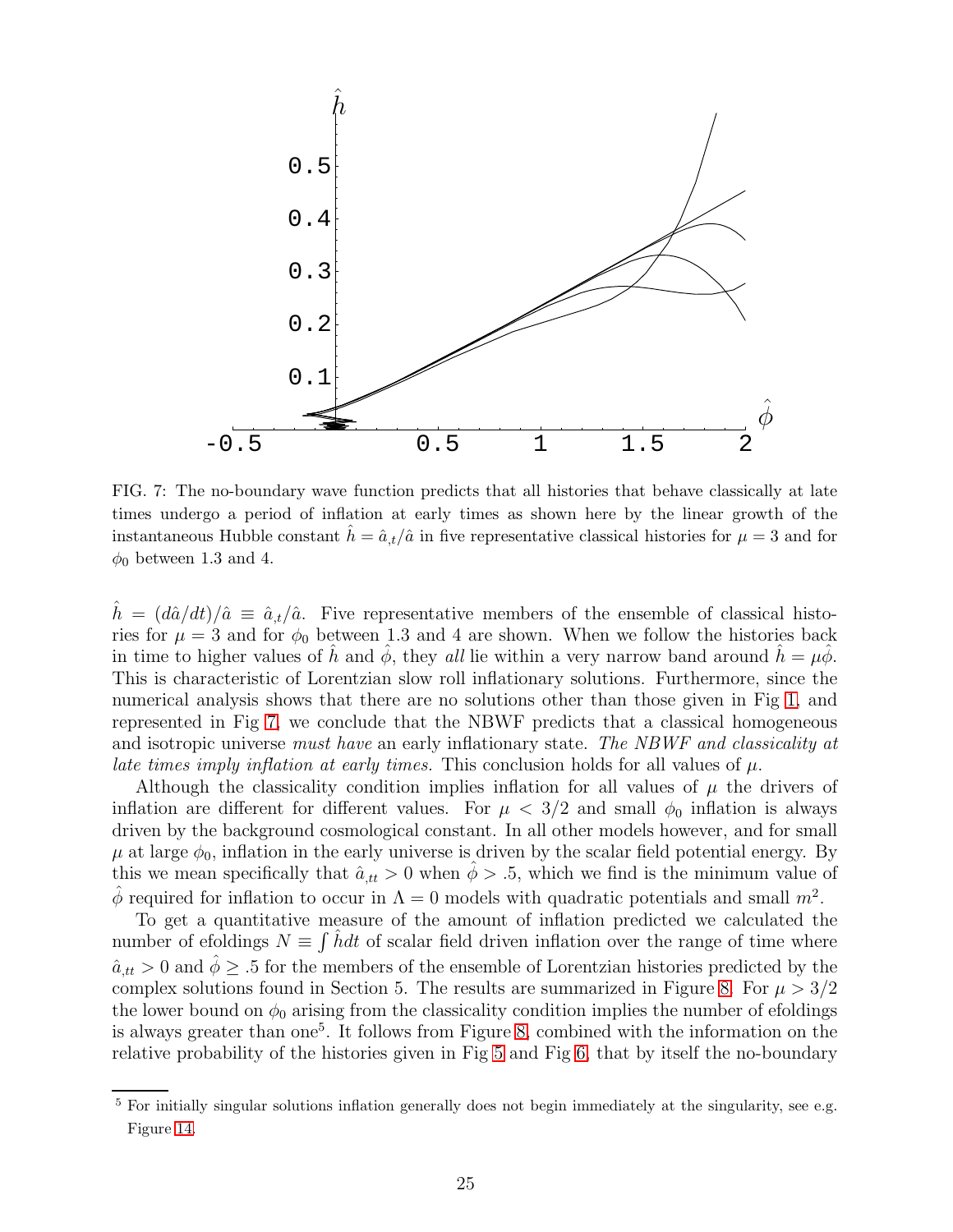

<span id="page-25-1"></span>FIG. 8: *Left panel*: The number of efoldings N of inflation driven by the scalar field (as opposed to the cosmological constant of the background) in the classical histories predicted by the NBWF, for five different models. From top to bottom, the different curves correspond to  $\mu = 3/4, 3, 9/4, 33/20$ and  $\Lambda = 0, m^2 = .05$ . *Right panel:* Detail of the left panel showing the regime around the critical value  $\phi_0^c$  in the  $\mu > 3/2$  and pure scalar field models. The lower bound on  $\phi_0$  that arises from classicality implies a *lower bound* on the number of efoldings.

wave function favors a small number of efoldings on a history by history relative probability basis. The answers to more physical questions involving probabilities conditioned on the data in our past light cone are obtained from the no-boundary probabilities by summing them over those for classical spacetimes that contain our data at least once, and over the possible locations of our light cone in them. This sum can significantly change the noboundary predictions based on the wave function alone [\[3,](#page-43-3) [21](#page-45-9)]. We return to this point in Section [VII.](#page-29-1)

## <span id="page-25-0"></span>B. Bounces and Initial Singularities

For  $\mu > 3/2$  and  $\phi_0^c \le \phi_0 \le \phi_0^s$  the allowed classical histories of the universe are singular at an initial time  $t_s$ . Near the singularity both the potential and the curvature are unimportant in the Einstein equations [\(4.13\)](#page-15-3), and one has  $\hat{a}(t) \sim (t-t_s)^{1/3}$  and  $\hat{\phi}(t) \sim \ln(t-t_s)$ . But for  $\phi_0 > \phi_0^s$  the histories bounce at a finite radius  $\hat{a}_b$  in the past. The critical value  $\phi_0^s$  at which there is a transition from initially singular to bouncing is determined entirely by the Einstein equations, and therefore independent of  $H$ . A bounce at a finite radius in the past is possible despite the singularity theorems because a scalar field and the cosmological constant violate the strong energy condition. Even though such non-singular classical solutions form only a small subset of all scalar field gravity solutions they have significant probability in the no-boundary state. Near a bounce the universe approaches a de Sitter state with radius  $\sim (H\mu\hat{\phi}_b)^{-1}$  where  $\hat{\phi}_b$  is the value of the scalar field at the bounce. For sufficiently large  $\phi_0$ ,  $\hat{\phi}_b \approx \phi_0$ , as shown in Fig [9](#page-26-0) (right panel). The scale factor at the bounce versus  $\phi_0$  is shown in Fig [9](#page-26-0) (left panel), which clearly reveals the transition from bouncing solutions to initially singular ones. The critical value  $\phi_0^s$  itself is shown as a function of  $\mu$  in Fig [10.](#page-26-1) One sees  $\phi_0^s$ slightly increases with  $\mu$  asymptoting to  $\approx 1.54$  as  $\Lambda \to 0$ , for fixed m. As discussed for  $\phi_0^c$ above, this limit corresponds to the critical value that separates the bouncing from singular histories in pure scalar field models with quadratic potentials for any nonzero mass  $m^2 < 1$ .

When we evolve the data provided by the complex solutions on the matching surface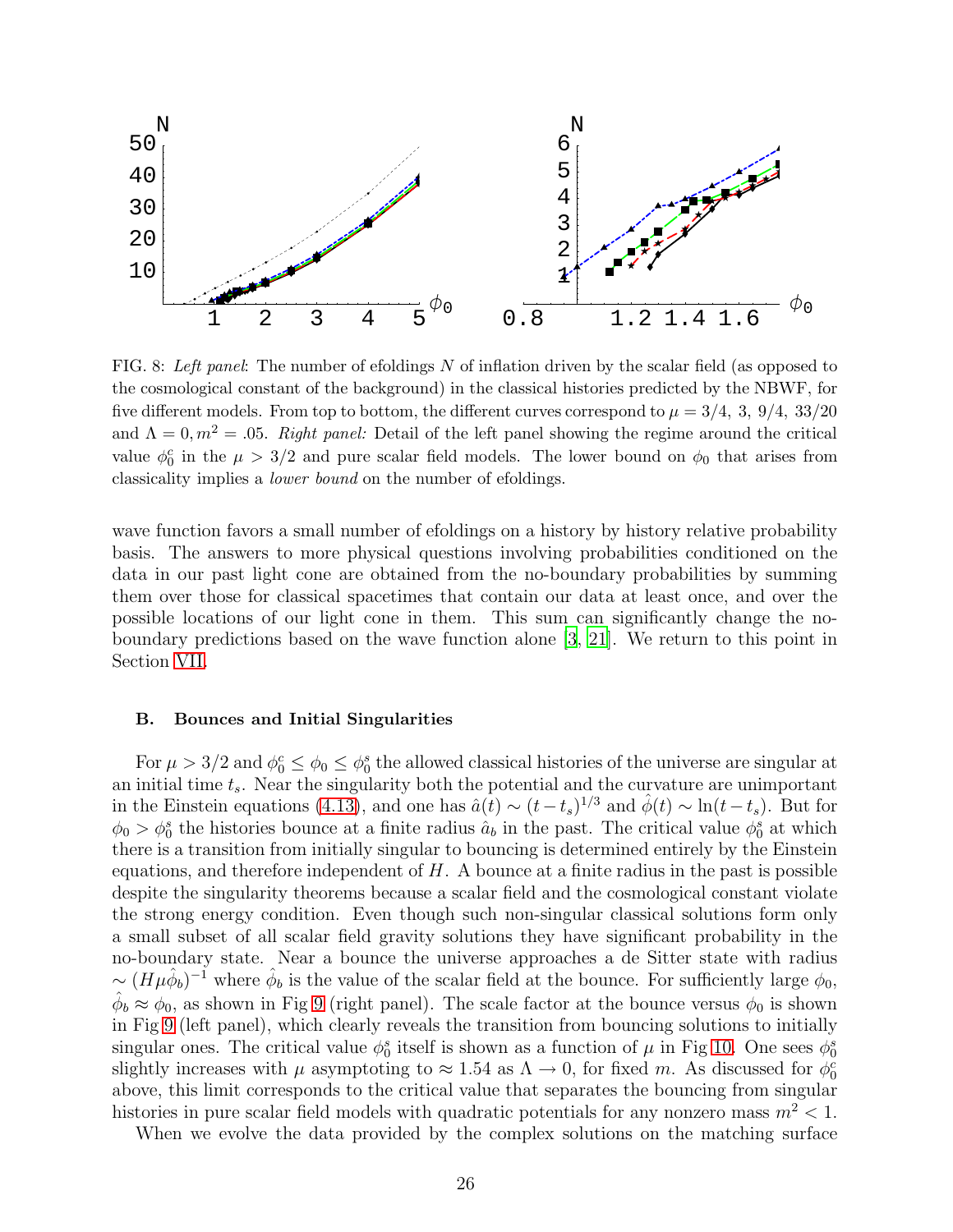

<span id="page-26-0"></span>FIG. 9: The scale factor  $\hat{a}_b$  (left) and the scalar field  $\hat{\phi}_b$  (right) at the bounce of the classical histories predicted by the NBWF. The values of  $\mu$  and  $\Lambda$  are as in Figure [8.](#page-25-1) When  $\mu < 3/2$  the histories always bounce at a minimum radius in the past. By contrast for  $\mu > 3/2$  there is a transition from bouncing to initially singular at a critical value  $\phi_0^s \approx 1.5$ . Above that  $\hat{\phi}_b \approx \phi_0$ .



<span id="page-26-1"></span>FIG. 10: A 'phase diagram' that summarizes some of the early universe properties of the Lorentzian histories predicted by the NBWF. For  $\mu < 3/2$  there is one classical history associated with each value of  $\phi_0$  and the universe bounces in the past for all ranges of  $\phi_0$ . For  $\mu > 3/2$ , however, there are no classical histories for  $\phi_0 < \phi_0^c$  (bottom curve). Between  $\phi_0^c$  and  $\phi_0^s$  (top curve) the Lorentzian histories have an initial singularity. Finally, for  $\phi_0 > \phi_0^s$  the Lorentzian solutions bounce at a nonzero minimum radius in the past. The limiting values of  $\phi_0^c$  and  $\phi_0^s$  when  $\Lambda \to 0$ , for fixed  $m$ , are 1.27 and 1.54 respectively.

backwards in time we find that, for  $\mu < 3/2$ , all the histories bounce at a minimum radius in the past. Hence, in this regime, the classicality conditions at late times select a set of histories in the NBWF where either the potential energy of the scalar field or the background cosmological constant dominate the evolution at early times.

Figure [11](#page-27-0) shows the ratio of the scalar field energy density [\(4.14\)](#page-15-5) over the vacuum energy density at the bounce, again as a function of  $\phi_0$ . Since  $\hat{\phi}_b \approx \phi_0$  for most  $\phi_0$ , (Figure [9\)](#page-26-0) this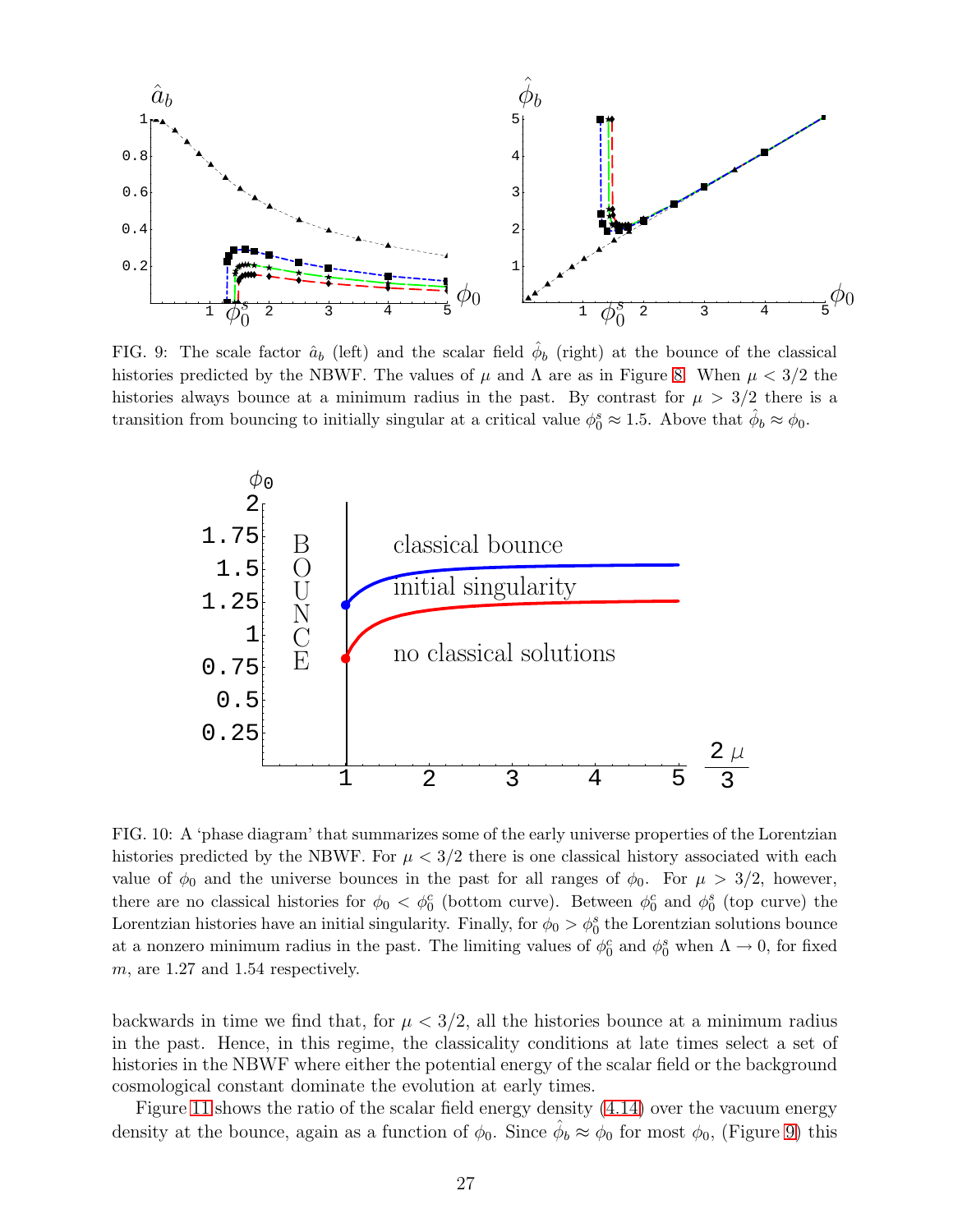

<span id="page-27-0"></span>FIG. 11: The ratio of the energy density  $\rho_b$  in the scalar field at the bounce over the vacuum energy density  $\rho_V$ , for the allowed Lorentzian histories for  $\mu = 3/4$  (left) and for (right, from top to bottom)  $\mu = 3$ , 9/4 and 33/20. When  $\mu > 3/2$  there is a minimum matter density needed at early times for the history to exhibit classical behavior at late times



<span id="page-27-1"></span>FIG. 12: A 'phase diagram' that combines some of the early and late time properties of the Lorentzian histories predicted by the NBWF. Below the solid curve the homogeneous isotropic classical universes predicted by the NBWF recollapse to a Big Crunch, whereas above the curve the universes continue to expand forever.

generally grows quadratically with  $\phi_0$ . When  $\mu < 3/2$  we find classical histories for all ranges of densities, whereas for  $\mu > 3/2$  there is a minimum matter density needed for the history to exhibit classical behavior at late times (except for the vacuum de Sitter solution). *For realistic values of* Λ *and* µ*, therefore, a nearly empty de Sitter solution has zero probability in the semiclassical approximation to the NBWF.*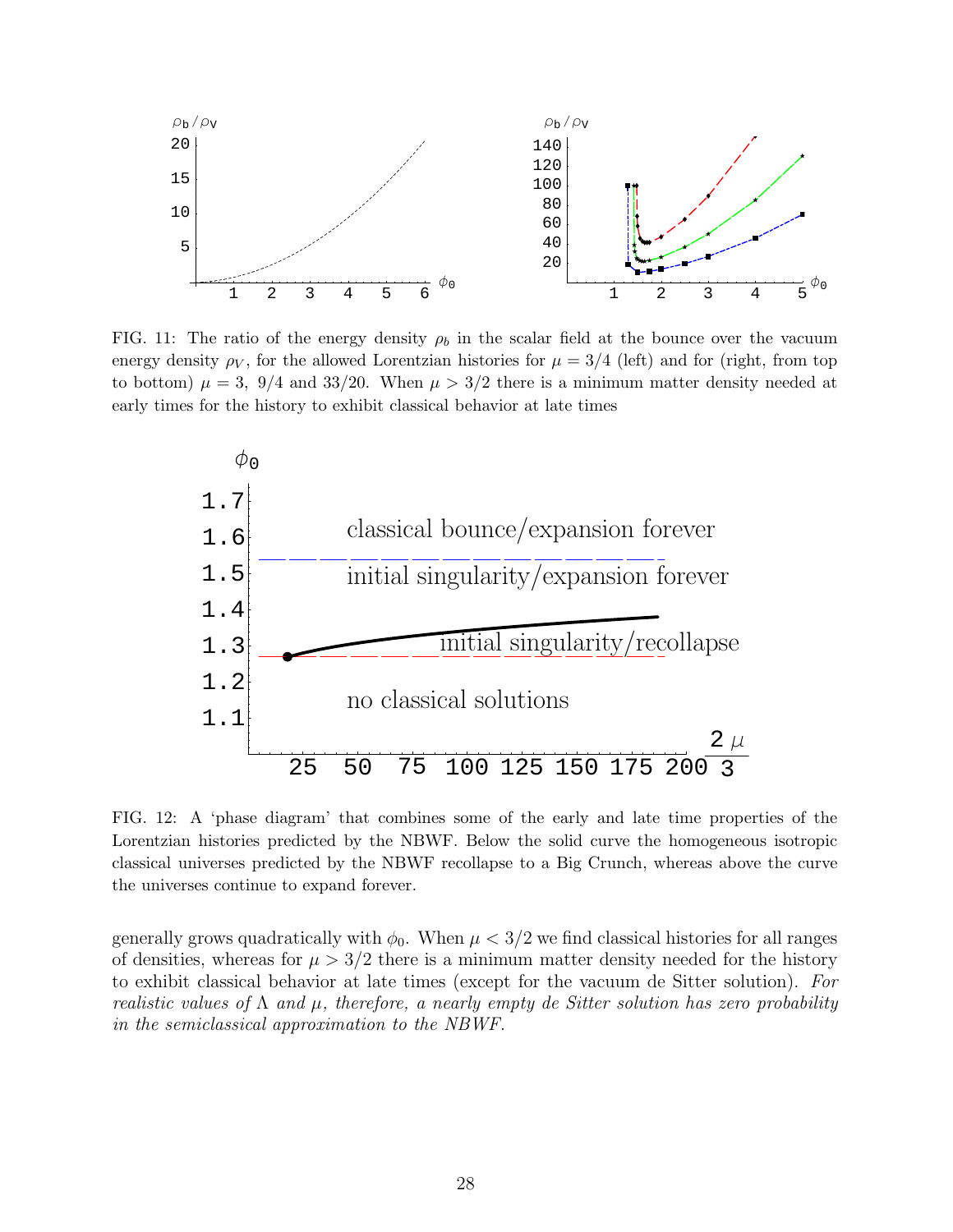$$
\begin{array}{c}\n\begin{array}{c}\n\begin{array}{c}\n0.1 \\
0.08 \\
0.06 \\
0.04 \\
0.02 \\
-0.02\n\end{array}\n\end{array}
$$

<span id="page-28-2"></span>FIG. 13: The reality of the NBWF implies the ensemble of allowed classical histories is timesymmetric. The individual classical bouncing histories, however, are generally not time-symmetric about the bounce. A natural measure of the amount of time-asymmetry of the individual histories is provided by the quantity  $\eta = (\hat{\phi}_{,t})_b/\hat{\phi}_b$ . The left panel shows  $\eta$ , as a function of  $\phi_0$ , for  $\mu = 3/4$ . In the right panel we plot  $\eta$  for (from top to bottom)  $\mu = 33/20$ , 9/4 and 3. One sees that for  $\mu > 3/2$ ,  $\eta$  diverges when  $\phi_0 \to \phi_0^s$  where  $\phi_0^s$  separates singular from bouncing solutions.

#### <span id="page-28-0"></span>C. Eternal Expansion and Final Singularities

Next we explore the late time properties of the classical histories. Evolving the data provided by the complex solutions on the matching surface forward in time, the universe either expands forever or recollapses again to a singularity<sup>6</sup>. We find that when  $\mu < 18$  the histories expand forever for all ranges of  $\phi_0$  that admit classical histories. In these universes, when the scalar field rolls down the potential, the cosmological constant of the background takes over to drive the exponential expansion. When  $\mu > 18$ , however, there is critical value  $\phi_0^r$ , and for  $\phi_0 < \phi_0^r$  the universe recollapses. We plot  $\phi_0^r$  as a function of  $\mu$  in Fig [12,](#page-27-1) which shows that this slowly increases with  $\mu$ .

## <span id="page-28-1"></span>D. Time Asymmetry

Bouncing classical histories are generally time-asymmetric about the bounce. This can be seen in perturbation theory (e.g. Fig [19\)](#page-39-1) and a particular non-perturbative case is the fourth example in Figure [14.](#page-30-0) A natural measure of the time asymmetry of histories at the bounce is given by

<span id="page-28-3"></span>
$$
\eta \equiv (\hat{\phi}_{,t})_b / \hat{\phi}_b. \tag{6.2}
$$

We plot  $\eta$ , as a function of  $\phi_0$  in Figure [13,](#page-28-2) for  $\mu = 3/4$  (left) and for several values of  $\mu > 3/2$  (right). In the former model, the limiting value  $\eta \approx .11$  for  $\phi_0 \rightarrow 0$  agrees with the prediction of the perturbation theory for small  $\phi$ , which we obtain in Appendix A. One sees that, for  $\mu > 3/2$ ,  $\eta$  diverges when  $\phi_0 \to \phi_0^s$  — the boundary between singular and bouncing histories. For large  $\phi_0$ .  $\eta \rightarrow 0$  in all models.

 $6$  We did not find any Lorentzian solutions with multiple bounces [\[22,](#page-45-10) [23](#page-45-11)]. However, our numerical search procedure identifies discrete solutions and may miss such highly fine tuned examples.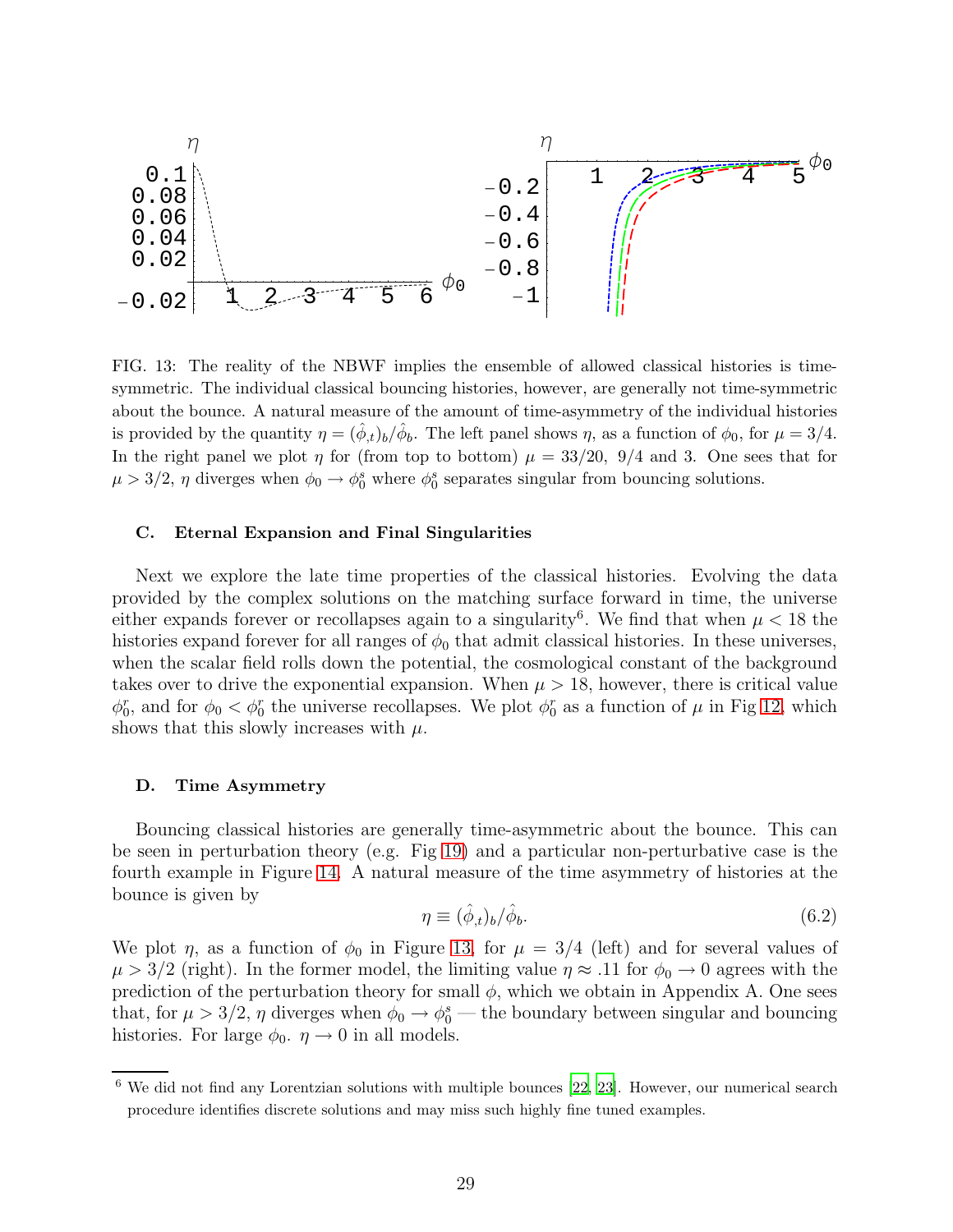At the current level of our analysis in which we restrict attention to homogeneous isotropic minisuperspace models it is not clear whether the time-asymmetry of the bouncing classical histories in the NBWF has any physical (observable) effects. But one might expect observable signatures of the time asymmetry to show up in the spectrum of inhomogeneous perturbations. We intend to calculate these in future work. We emphasize also that although individual classical bouncing histories are not generally time-symmetric about the bounce, the reality of the NBWF implies the ensemble of allowed classical histories is time-symmetric. For every history in this ensemble, its time reversed is also a member.

#### <span id="page-29-0"></span>E. Cosmological Models

We next turn to particular kinds of Lorentian histories. A gallery of qualitatively different classical histories for one value of  $\phi_0$  is exhibited in Figure [14.](#page-30-0) A class of histories that are particularly interesting from an observational point of view are represented by points that lie just above the curve of  $\phi_0^r$  vs  $\phi_0$  over a range of  $\mu$  in Figure [12.](#page-27-1) These turn out to correspond to universes that undergo an early period of inflation that is followed by an era of oscillating scalar field that will lead to matter generation and domination. Eventually the cosmological constant takes over to drive a second phase of exponential expansion that lasts forever. The NBWF, therefore, appears to be consistent with the standard picture of inflationary cosmology for our universe in which a scalar field rolls down from high up the potential and subsequently oscillates around the minimum losing its energy into created particles. An example of a history of this kind is given in Figure [14](#page-30-0) (2nd row).

Further increasing  $\mu$  for fixed  $\phi_0$  yields a qualitatively different universe. For  $\mu > 98$ the  $\phi_0 = 1.32$  histories lie below the solid curve in Fig [12.](#page-27-1) These universes have an initial singularity and recollapse again to a Big Crunch. An example of a universe of this kind is given in Fig [14,](#page-30-0) 1st row. The third example in Fig [14](#page-30-0) shows the (initially singular)  $\phi_0 = 1.32$ history for  $\mu = 9/4$ , where the cosmological constant immediately takes over to drive the expansion when the scalar field has rolled down its potential. Inflation never really ends in this universe.

#### <span id="page-29-1"></span>VII. VOLUME WEIGHTING

The NBWF gives the probabilities of entire classical histories. But we are interested in probabilities that refer to our data, which are limited to a part of our past light cone. Among these are the top-down probabilities for our past conditioned on (a subset of) our present data [\[24\]](#page-45-12). Hawking [\[21\]](#page-45-9) and the current authors [\[3\]](#page-43-3) have argued that in homogeneous models these are obtained by multiplying the NBWF probabilities for classical histories by a factor  $\exp(3N)$  proportional to the volume of the hypersurface on which our data approximately lie<sup>7</sup> . This multiplication can be understood as resulting from a sum over the probabilities for classical spacetimes that contain our data at least once, and over the possible locations of our light cone in them [\[3\]](#page-43-3). In a large universe there are more places for our data to be.

In order for the volume weighted probabilities to be physically meaningful as probabilities relevant for what we observe the universe must obviously last to the present age of 14 Gyr.

<sup>7</sup> Anthropic reasoning has also been used as an argument to include a volume factor [\[25\]](#page-45-13).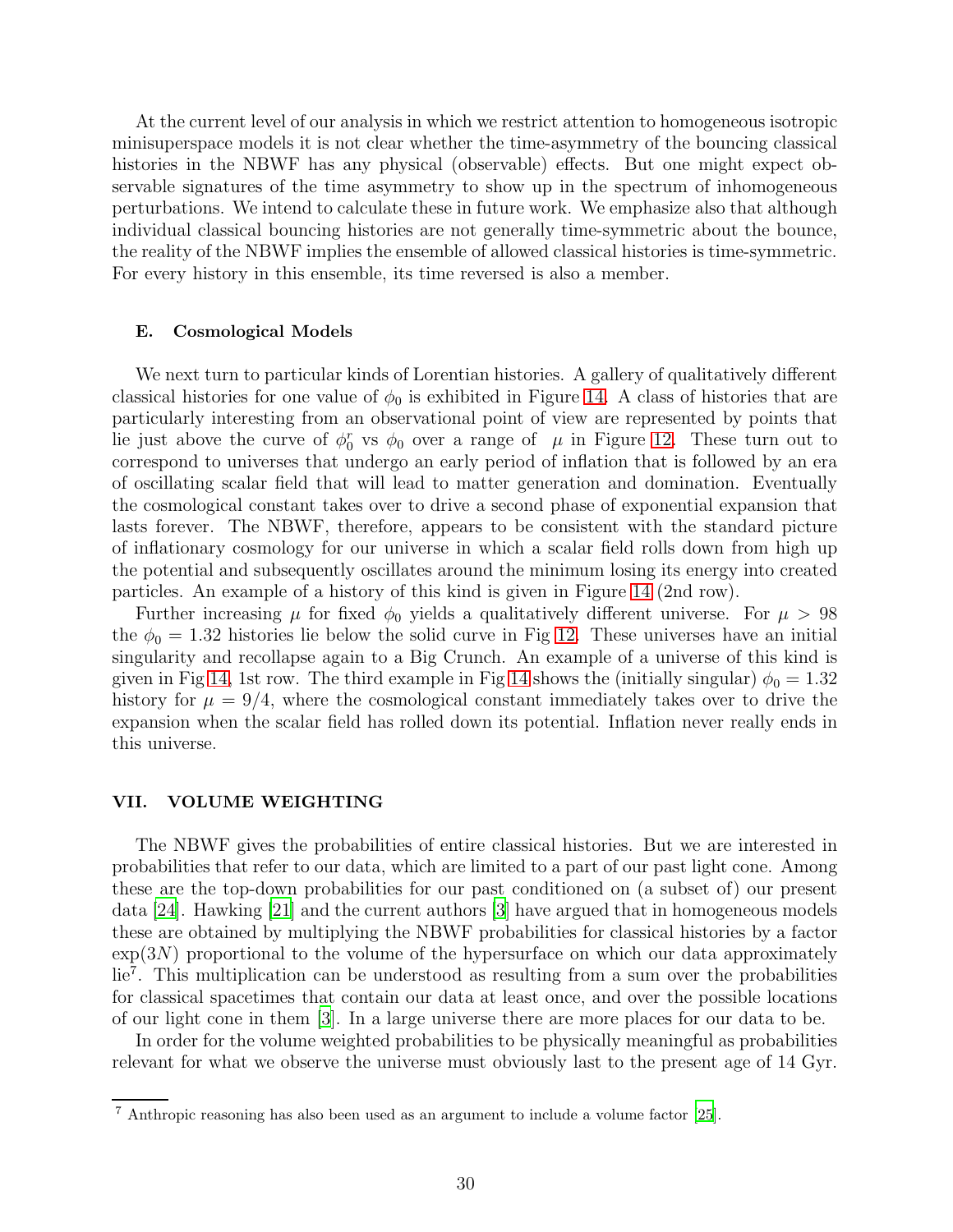

<span id="page-30-0"></span>FIG. 14: A gallery of classical Lorentzian histories. The scale factor  $\hat{a}(t)$  (left) and the scalar field  $\phi(t)$  (right) in the classical histories labeled by  $\phi_0 = 1.32$ , for four different values of  $\mu$ . The value of  $\mu$  decreases from top to bottom taking the values  $\mu = 100, 96, 9/4, 33/20$ . If  $m^2$  is fixed these correspond to increasing  $\Lambda$ . These are four qualitatively different cosmologies, ranging from initially singular histories that recollapse again (top) to eternally expanding universes that bounce in the past (bottom). At intermediate values of  $\mu$  (2nd row) the NBWF is consistent with the standard picture of inflationary cosmology, consisting of a short period of inflation as the scalar field rolls down from high up the potential followed by an era of oscillation representing particle creation and ensuing matter domination. Eventually the cosmological constant takes over to drive a second (future-eternal) phase of exponential expansion.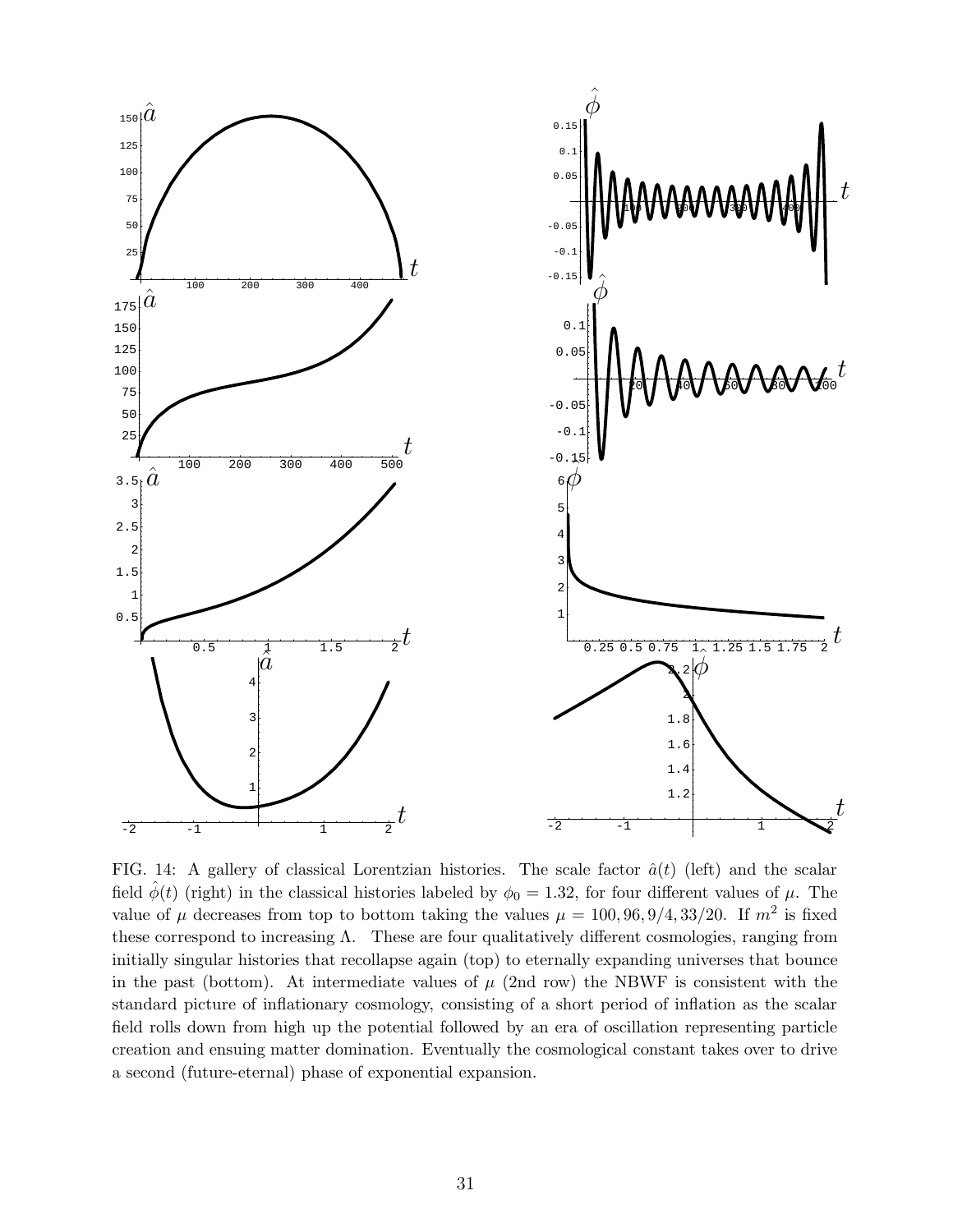

<span id="page-31-0"></span>FIG. 15: To account for the different possible locations in the universe of the Hubble volume that contains our data, one ought to multiply the relative probabilities for classical histories coming from the NBW (left) by a volume factor, to obtain the probability (right) for what we observe in our past light cone. The resulting volume-weighted probability distribution favors a large number of efoldings when the ensemble is restricted to universes that last sufficiently long.

This further restricts the ensemble of histories, requiring  $\phi_0$  to be larger than a critical value  $\phi_0^g \sim 2$  or, equivalently,  $N \geq 5$ .

Figure [15](#page-31-0) shows the *qualitative* effect in  $m^2\phi^2$  models of multiplying the relative probabilities for classical histories  $\exp(-2I_R)$  coming from the NBWF by a volume factor  $\exp(3N)$ . Volume weighting clearly enhances the probability for a large number of efoldings. An important feature of the volume weighted probability distribution is that there is a wide region where the probability is strongly increasing with  $N$ . Indeed when one considers the probability distribution  $\sim \exp(3N - 2I_R)$ , as a function of the value  $\phi = \phi_i$  at which inflation starts, the gradient of this probability distribution is positive provided

$$
V^3 \ge |V_{,\phi}|^2. \tag{7.1}
$$

For quadratic potentials this condition is satisfied well below the Planck density.

For a realistic value of  $m$  Figure [15](#page-31-0) shows qualitatively that the two constraints of classicality and minumum age yield a restricted ensemble of histories whose volume weighted probabilities slightly favor a large number of efoldings. This can be understood analytically. Since  $-I_R \sim 1/(m\phi_R(0))^2 \sim 1/(m\phi_0)^2$  for the slow roll solutions predicted by the NBWF, and since  $\phi_i \approx \phi_R(0) \approx \phi_0$ , the volume factor  $\exp(3N)$  is comparable to the no-boundary weight  $\exp(-2I_R)$  for  $\phi_i = 1/m$ , i.e. for solutions that start inflating near the Planck density. Hence the volume weighted probability distribution is peaked both at low  $\phi_0$  and for solutions that start inflating near the Planck density. The latter peak slightly dominates when the constraint that the universe lasts  $\sim 14$  Gyr is taken in account (solid curve).

We expect the effect of the volume factor on the probability distribution to be much more dramatic in the context of a landscape potential [\[3\]](#page-43-3). Indeed it appears likely that in some regions of a landscape potential and in particular around broad saddle-points of  $V$ , the volume factor more than compensates for the reduction in amplitude due to the higher value of the potential. This would lead to the prediction that in a landscape potential, the most probable universe consistent with our data had a large number of efoldings and began in an unstable de Sitter like state near a broad saddle-point of the potential. Because the dominant saddle-points are well below the Planck density we furthermore expect that the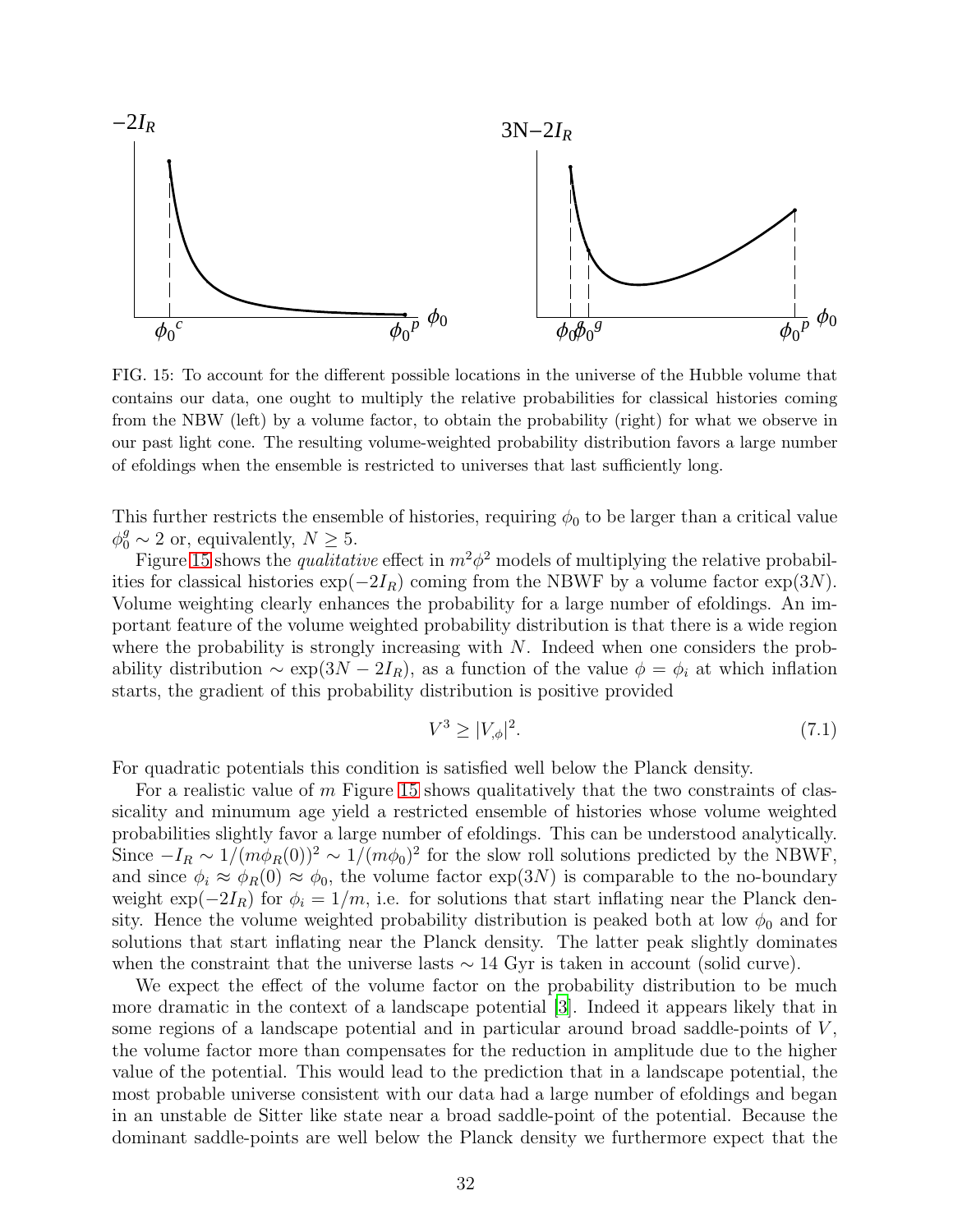most probable histories lie entirely in the semi-classical regime [\[24](#page-45-12), [26](#page-45-14)].

## <span id="page-32-0"></span>VIII. ARROWS OF TIME

Suppose that our classical universe bounced at an early time at a radius well above the Planck length. At no time in its history were there large quantum fluctuations in the geometry of spacetime. Could events, structures, and processes before the bounce have influenced events, structures and processes today? Could we receive information from intelligent aliens living before the bounce encoded in gravitational waves, neutrinos, or boxes made of some durable form of matter not yet discovered by us?

The overwhelming observational evidence for an early hot period in the universe suggests that most information from before the bounce could not get through to us in any accessible form. Matter was in thermal equilibrium at least at temperatures high enough to dissociate nuclei and information encoded at lower energy scale phenomena would be wiped out. But gravitational waves whose coupling to matter is the same as that governing the expansion may not participate in this equilibrium.

But even if information could propagate from one side of the bounce to another we have to consider the thermodynamic arrow of time to discuss whether events on one side could influence events on the other. Causation is generally possible only in that direction. That, for instance, is why we remember past events but not future ones.

In the trenchant analysis of the arrow of time by Hawking, LaFlamme and Lyons [\[13](#page-45-1)] the thermodynamic arrow of time is taken to coincide with the time direction in which fluctuations away from homogeneity and isotropy grow. Small fluctuations grow under the action of gravitational attraction into large inhomogeneities. That is order into disorder. Hawking, LaFlamme and Lyons examine the evolution of fluctuations in the extremizing solutions that provide the semiclassical approximation to the NBWF. They show that regularity conditions at the South Pole imply that the fluctuations in the extremizing solutions are small there and therefore increase away from the South Pole because they have nowhere to go but up.

The Lorentzian histories predicted by the NBWF are not the same as the extremizing solutions, but they are closely connected. In the homogeneous, isotropic case for example the curves of constant real part of the action are Lorentzian trajectories in minisuperspace when the classicality condition [\(3.13\)](#page-8-3) holds. We have not yet calculated the fluctuations to these models. But when we do it seems reasonable to suppose that regularity at the South Pole will imply that the fluctuations are small near the bounce and tend to increase away from it for a significant time.

Assuming this result, the arrow of time in bouncing solutions increases away from the bounce<sup>8</sup>. Put differently it points in opposite directions on opposite sides of the bounce. It therefore seems unlikely on general thermodynamic grounds that events on the opposite side of the bounce could influence events on this side. To do so their influence would have to travel backward in time. Unless intelligent aliens find some way to send information backward in time over billions of years we are as unlikely to find any messages from them as we are to find ones sent by intelligent aliens in our own future. Can we say then that the other side of a bounce is 'real'? It is just as real as the pocket universes in an eternally inflating spacetime which also can neither communicate with us nor influence us.

 $^8$  This has also been considered by Carroll and Chen in a different context  $\left[ 27\right]$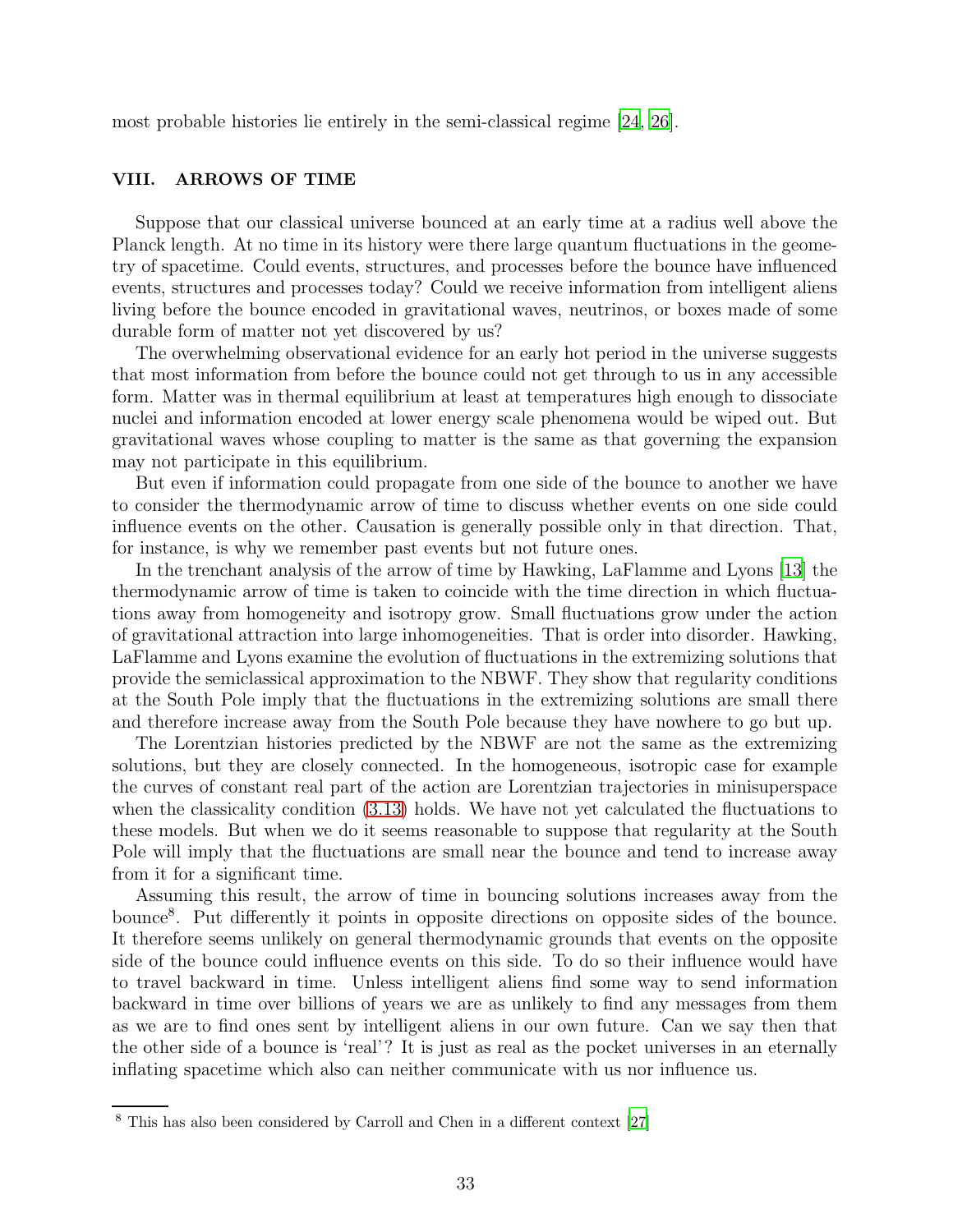This situation is in sharp contrast with the causality in ekpyrotic cosmologies [\[28](#page-45-16)] and in the 'pre-big bang' models discussed in [\[29](#page-45-17)], where one typically starts with an ordered state in the infinite past and as the universe evolves, departures from this state grow in time. Hence in these models the arrow of time always points forward.

However, a subset of the class of histories predicted by the NBWF has a singularity in the past. We have seen (cf. Fig [13\)](#page-28-2) that the time asymmetry becomes infinitely large as we approach the regime of initially singular solutions. The NBWF does not tell us whether evolution continues past this singularity, and it has in fact not been shown rigorously whether this is possible at all in any realistic model<sup>9</sup>. But if evolution continues past this singularity, it is conceivable based on Fig [13](#page-28-2) that the arrow of time in these histories will always point in the same direction. This subset of histories may therefore represent the pre-big bang spacetimes predicted by the NBWF in which the arrow of time always points forward and information can propagate from the contracting phase to the expanding regime.

## <span id="page-33-0"></span>IX. CONCLUSIONS

The large scale properties of our specific universe can be summarized in a short list of facts [\[31](#page-45-18)]: Classical physics applies on coarse-graining scales above the Planck length. The universe is expanding from a hot big bang in which light elements were synthesized. There was a period of inflation, which led to a flat universe today. Structure was seeded by Gaussian irregularities, which are relics of quantum fluctuations. The dominant matter is cold and dark, and there is dark energy which is dynamically dominant at late times. Very roughly this list of features constitutes the standard cosmological model. Quantum cosmology seeks to provide a theory of the quantum state of the universe that would predict connections between these facts.

The first item on the list — the wide range of time, place, and scale on which classical physics applies — is central to all the others. This quasiclassical realm is such a manifest feature of our experience that most treatments of cosmology assume it. But, classical behavior is not a general feature of quantum systems. Rather, it emerges only for particular coarsegrainings in a restricted class of states. That is especially true for the emergence of classical spacetime geometry in a quantum theory of gravity<sup>10</sup>. Any viable theory of the quantum state of our universe must predict classical spacetime over the whole of its visible part from the Planck epoch to the distant future. Broadly speaking, this paper has mainly focussed on two issues connected with the emergence of a classical cosmological spacetime from the 'no-boundary' theory of its quantum state: (a) What is the ensemble of classical histories predicted by the NBWF and what are their probabilities? (b) What are the implications of the classicality condition for the standard model of cosmology? In particular, what are the important properties of the members of the ensemble of classical histories predicted by the NBWF, and what are the resulting probabilities for what we observe in our past light cone?

We have analyzed these issues in a very simple class of homogeneous, isotropic minisuperspace models with a single scalar field moving in a quadratic potential and a cosmological constant. Our main results are as follows:

<sup>&</sup>lt;sup>9</sup> See however [\[30\]](#page-45-19) for recent work on this.

<sup>&</sup>lt;sup>10</sup> Eternal inflation is sometimes said to vitiate the dependence of the present universe on the details of its initial quantum state. But those statements typically assume that spacetime geometry is classical.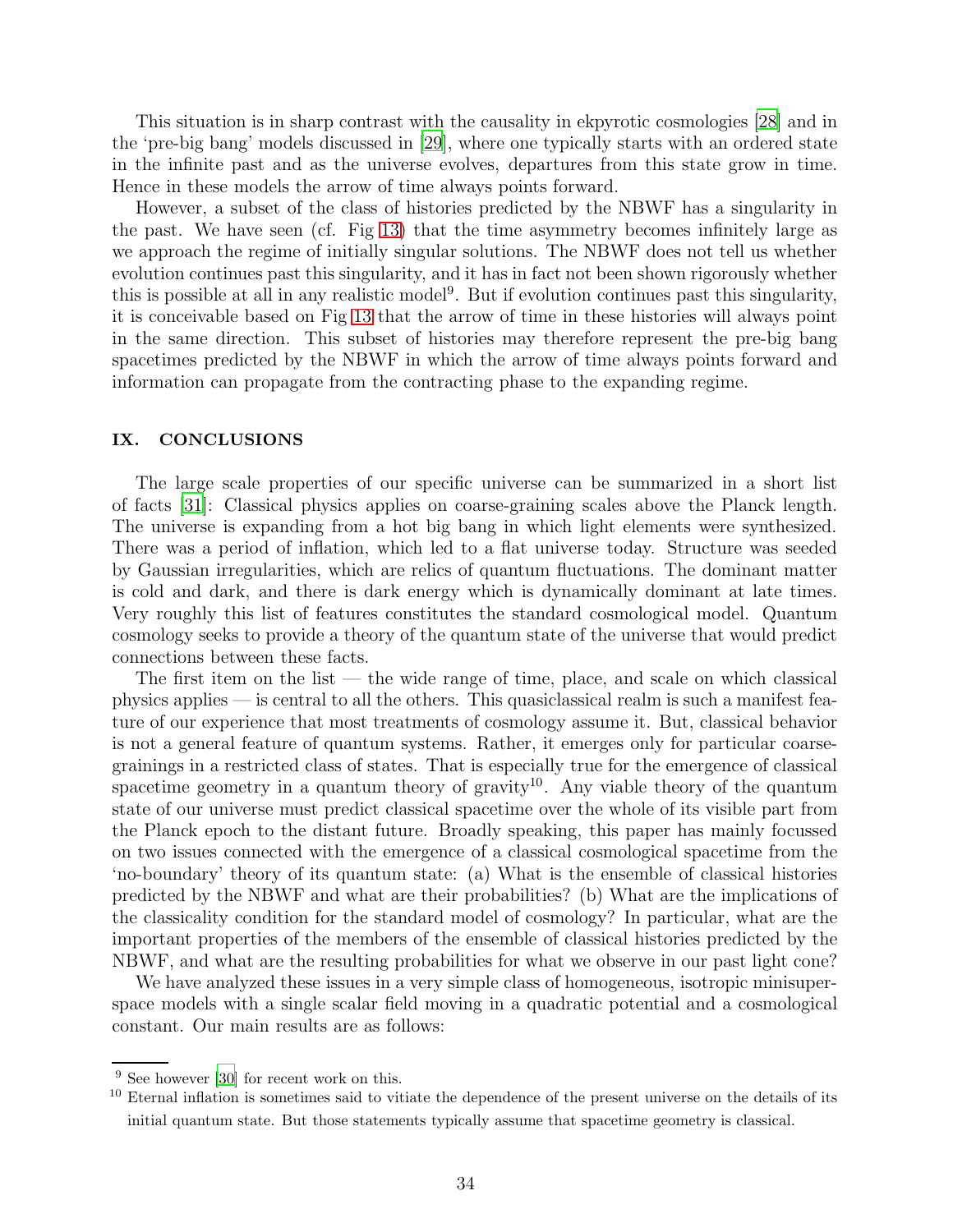*Classical Prediction:* Generalized quantum mechanics is a clear framework for the prediction of classical behavior from the NBWF [\[4,](#page-43-4) [15\]](#page-45-3). Probabilities are predicted for an ensemble of four-dimensional classical histories of geometry and matter field. The complex 'fuzzy instanton' metrics that extremize the sum-over-histories defining the NBWF are distinct from the real Lorentizan classical metrics for which they provide the probabilities.

*The no-boundary measure of the universe:* The probabilities for histories in the NBWF classical ensemble define a measure on classical phase space. The NBWF measure is concentrated on a surface in phase space which in realistic models has a boundary arising from the classicality condition. It is this concentration to a bounded surface in phase space that gives the NBWF predictive power. More specifically, for given  $\mu$  the NBWF generally singles out *at most* a one parameter subfamily from the two parameter family of classical, Lorentzian homogeneous, isotropic solutions. For  $\mu < 3/2$  we found classical histories for all ranges of possible matter content. But for the more realistic case of  $\mu > 3/2$  we found a certain amount of matter ( $\phi_0 > 1.27$ ) is necessary for classical behavior if there is any matter at all. For  $\mu > 3/2$  a nearly empty, almost deSitter space is not the most probable Lorentzian history. A significant amount of matter is required for classical histories.

*Inflation and Classicality:* All allowed histories that behave classically at late times inflate at early times near the bounce or the initial singularity. For  $\mu < 3/2$  and small  $\phi_0$  the cosmological constant drives the inflation. For  $\mu > 3/2$  the required matter is the driver. The NBWF and classicality imply inflation. This result illustrates the predictive power of the NBWF. Indeed, using a measure extending over all of phase space motivated by classical dynamics Gibbons and Turok found a negligible probability for inflation [\[10](#page-44-3)].

*Number of efoldings:* As Fig [5](#page-22-1) and Fig [6,](#page-23-1) combined with Fig [8,](#page-25-1) show, the NBWF on its own favors a small number of efoldings on a history by history relative probability basis. However, we can ask the more physical, top-down, question of what is the probability of inflation in our past conditioned on our limited present data in a Hubble volume. Then the probability for a long period of inflation is enhanced as discussed in Section [VII.](#page-29-1) Roughly inflation leads to a larger universe with more possible locations for our Hubble volume. Requiring that the universe lasts to the age of 14 Gyr inferred from observation enhances the probability for a long period of inflation further.

*Bounces and Initial Singularities:* Some histories of the NBWF classical ensemble bounce at a minimum radius and some are initially singular. The diagram in Fig [10](#page-26-1) shows the range of parameters corresponding to each. On a history by history relative basis Fig [5](#page-22-1) and Fig [6](#page-23-1) show that the NBWF prefers singular beginnings. But we can again ask the more physical, top-down question of what is the most probable origin of the universe given our limited present data in a Hubble volume. Then, as discusssed in [\[3](#page-43-3)] and in Section [VII](#page-29-1) here, the most probable origin may be (depending on the model) a bouncing universe in which the universe was always in the semiclassical regime.

*Future-eternal expansion and Final Singularities:* The NBWF predicts probabilities for classical histories and therefore for their long term fate just as much as for their origins. Recollapse to a singularity and future-eternal inflation are the two possible futures for ho-mogeneous models. Figure [12](#page-27-1) shows the range of parameters  $\mu$  and  $\phi_0$  that correspond to each. Recollapse is possible only for large  $\mu$  (small  $\Lambda$ ) and for universes that have an initial big bang singularity as well as a final singular big crunch.

*Singularity Resolution:* Even for classical histories that are singular at early times the NBWF unambiguously predicts probabilities for late time observables such as CMB fluctuations. That is because it predicts probabilities for histories rather than their initial data.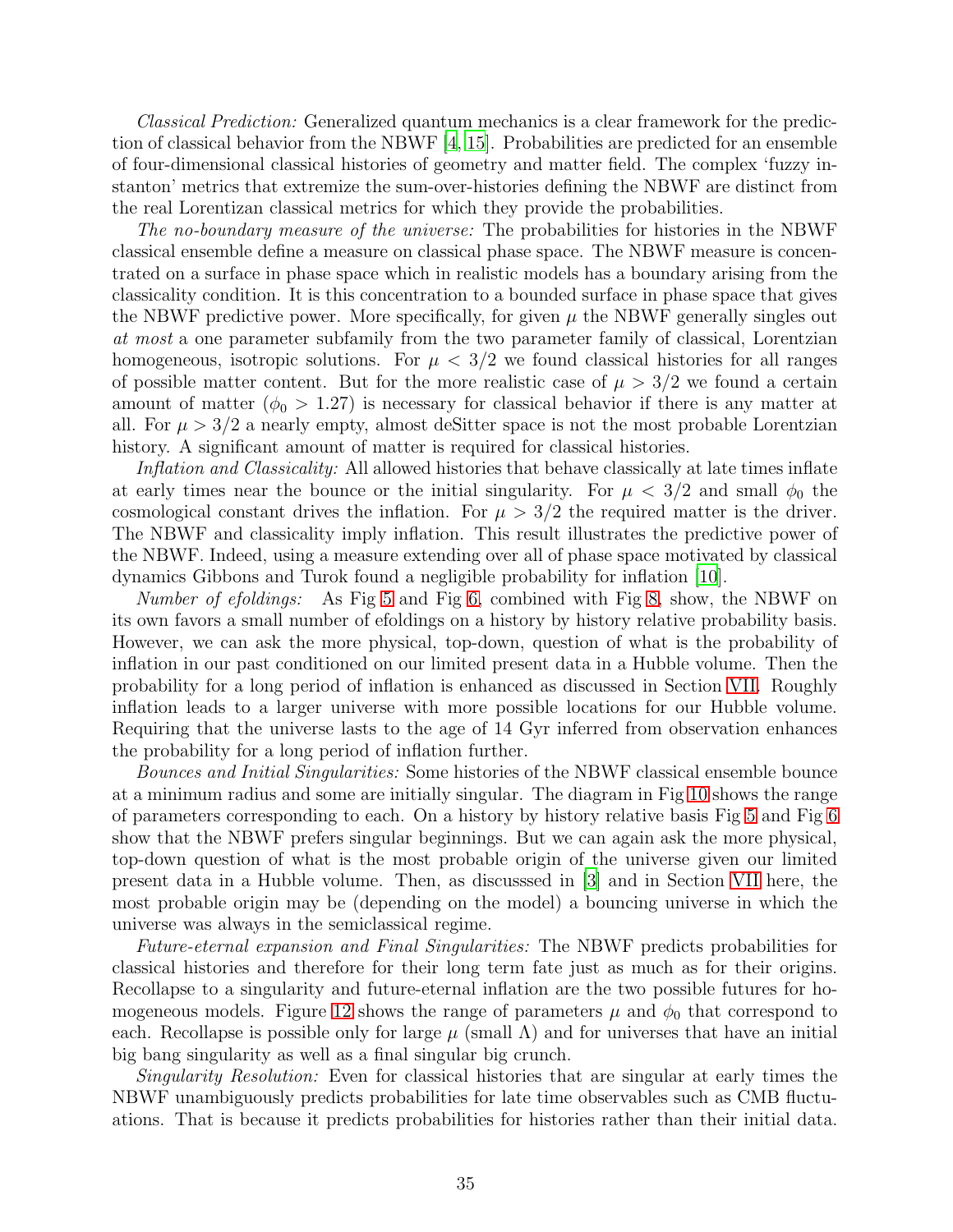The NBWF therefore resolves the big bang singularity, in the sense that it is no longer an obstruction to prediction.

*Time Asymmetry and the Arrow of Time:* Figure [13](#page-28-2) shows that individual Lorentzian histories are generally time asymmetric although the ensemble of histories is time-symmetric on general grounds. For large  $\phi_0$  this asymmetry is small. The restriction to homogeneous models does not permit a conclusive discussion of the thermodynamic arrow of time. However, one possibility is that it points away from a bounce on either side. Causality in this set of histories would be very different from causality in ekpyrotic and pre-big bang cosmologies, where the arrow of time always points in the same direction.

There is much to be done to extend these models to more realistic ones and to back up various theoretical assumptions that have been made. Two extensions are of particular importance: First, relaxing the restriction to homogeneous and isotropic models would allow consideration of the evolution of quantum fluctuations whose effects could be detectable in the CMB. Further, bubble nucleation, and the arrow of time could be discussed. Second, as we suggested in [\[3\]](#page-43-3) in more realistic landscape potentials the classicality condition can act as a vacuum selection principle resulting in top-down probabilities that favor a bouncing universe that had a long period inflation and was always in the semi-classical regime.

On a technical level, going beyond the lowest semiclassical approximation that has been used here could yield more satisfactory probabilities and facilitate comparison with other measures such as the classical one developed in [\[10\]](#page-44-3). A study of physically realistic coarsegrainings of spacetime geometry and the decoherence of sets of alternative histories defined by them would help back up a number of assumptions that we have made.

These opportunities for extension, however, should not obscure the fact that our results in the simple models of this paper already demonstrate that the NBWF and classicality condition can play a central role in understanding what we observe of our quantum universe.

#### <span id="page-35-0"></span>Acknowledgments

We are grateful for discussions or correspondence with Tim Clunan, David Coule, Gary Gibbons, Gary Horowitz, Don Marolf, Don Page, and Neil Turok. Our research was carried out in part at several different places where the authors were able to meet. We are grateful for the hospitality of the Mitchell family at their Cook's Branch Conservancy and to Chris Pope for hospitality at the Mitchell Institute at Texas A&M University. We thank Marc Henneaux and the International Solvay Institutes for support. TH thanks the KITP in Santa Barbara for support. JH and TH thank Stephen Hawking and the Centre for Theoretical Cosmology at DAMTP for support at Cambridge University. This work was supported in part by the National Science Foundation under grants PHY05-55669.

## <span id="page-35-1"></span>APPENDIX A: PERTURBATION THEORY

When the scalar field is small it is a perturbation on the model with only a cosmological constant. This is not a physically interesting case since we do not live in a nearly empty de Sitter space. But, it is a case where the entire discussion can be carried out essentially analytically so as to provide a guide for the detailed numerical calculations for the physically interesting non-perturbative situations.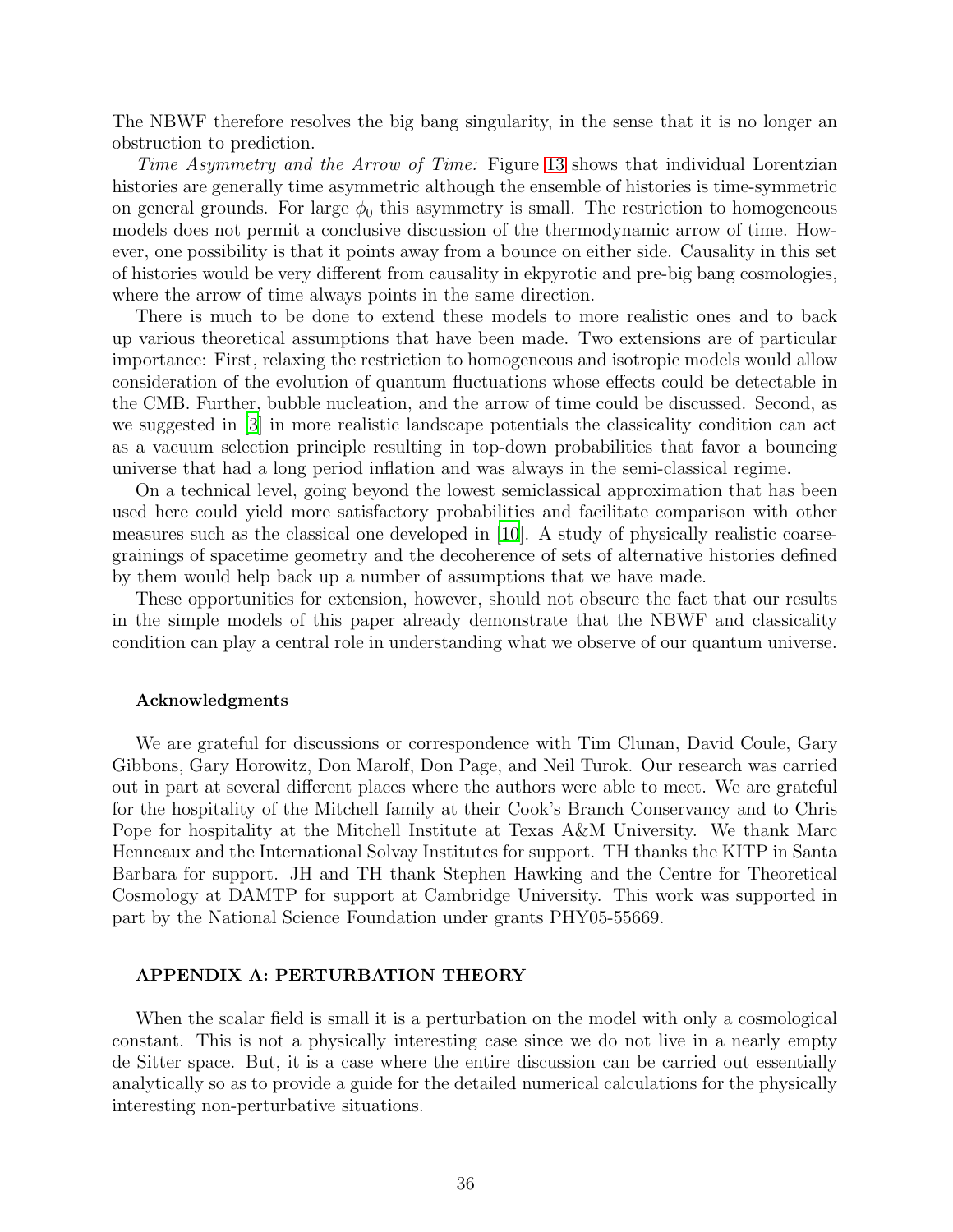This appendix discusses the first two orders of perturbation theory. To avoid a débauche d'indices we will use  $a, \hat{a}$  for the leading order Euclidean and Lorentzian scale factors driven only by a cosmological constant, and  $\phi$ ,  $\phi$  for the perturbations in the scalar field.

## <span id="page-36-0"></span>1. No-Boundary Semiclassical Solutions

We first calculate the complex solutions to the equations [\(4.9\)](#page-14-2) that provide the semiclassical approximation to the no-boundary wave function at given real values of  $(b, \chi)$ . These are solutions which are regular at the South Pole and match the given values at the other endpoint.

*No Scalar Field:* When there is no scalar field our only concern is the geometry. There is only one solution of [\(4.9a\)](#page-15-1) that is regular at the South Pole  $\tau = 0$  and that is

$$
a(\tau) = \sin(\tau) = \sin(x + iy). \tag{A1}
$$

As discussed in Section [IV B](#page-13-0), finding a regular solution for a given value of b means finding a contour in the  $\tau$ -plane connecting the origin to a point  $\tau = v \equiv X + iY$  where  $a(v)$  is real and equal to b. The scale factor  $a(\tau) = \sin(\tau)$  is real along the curves  $y = 0$  and along  $x = \pm \pi/2, x = \pm 3\pi/2, \cdots$ . If  $b < 1$  there is a solution with v on the real axis. If  $b > 1$ there are two candidate solutions corresponding to complex conjugate values of  $v$  along the constant x curves where  $a(x+iy)$  is real with  $Y = \pm \cosh^{-1}(b)$ . We will argue in a moment that only  $X = \pi/2$  corresponds to a solution on the no-boundary manifold.

If  $b < 1$  the contour between  $\tau = 0$  and  $\tau = \nu$  can be chosen to lie on the real axis. Then the metric is real, Euclidean and corresponds to part of the Euclidean 4-sphere. For  $b > 1$ consider the solution with  $X = \pi/2$  and  $Y = \cosh^{-1}(b)$ . The connecting contour can be taken to run along the real axis to  $X = \pi/2$  and then up the y-axis to Y. This corresponds to the geometry of half a unit radius round Euclidean four-sphere joined smoothly across a surface of vanishing extrinsic curvature to half of a Lorentzian de Sitter space starting at the bounce. This is the well known no-boundary instanton [\[20\]](#page-45-8) nucleating de Sitter space, and we will call this the NBI contour.

Proceeding along a contour of real  $\tau$  to  $X = 3\pi/2$  and then upwards to Y gives the same geometry as with  $X = \pi/2$  but with an additional Euclidean four-sphere attached at the South Pole. This geometry is not strictly regular on the no-boundary manifold. We therefore exclude it and all candidate solutions with larger values of X. Solutions with  $X = -\pi/2$ are the same as those with  $X = +\pi/2$ .

The solution with  $X = \pi/2$  and  $Y = -\cosh^{-1}(b)$  has the opposite sign of the imaginary part of the action from the one with positive  $Y$ . We therefore count it as an independent semiclassical solution. The two solutions make complex conjugate contributions to the wave function ensuring that it is real as discussed in Section [III](#page-11-0) D. These two solutions dominate the semiclassical approximation to the no-boundary wave function when there is no scalar field.

*Perturbing Scalar Field:* The first order scalar field perturbations to the empty extremizing solutions for the scale factor found above satisfy  $(4.9b)$  with  $a(\tau)$  given by  $(A1)$ . The boundary conditions are that  $\phi(\tau)$  be regular at the South Pole  $\tau = 0$  (meaning that  $\phi$ vanishes there) and match the given  $\chi$  at the boundary.

We denote by  $G(\tau)$  the (regular) solution to [\(4.9b\)](#page-15-6) with  $G(0) = 1$  and  $\dot{G}(0) = 0$ . This is

$$
G(\tau) = F(a, b, 2, (1 - \cos(\tau))/2) , \qquad (A2)
$$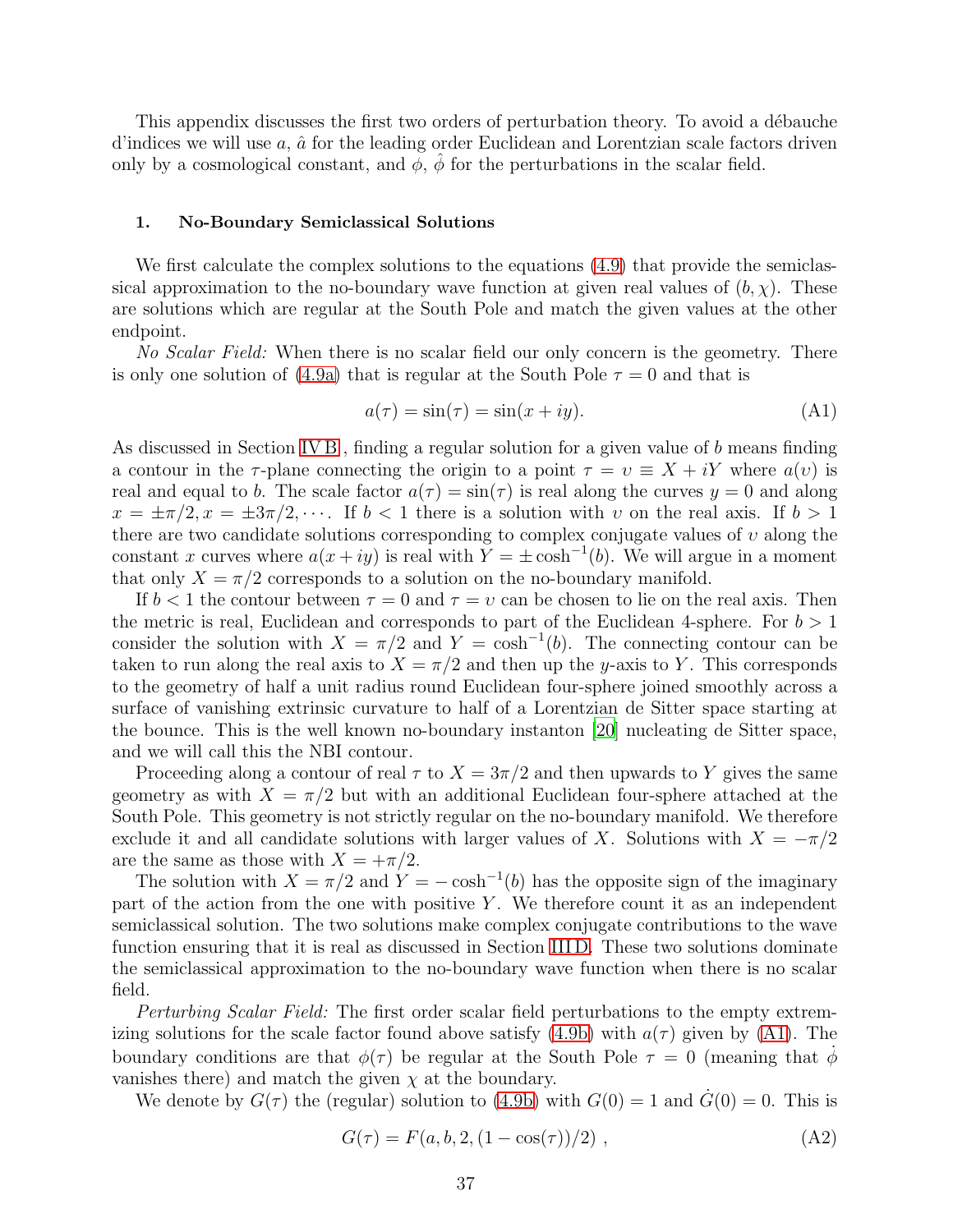

<span id="page-37-0"></span>FIG. 16: The complex extremizing solution G.  $G(\tau,\bar{\mu})$  is the complex solution of the linearized equation for the scalar field which is regular at the origin and equal to 1 there. All other field extrema are multiples of G. Three plots are shown for  $\bar{\mu}$  equalling .25, .50, and .75. Each uses the NBI contour in the  $\tau$ -plane that extends horizontally from the origin along the real axis to  $x = \pi/2$ and then vertically in the imaginary  $(y)$  direction. Along this particular contour the unperturbed metric makes a smooth transition between a Euclidean instanton and a Lorenzian deSitter metric. G is real along the real part of the contour but complex along the imaginary component. The real parts of G are indicated by solid lines, the imaginary parts by dashed lines. The curves are in fact continuous along the contour with appropriate matching conditions for the derivatives reflecting the change in direction of the contour at  $x = \pi/2, y = 0$ . (cf Figure [2.](#page-19-0))

where  $F(a, b, c, z)$  is the hypergeometric function,  $\bar{\mu} \equiv 2\mu/3$ , and

$$
a = (3/2)(1 + \sqrt{1 - \bar{\mu}^2}),
$$
  
\n
$$
b = (3/2)(1 - \sqrt{1 - \bar{\mu}^2}).
$$
\n(A3)

(Evidently, G depends on  $\bar{\mu}^2$  as well as  $\tau$  but we will not usually indicate this explicitly.) The function  $G(\tau)$  is real on the real axis for  $x < \pi$  and therefore real analytic, specifically  $G^*(\tau) \equiv [G(\tau^*)]^* = G(\tau)$ . The function  $G(\tau)$  is multi-valued and there is therefore a cut which can be taken to extend along the real axis from  $x = \pi$  to infinity. We will assume that we are considering perturbations of the no-boundary instanton solution defined by the NBI contour discussed above and that this lies on the first sheet of  $G(\tau)$ . The behavior of  $G(\tau)$  for several values of  $\bar{\mu}$  is illustrated in Fgures [16](#page-37-0) and [17.](#page-38-1)

The general regular solution will be a complex number times  $G(\tau)$ . This number can be found as follows: The value of b determines a point in the complex plane from the zeroth order calculation above. For  $b < 1$  this is on the real axis at  $(X = \sin^{-1}(b) < \pi/2, Y = 0)$ . Thus the required solution is

<span id="page-37-1"></span>
$$
\phi(\tau; b, \chi) = \chi \ G(\tau) / G(\sin^{-1}(b)), \quad (b < 1) \ . \tag{A4a}
$$

This is not an especially interesting case from the point of semiclassical prediction since the imaginary part of the action, S, will vanish.

The interesting case  $b > 1$  is similar. For definiteness, focus on the specific extremizing solution whose zeroth order approximation is labeled by the point  $(X = \pi/2, Y = +\cosh^{-1}(b)).$ The regular solution for the scalar field matching  $\chi$  at that value is

$$
\phi(\tau; b, \chi) = \chi \ G(\tau) / G(\pi/2 + i \cosh^{-1}(b)), \quad (b > 1) \ . \tag{A4b}
$$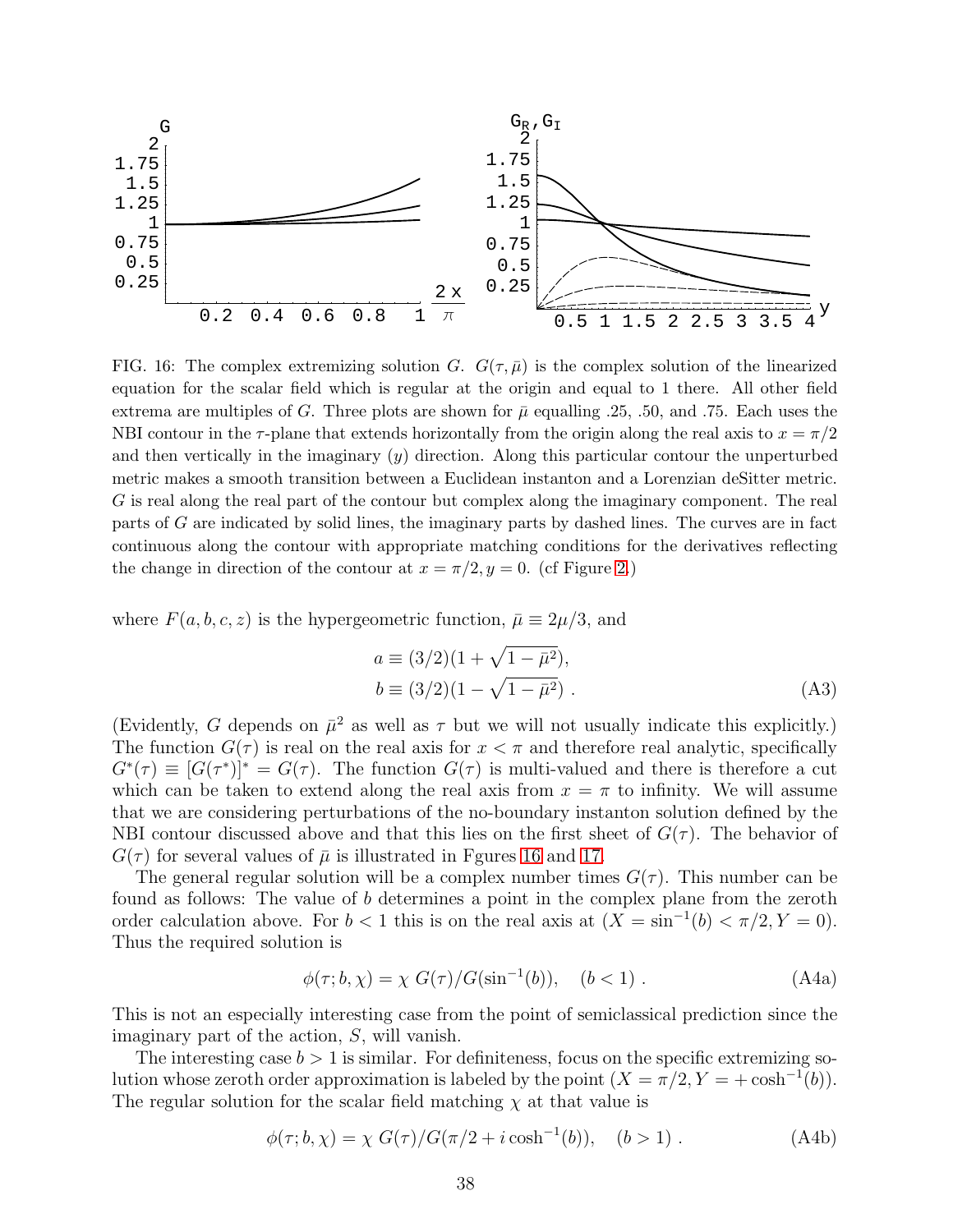

<span id="page-38-1"></span>FIG. 17: The complex extremizing solution  $G(\tau,\bar{\mu})$  for  $\bar{\mu}$  equaling 1.25, 1.50, and 1.75. The figure is otherwise the same as Figure [16.](#page-37-0)

This solution is unique once the contour defining the unperturbed solution is fixed.

For the non-pertubative case discussed in Sections [V](#page-16-0) and [VI](#page-22-0) analytic solutions are not available. Typically we start at the origin with a value for  $\phi(0)$ , integrate along some contour in the  $\tau$ -plane, and adjust the endpoint of integration and the complex value of  $\phi(0)$ to reach given real values of b and  $\chi$ . This connection between  $\phi(0; b, \chi)$  and  $(b, \chi)$  is given in perturbation theory by Eqs  $(A4)$ , e.g for  $b > 1$ ,

$$
\phi(0;b,\chi) \equiv \phi_0(b,\chi) \exp[i\theta(b,\chi)] = \chi/G(\pi/2 + i\cosh^{-1}(b)).\tag{A5}
$$

Since  $\chi$  is real we have

$$
\theta(b,\chi) = -\text{Arg}[G(\pi/2 + i\cosh^{-1}(b))]
$$
\n(A6)

where Arg is the complex phase, and

$$
\phi_0(b, \chi) = \chi / |G(\pi/2 + i \cosh^{-1}(b))|.
$$
 (A7)

Figure [18](#page-39-0) shows the perturbative values of  $\gamma \equiv \tan(\theta)$  for various values of  $\bar{\mu}$ .

## <span id="page-38-0"></span>2. The Classical Ensemble

We next turn to the perturbative construction of the ensemble of classical Lorentzian histories predicted by the no-boundary wave function and the evaluation of their probabilities. The prescription for this is described in Section [IV D](#page-15-0) and is straightforward to implement explicitly in perturbation theory. For each extremizing solution, we chose a matching surface  $b = b_*$  in minisuperspace and at each point along it labeled by  $\chi = \chi_*$  we evaluate initial data for the classical Lorentzian solutions  $(b(t), \hat{\chi}(t))$  that are the integral curves of  $S \equiv -\mathrm{Im}(I).$ 

With this data we then integrate the Lorentzian equations to find the classical solutions labeled by  $(b_*, \chi_*)$ . Later we find the probabilities for these Lorentzian histories. The complete ensemble of classical predictions is the union of those from all the extremizing solutions that contribute to the semiclassical approximation to the no-boundary wave function.

Choosing a different value of  $b_*$  to implement this procedure simply means that the same Lorentzian solution will be labeled by a different value  $\chi_*$  of the  $\chi$  at which it intersects the new surface in minisuperspace.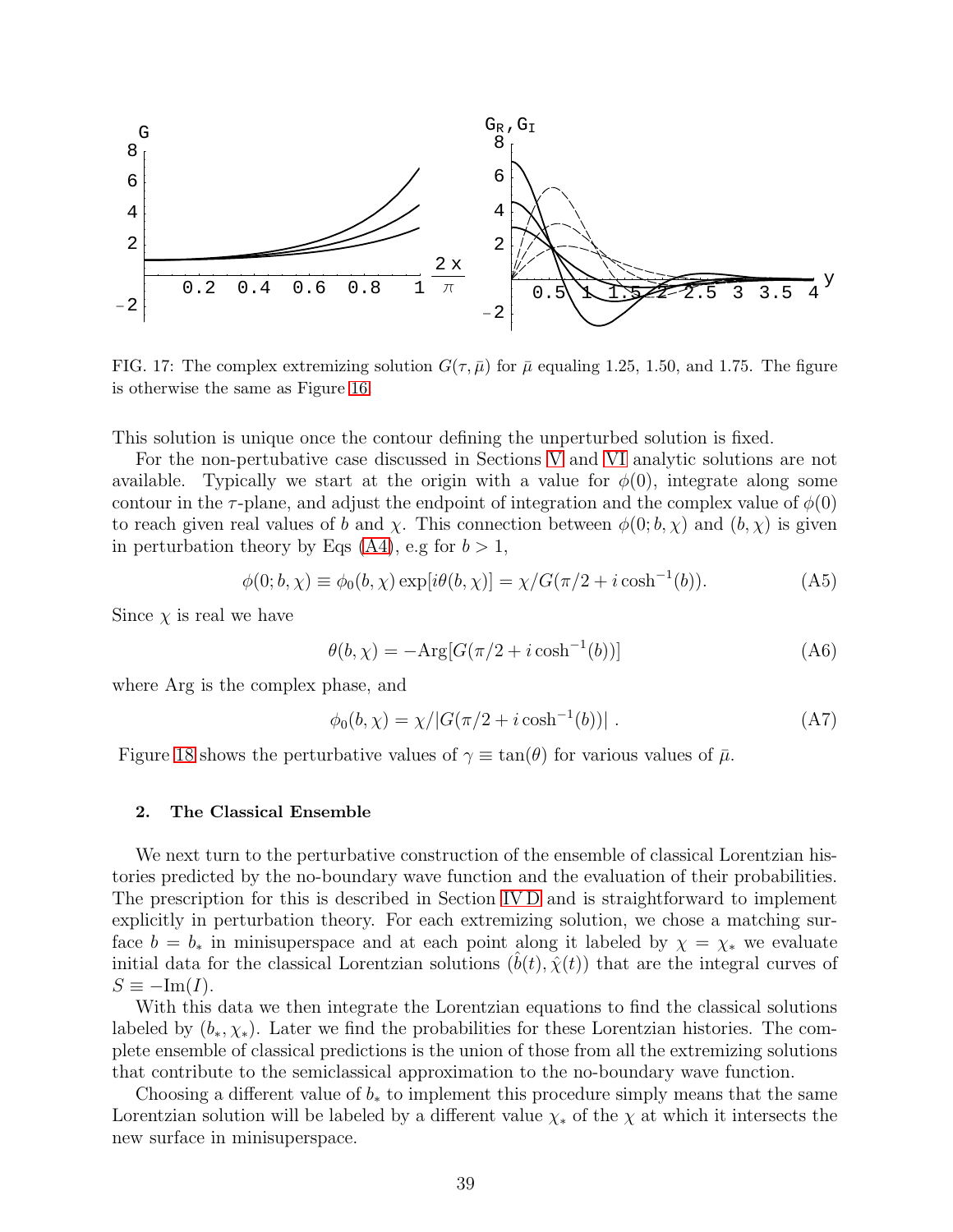

<span id="page-39-0"></span>FIG. 18: The parameter  $\gamma \equiv \text{Im}(\phi_0)/\text{Re}(\phi_0)$  plotted along the vertical contour  $x = \pi/2, y$ . This is the ratio required to have  $\phi$  real along this contour. On the left the curves reading from bottom to top for  $\bar{\mu}$  equal to .2, .4, .6 and .8. The ratio becomes constant at large y. On the right the single value  $\bar{\mu} = 1.5$  $\bar{\mu} = 1.5$  $\bar{\mu} = 1.5$  is plotted showing the generic lack of stabilization at large y. (cf Figure 1.)



<span id="page-39-1"></span>FIG. 19: The first figure shows Lorentzian histories of the scalar field for various values of  $\bar{\mu}$ . The value of  $\hat{\chi}/\phi_0$  is plotted vertically. Starting from the top on the left and moving downward the values of  $\bar{\mu}$  are .2, .4, .6 and .8. The solutions are not generally time-symmetric although the ensemble of Lorentzian solutions is time-symmetric. The second figure shows the time-asymmetry parameter  $\eta$  [\(6.2\)](#page-28-3) as a function of  $\bar{\mu}$ . (cf. Figure [13.](#page-28-2))

*Zeroth Order — No scalar Field:* The Lorentzian equation for the scale factor  $b(t)$  is

$$
\frac{d\hat{b}}{dt} = \sqrt{\hat{b}^2 - 1}.\tag{A8}
$$

There is only one solution to this equation which is the scale factor for empty de Sitter space. Choosing the origin of  $t$  to be the time of the bounce this is

<span id="page-39-2"></span>
$$
\hat{b}(t) = \cosh(t) \tag{A9}
$$

It is easy to verify that this solution satisfies the zeroth order versions of the Cauchy data [\(4.16\)](#page-15-7) determined by the complex solution [\(A1\)](#page-42-1), namely

$$
\hat{b}(t_*) = b_*, \quad d\hat{b}/dt \Big|_{t_*} = -\left. \text{Im}(\hat{a}) \right|_{v_*}.
$$
\n(A10)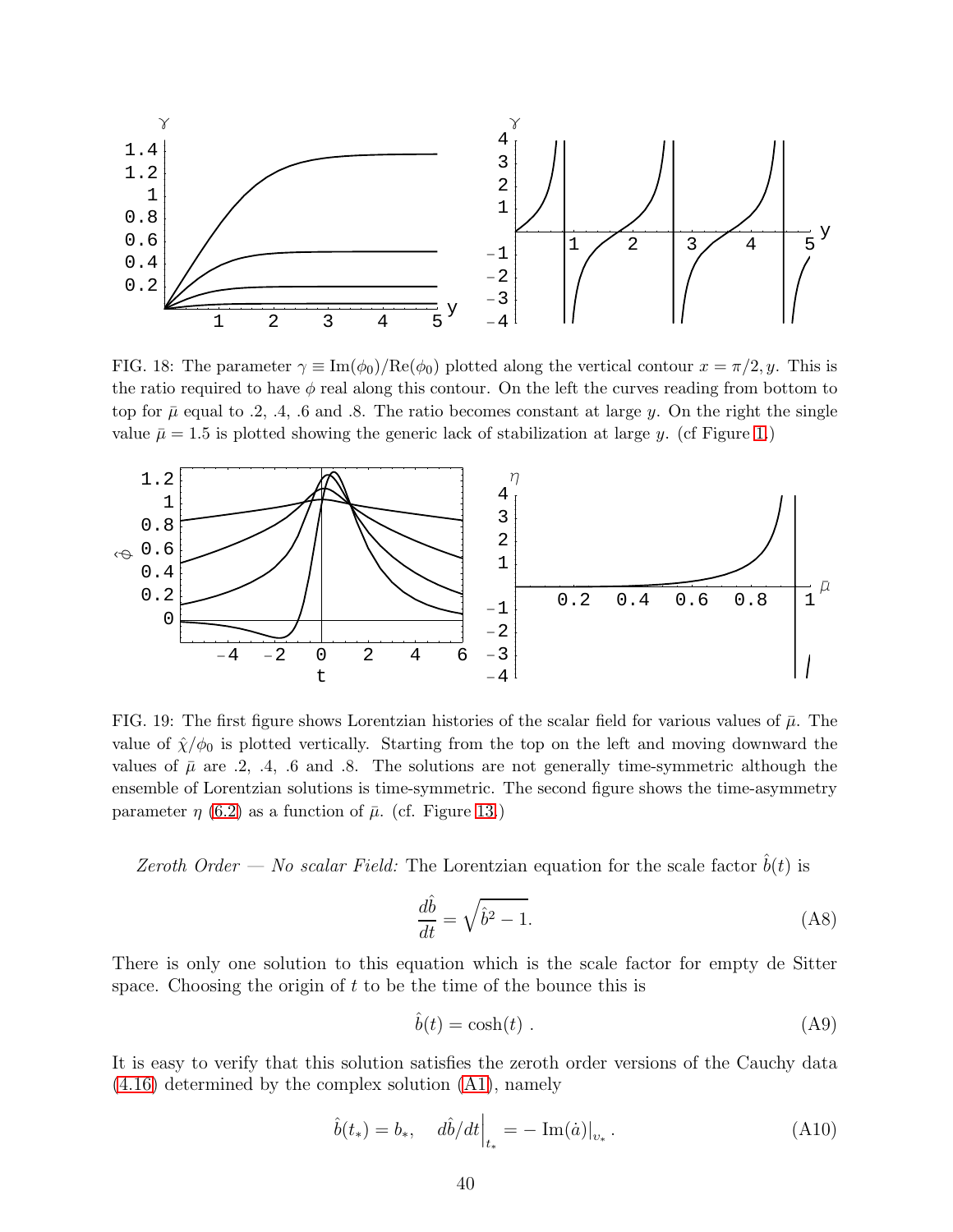where  $v_* = \pi/2 + iY_*, t_* = Y_*$  for one extremizing solution and  $v_* = \pi/2 - iY_*, t_* = -Y_*$ for the other.

*First Order in the Scalar Field:* The Lorentzian equation for the scalar field is [\(4.13b\)](#page-15-6),

$$
\frac{1}{\hat{b}^3} \frac{d}{dt} \left( \hat{b}^3 \frac{d\hat{\chi}}{dt} \right) + \bar{\mu}^2 \hat{\chi} = 0 \tag{A11}
$$

where  $b(t)$  is the scale factor [\(A9\)](#page-39-2) determined in zeroth order. For each contributing extremizing solution the Cauchy data along the  $b = b_*$  surface specified by [\(4.16b\)](#page-15-6) is

<span id="page-40-1"></span>
$$
\hat{\chi}(t_*) = \chi_*, \quad d\hat{\chi}/dt|_{t_*} = -\left. \text{Im}(\dot{\phi}) \right|_{v_*}, \tag{A12}
$$

Let's first consider the extremizing solution defined by  $v_* = \pi/2 + iY_*, t_* = Y_*$ . It is straightforward to see that the following is the Lorentizian solution with the boundary conditions [\(A12\)](#page-40-1),

$$
\hat{\chi}(t) = \chi_* \text{ Re}[G(\pi/2 + it)/G(\pi/2 + it_*)]
$$
\n(A13)

provided  $t_*$  is identified with  $Y_*$ . Using [\(A4b\)](#page-42-2) the Lorentzian solutions can also be parametrized by the value of  $\phi_0(\infty)$  as described in the main text for the non-perturbative case. Figure [19](#page-39-1) shows a few examples of  $\hat{\chi}(t)/\phi_0(\infty)$ .

Another set of extremizing solutions is defined by  $v_* = \pi/2 - iY_*$ . This subensemble of Lorntzian histories is just the time (t) reversed of the one defined by  $v_* = \pi/2 + iY_*$ . The whole ensemble of classical Lorentzian solutions is therefore time-symmetric. The individual solututions are generally not as Figure [19](#page-39-1) shows.

## <span id="page-40-0"></span>3. Perturbative Action

The action function  $I(b, \chi)$  determines both when classical Lorentzian histories are predicted by the NBWF through [\(3.13\)](#page-8-3), and, if so, what their probabilities are through  $\exp(-2I_R)$ . In perturbation theory the action can be expanded in powers of  $\chi$ , viz.

<span id="page-40-2"></span>
$$
I(b, \chi) = I^{(0)}(b) + I^{(2)}(b, \chi) + \cdots
$$
 (A14)

where the second term is proportional to  $\chi^2$ . The terms  $I^{(0)}(b)$  and  $I^{(2)}(b,\chi)$  are determined by evaluating the action integral  $(4.8)$  to quadratic order in  $\chi$  using the perturbative complex extremizing solutions found in the first part of this Appendix. The integral in that expression is carried out along a contour from  $\tau = 0$  to an endpoint  $\tau = v = X + iY$  corresponding to the given value of  $(b, \chi)$ . In the following we carry out this perturbative evaluation focussing exclusively on the range  $b > 1$  needed for classical prediction.

*Zeroth Order — No Scalar Field:* The extremizing solution is given by [\(A1\)](#page-42-1). The endpoint is  $v = \pi/2 + i \cosh^{-1}(b)$ . The result of carrying out the integral is

$$
I^{(0)}(b) = -\frac{\pi}{2H^2} [1 - i(b^2 - 1)^{3/2}].
$$
 (A15)

*Second Order in the Scalar Field:* The action integral [\(4.8\)](#page-14-1) depends on  $\phi(\tau)$ ,  $a(\tau)$  and υ. There are perturbations in all three. Only the linear order solution for  $\phi(\tau)$  is needed to evaluate the field contribution to the action to quadratic order in  $\chi$ . It turns out that the second order perturbations of the scale factor and of the endpoint cancel essentially as a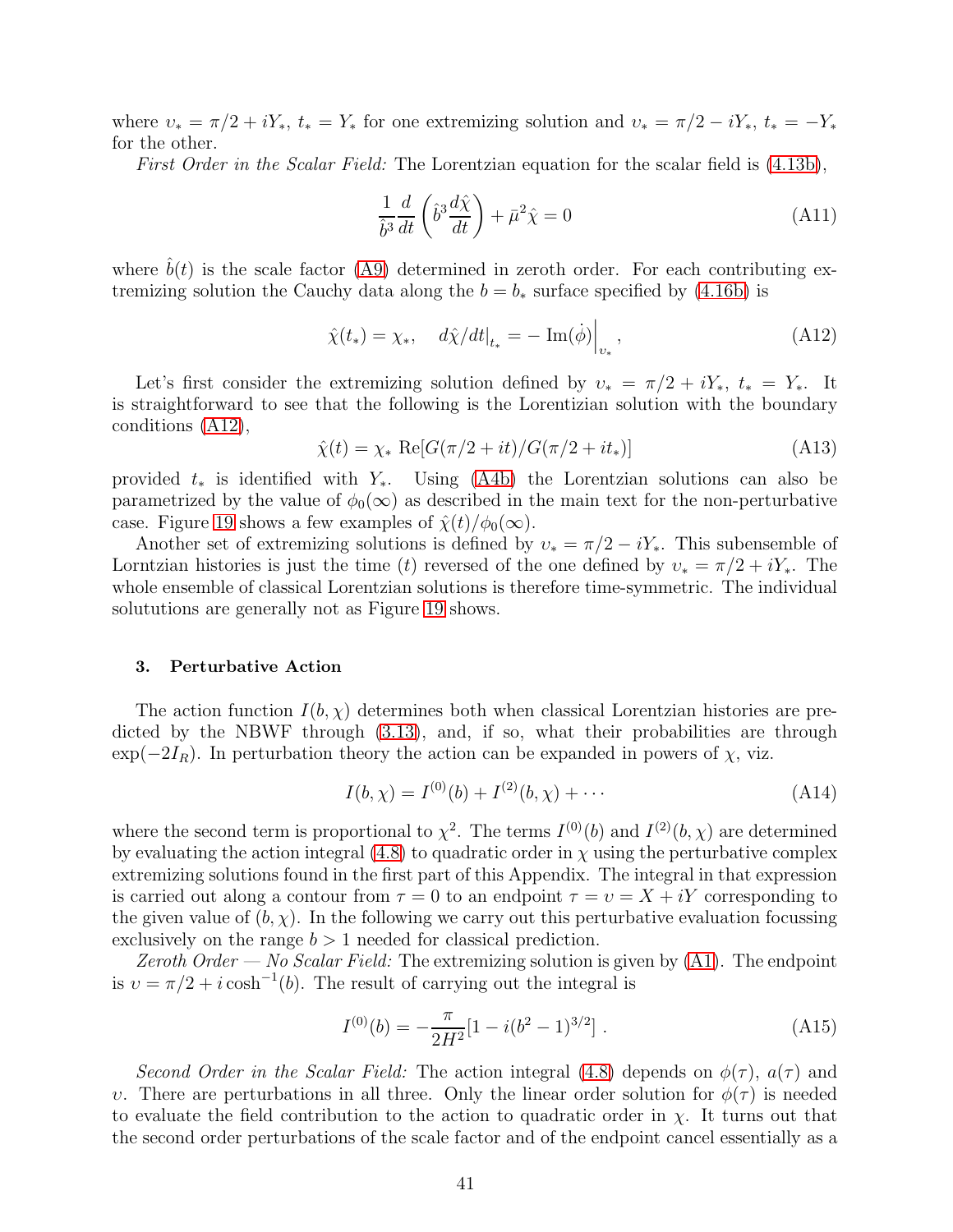

<span id="page-41-2"></span>FIG. 20: Curves of constant real part of the action in minisuperspace. When the conditions for classicality are satisfied these will be classical Lorentzian solutions for large b. That will be the case for the curves on the left with  $\bar{\mu}$  < 1, but not those on the right for which  $\bar{\mu}$  > 1. Since the real part of the zeroth order action contributes an overall additive constant  $-\pi/(2H^2)$  it is convenient to label the constant action curves by the value of  $(2H^2/3\pi)I^{(2)}$ , [cf [A17\]](#page-41-1). Reading from left to right the values of  $(2H^2/3\pi)I^{(2)}$  shown are .01, .05, .1, .2, .3, .4, .5 and .6 for the  $\bar{\mu} = .5$  on the left. For  $\bar{\mu} = 1.5$  on the right the values are .01, .1, 1, 10, 100. Note that the b-axis starts from 1 which is the value of b at the bounce.

consequence of reparametrization invariance. Integrating the  $\phi$  part of the action by parts and using the equation of motion for  $\phi$  then gives the following simple expression for  $I^{(2)}$ :

$$
I^{(2)}(b,\chi) = \frac{3\pi}{4H^2} b^3 \phi(v) \dot{\phi}(v) .
$$
 (A16)

Explicitly, using [\(A4b\)](#page-42-2), this is

<span id="page-41-1"></span>
$$
I^{(2)}(b,\chi) = \frac{3\pi}{4H^2}\chi^2 b^3 \frac{\dot{G}[\pi/2 + i\cosh^{-1}(b)]}{G[\pi/2 + i\cosh^{-1}(b)]} \equiv \frac{3\pi}{4H^2}\chi^2 b^3 F(b) .
$$
 (A17)

It is straightforward although laborious to check that this perturbation in the action satisfies the Hamilton-Jacobi equation [\(3.15a\)](#page-11-3) expanded to second order in  $\chi$  as a consequence of the equation of motion [\(4.9b\)](#page-15-6).

Figure [20](#page-41-2) and Figure [21](#page-42-0) show curves of constant real part of the action plotted in  $(b, \chi)$ and  $(X, Y)$  coordinates on minisuperspace for typical values of  $\bar{\mu}$  less and greater than 1. In regions of superspace where the classicality condition [\(3.13\)](#page-8-3) is satisfied these curves are integral curves of the imaginary part of the action  $-S(b, \chi)$  to a good approximation and would represent the predicted classical Lorentzian histories to that approximation. In each case the curves display the decay of the scalar field with the expansion of the universe that is a property of Lorentzian solutions.

#### <span id="page-41-0"></span>4. Perturbative Classicality and Perturbative Probabilities

As discussed in Section [III B,](#page-8-0) classical Lorentzian histories are predicted when there is a region of minisuperspace where the gradients of the real part of the action  $I_R(b, \chi)$  are all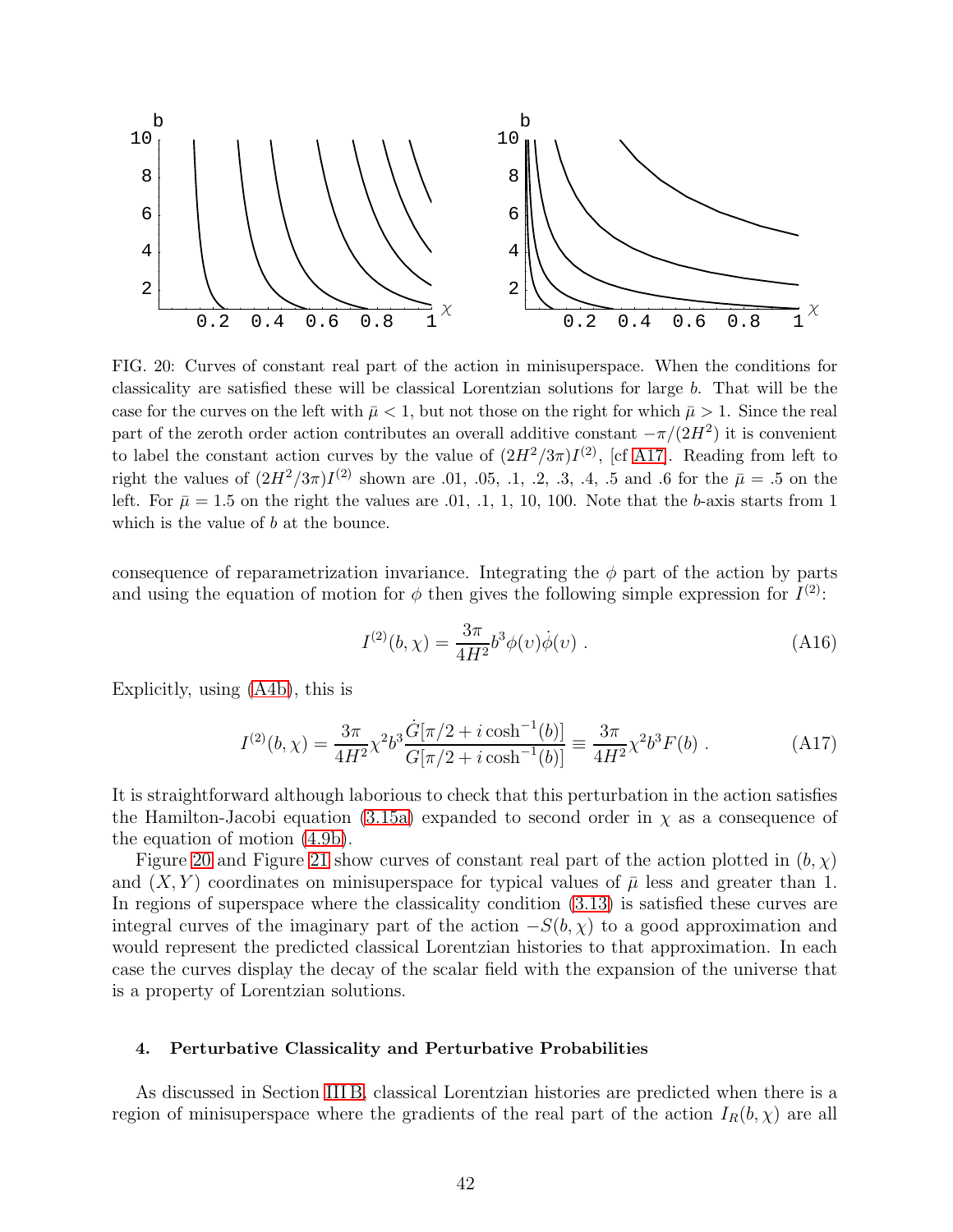

<span id="page-42-0"></span>FIG. 21: Curves of constant real part of the action in the complex  $\tau$ -plane. The endpoint values  $(X, Y)$  provide a set of coordinates for minisuperspace that are alternatives to  $(b, \chi)$ . The unperturbed curve where b is real is the vertical curve at  $X = \pi/2$  along which  $2H^2I_R/3\pi = -1/3$ . Perturbations in that curve along which the perturbing matter action is constant are shown here for several values of  $\bar{\mu}$ . On the left are curves where  $\bar{\mu}$  has the values .25, .50, and .75 reading up from the lowest to highest. On the right curves corresponding to 1.0 to 1.4 in steps of .1 reading left to right. The perturbative calculation of these curves is only valid when they remain close to the vertical line at  $X = \pi/2$ . For that reason no scale is indicated for the X-axis. For  $\bar{\mu} < 1$ the curves of constant  $I_R$  approach classical solutions. For  $\bar{\mu} > 1$  the oscillation at large y is an indication that they do not approach classical solutions.

small compared with those of minus the imaginary part  $S(b, \chi)$ . A convenient measure of this classicality condition [\(3.13\)](#page-8-3) is the *classicality ratio* [cf [\(3.13\)](#page-8-3)]

$$
Cl_A(b, \chi) \equiv |\nabla_A I_R(b, \chi)| / |\nabla_A S(b, \chi)|. \tag{A18}
$$

When both these ratios are small the classicality condition [\(3.13\)](#page-8-3) is satisfied. In lowest non-vanishing perturbation theory order we have

<span id="page-42-1"></span>
$$
Cl_b = \frac{|\nabla_b I^{(2)}|}{|\nabla_b S^{(0)}|} \approx \frac{1}{2} \chi^2 \frac{b}{(b^2 - 1)^{1/2}} \left[ 3F_R + b \frac{dF_R}{db} \right]
$$
(A19a)

<span id="page-42-2"></span>
$$
Cl_{\chi} = \frac{|\nabla_{\chi} I^{(2)}|}{|\nabla_{\chi} S^{(2)}|} = \frac{F_R}{F_I}.
$$
\n(A19b)

The ratio  $Cl_b$  will be small for small  $\chi$ , but the ratio  $Cl_{\chi}$  is independent of  $\chi$  for small  $\chi$ .

Figure [22](#page-43-7) shows these ratios for two values of  $\mu$  — one below 3/2 and one above. Its evident that the classicality condition is not satisfied for  $Cl<sub>x</sub>$  for the larger value and this is true for all values  $\mu > 3/2$ . By contrast, the condition is satisfied for all  $\mu < 3/2$ .

Figure [23](#page-44-5) shows the situation with respect to classicality in the  $\mu < 3/2$  and  $\mu > 3/2$ regimes in a different way. The real part of the action must become constant along any curve in superspace that is a predicted classical history. Were  $I_R$  not constant along a Lorentzian histories, then  $\exp(-2I_R)$  could not be its probability. There is *one* probability for each history. In the approximations that we are using in this paper, the relative probabilities of classical Lorentzian histories are given by  $\exp(-2I_R)$  when the classicality conditions are satisfied. For small values of the scalar field this is when  $\bar{\mu}$  < 1. The results for the real part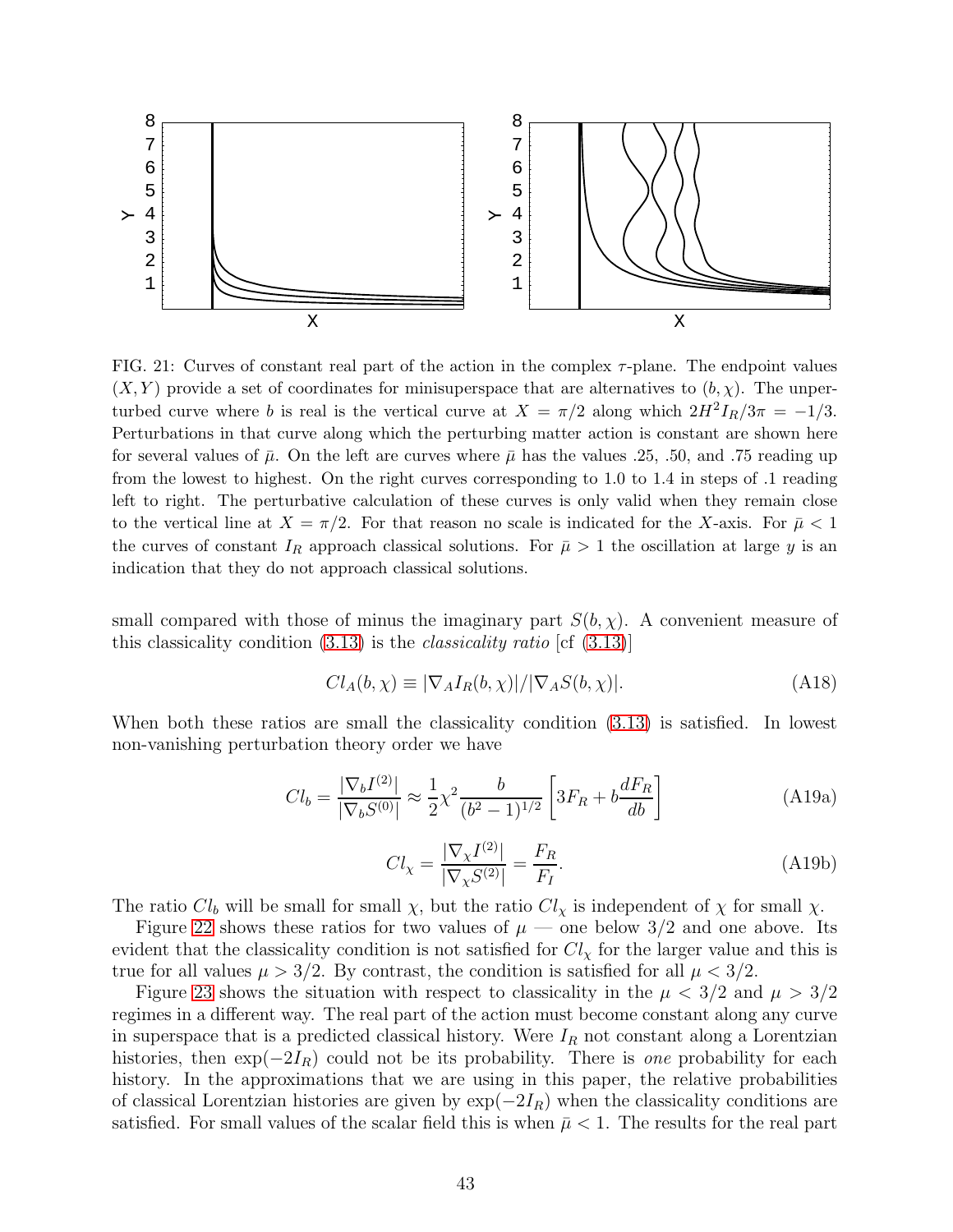

<span id="page-43-7"></span>FIG. 22: The classicality ratios  $Cl_b$  and  $Cl_\chi$  plotted for  $\mu = .75$  (top pair) and  $\mu = 3$  (bottom pair) in minisuperspace  $(b, \chi)$  where  $Y \equiv \cosh^{-1}(b)$ . In lowest order perturbation theory  $Cl_b$  is proportional to  $\chi^2$ , and the value  $\chi = 0.1$  was used for these illustrations.  $Cl_{\chi}$  is independent of  $\chi$ in leading order. The classicality condition is well satisfied for  $Y \gtrsim 2$  when  $\mu = .75$ . For  $\mu = 3$  it is not satisfied at all because  $Cl_{\chi}$  never drops much below unity. There are no classical histories for  $\mu > 3/2$ .

<span id="page-43-0"></span>of the action are shown in Fig. [24](#page-44-6) for a range of values of  $\bar{\mu} < 1$ . Comparison with Figure [5](#page-22-1) shows that the perturbation theory is a reasonable approximation for small values of  $\phi_0$ .

- <span id="page-43-2"></span>[2] S.W. Hawking, *The quantum state of the universe*, Nucl. Phys. B, 239, 257-276 (1984).
- <span id="page-43-3"></span>[3] J.B Hartle, S.W. Hawking, and T. Hertog, *The no-boundary measure of the universe*, [arXiv:0711.4630.](http://arXiv.org/abs/0711.4630)
- <span id="page-43-4"></span>[4] J.B. Hartle and T. Hertog, *Classical prediction in quantum cosmology*, unpublished.
- <span id="page-43-5"></span>[5] J. Halliwell and J.B. Hartle, *Integration contours for the no-boundary wave function of the universe*, *Phys. Rev. D*, 41, 1815 (1990).
- <span id="page-43-6"></span>[6] J.J. Halliwell, *A bibliography of papers on quantum cosmology*, Int. J. Mod. Phys. A, 5, 2473 - 2494 (1990).

<span id="page-43-1"></span><sup>[1]</sup> J.B. Hartle, *Quasiclassical domains in a quantum universe*, in Proceedings of the Cornelius Lanczos International Centenary Conference, North Carolina State University, December 1992, ed. by J.D. Brown, M.T. Chu, D.C. Ellison, R.J. Plemmons, SIAM, Philadelphia, (1994), [arXiv:gr-qc/9404017.](http://arXiv.org/abs/gr-qc/9404017)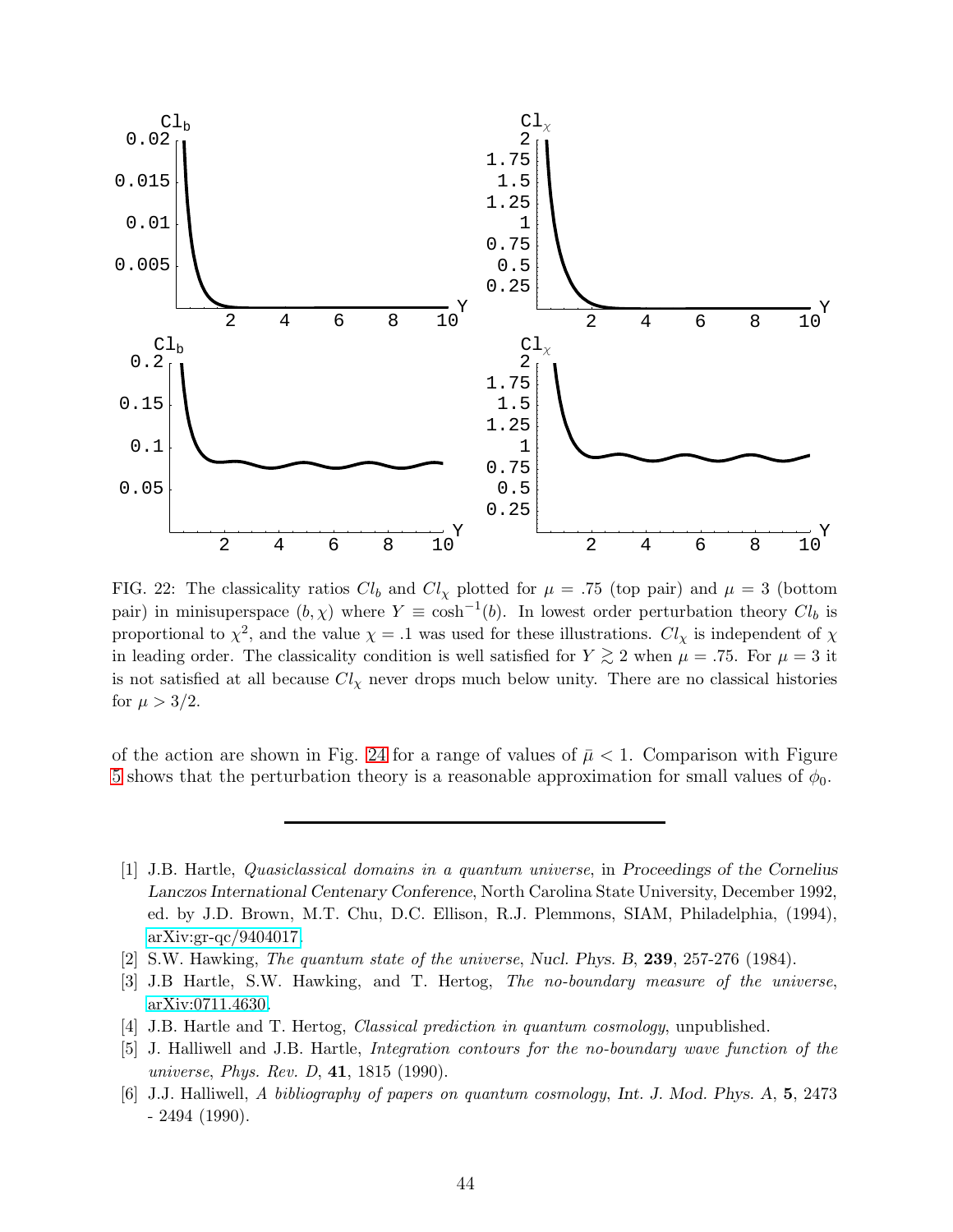

<span id="page-44-5"></span>FIG. 23: The real part of the action along the classical Lorentzian solution with  $\phi_0 = 1$  for several values of  $\bar{\mu}$ . The curves on the left reading bottom top range from  $\bar{\mu} = .3$  to  $\bar{\mu} = .9$  in steps of .1. On the right the range from bottom to top is  $\bar{\mu} = 1.1$  to  $\bar{\mu} = 1.7$  in steps of .1. The marked qualitative difference between the  $\bar{\mu}$  < 1 and  $\bar{\mu}$  > 1 is important for classical predictions. On the left the real part approaches a constant at large t. Its gradient in this direction is small compared to the gradient of S. The curves approach the integral curves for classical, Lorentzian solutions with probabilites proportional to  $\exp(-2I_R)$ . For  $\bar{\mu} > 1$  the real part of the action does not approach a constant, its gradient remains comparable to the gradient of S, and, as a consequence, classical behavior is not predicted for the scalar field.



<span id="page-44-6"></span>FIG. 24: The real part of the perturbative Euclidean action  $I_R$  [\(A14\)](#page-40-2) is plotted for three values of  $\bar{\mu}$  < 1 where classical behavior is predicted. The relative probabilities for classical Lorentzian histories labeled by different values of  $\phi_0$  are  $\exp(-2I_R)$ . Reading from left to right the three values of  $\bar{\mu}$  are .75, .50 and .25.

- <span id="page-44-0"></span>[7] L.P. Grischuk and L.V. Rozhansky (1990), *Does the Hartle-Hawking wave function predict the universe we live in?*, Phys. Lett. B 234, 9 (1990).
- <span id="page-44-1"></span>[8] W. Unruh and M. Jheeta, *Complex paths and the Hartle-Hawking wave function for slow roll cosmologies*, [arXiv:gr-qc/9812017.](http://arXiv.org/abs/gr-qc/9812017)
- <span id="page-44-2"></span>[9] S.W. Hawking and D. Page, *How probable is inflation?*, Nucl. Phys. B, 298, 789 (1988).
- <span id="page-44-3"></span>[10] G. Gibbons and N. Turok, *The measure problem in cosmology*, arXiv: [hep-th/0609095.](http://arXiv.org/abs/hep-th/0609095)
- <span id="page-44-4"></span>[11] A.O. Barvinsky and A. Kamenshchik, *1-loop quantum cosmology: the normalisability of the Hartle-Hawking wavefunction and the probability of inflation*, Class. Quant.Grav., 7, L181- L186 (1990); A.O Barvinsky, A.Yu. Kamenshchik, I.P. Karmazin and I.P. Mishakov, *1-loop*